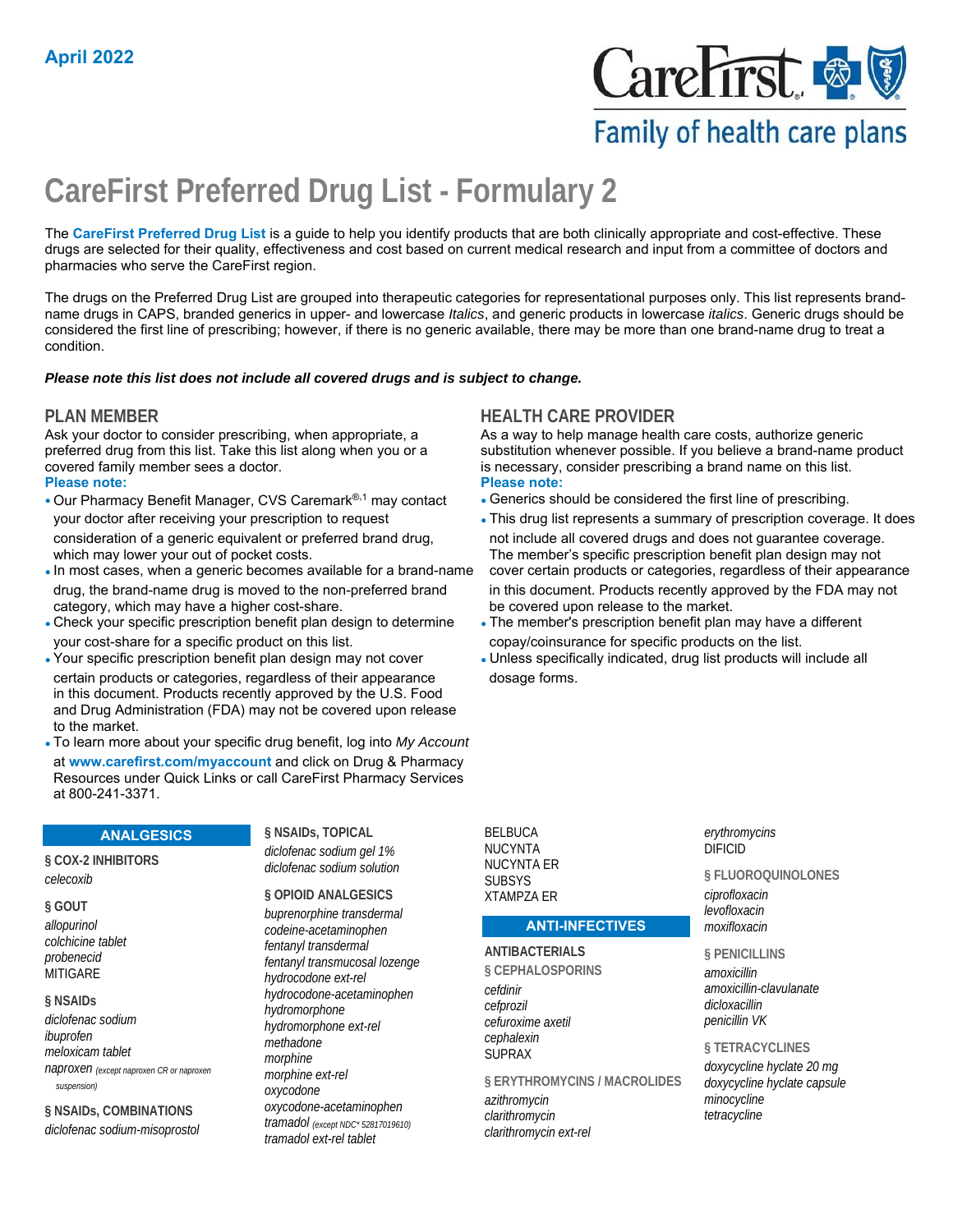**§ ANTIFUNGALS**  *fluconazole itraconazole terbinafine tablet*

**ANTIVIRALS § CYTOMEGALOVIRUS AGENTS**  *valganciclovir*

**§ HERPES AGENTS**  *acyclovir capsule, tablet valacyclovir*

**§ INFLUENZA AGENTS**  *oseltamivir* RELENZA

#### **§ MISCELLANEOUS**

*clindamycin ivermectin tablet linezolid metronidazole nitrofurantoin (except NDCs\* 16571074024, 70408023932) pyrimethamine sulfamethoxazole-trimethoprim vancomycin capsule* EMVERM XIFAXAN 550 MG

### **ANTINEOPLASTIC AGENTS**

**HORMONAL ANTINEOPLASTIC AGENTS § ANTIANDROGENS**  *bicalutamide*

### **CARDIOVASCULAR**

**§ ACE INHIBITORS**  *enalapril fosinopril lisinopril quinapril ramipril*

**§ ACE INHIBITOR / DIURETIC COMBINATIONS** 

*fosinopril-hydrochlorothiazide lisinopril-hydrochlorothiazide quinapril-hydrochlorothiazide*

**§ ALDOSTERONE RECEPTOR ANTAGONISTS**  *spironolactone*

### **§ ANGIOTENSIN II RECEPTOR ANTAGONISTS / DIURETIC COMBINATIONS**

*candesartan / candesartanhydrochlorothiazide irbesartan / irbesartanhydrochlorothiazide losartan / losartanhydrochlorothiazide olmesartan / olmesartanhydrochlorothiazide telmisartan / telmisartanhydrochlorothiazide*

*valsartan / valsartanhydrochlorothiazide*

**§ ANGIOTENSIN II RECEPTOR ANTAGONIST / CALCIUM CHANNEL BLOCKER COMBINATIONS**  *amlodipine-olmesartan amlodipine-telmisartan amlodipine-valsartan*

**§ ANGIOTENSIN II RECEPTOR ANTAGONIST / CALCIUM CHANNEL BLOCKER / DIURETIC COMBINATIONS** 

*amlodipine-valsartanhydrochlorothiazide olmesartan-amlodipinehydrochlorothiazide*

**§ ANTIARRHYTHMICS**  *disopyramide sotalol* MULTAQ

**ANTILIPEMICS ACL INHIBITORS / COMBINATIONS**  NEXLETOL NEXLIZET

**§ BILE ACID RESINS** 

*cholestyramine colesevelam*

**§ CHOLESTEROL ABSORPTION INHIBITORS**  *ezetimibe*

### **§ FIBRATES**

*fenofibrate (except fenofibrate capsule 50 mg, 130 mg; fenofibrate tablet 40 mg, 120 mg) fenofibric acid delayed-rel*

**§ HMG-CoA REDUCTASE INHIBITORS / COMBINATIONS**  *atorvastatin ezetimibe-simvastatin fluvastatin lovastatin pravastatin rosuvastatin simvastatin*

**§ NIACINS**  *niacin ext-rel*

**§ OMEGA-3 FATTY ACIDS**  *omega-3 acid ethyl esters* **VASCEPA** 

**§ BETA-BLOCKERS**  *atenolol carvedilol carvedilol phosphate ext-rel metoprolol succinate ext-rel metoprolol tartrate nadolol nebivolol pindolol propranolol propranolol ext-rel*

### **§ CALCIUM CHANNEL BLOCKERS**  *amlodipine*

*diltiazem ext-rel (except generics for CARDIZEM LA) nifedipine ext-rel verapamil ext-rel*

**§ CALCIUM CHANNEL BLOCKER / ANTILIPEMIC COMBINATIONS**  *amlodipine-atorvastatin*

**§ DIGITALIS GLYCOSIDES**  *digoxin*

**§ DIRECT RENIN INHIBITORS / DIURETIC COMBINATIONS**  *aliskiren* TEKTURNA HCT

#### **§ DIURETICS**

*amiloride furosemide hydrochlorothiazide metolazone spironolactone-hydrochlorothiazide torsemide triamterene triamterene-hydrochlorothiazide*

**HEART FAILURE** 

BIDIL CORLANOR ENTRESTO VERQUVO

**§ NITRATES**  *isosorbide dinitrate (except isosorbide dinitrate 40 mg) isosorbide mononitrate nitroglycerin lingual spray nitroglycerin sublingual*

**§ MISCELLANEOUS**  *ranolazine ext-rel*

### **CENTRAL NERVOUS SYSTEM**

#### **ANTIANXIETY**

**§ BENZODIAZEPINES**  *alprazolam clonazepam diazepam lorazepam oxazepam*

### **§ ANTICONVULSANTS**

*carbamazepine carbamazepine ext-rel clobazam diazepam rectal gel divalproex sodium divalproex sodium ext-rel ethosuximide gabapentin lamotrigine lamotrigine ext-rel levetiracetam levetiracetam ext-rel oxcarbazepine*

*phenobarbital phenytoin phenytoin sodium extended primidone rufinamide tiagabine topiramate valproic acid zonisamide* FYCOMPA NAYZILAM OXTELLAR XR TROKENDI XR VALTOCO VIMPAT **XCOPRI** 

### **§ ANTIDEMENTIA**

*donepezil galantamine galantamine ext-rel memantine rivastigmine rivastigmine transdermal* NAMZARIC

### **ANTIDEPRESSANTS**

**§ SELECTIVE SEROTONIN REUPTAKE INHIBITORS (SSRIs)** 

*citalopram escitalopram fluoxetine (except fluoxetine tablet 60 mg, fluoxetine tablet [generics for SARAFEM])*

*paroxetine HCl paroxetine HCl ext-rel (except NDC\* 60505367503) sertraline* **TRINTFLLIX** 

### **§ SEROTONIN NOREPINEPHRINE REUPTAKE INHIBITORS (SNRIs)**

*desvenlafaxine ext-rel duloxetine venlafaxine venlafaxine ext-rel capsule*

#### **§ MISCELLANEOUS AGENTS**

*bupropion bupropion ext-rel (except bupropion ext-rel tablet 450 mg) mirtazapine trazodone*

### **§ ANTIPARKINSONIAN AGENTS**

*amantadine carbidopa-levodopa carbidopa-levodopa ext-rel carbidopa-levodopa-entacapone entacapone pramipexole pramipexole ext-rel rasagiline ropinirole ropinirole ext-rel selegiline* NEUPRO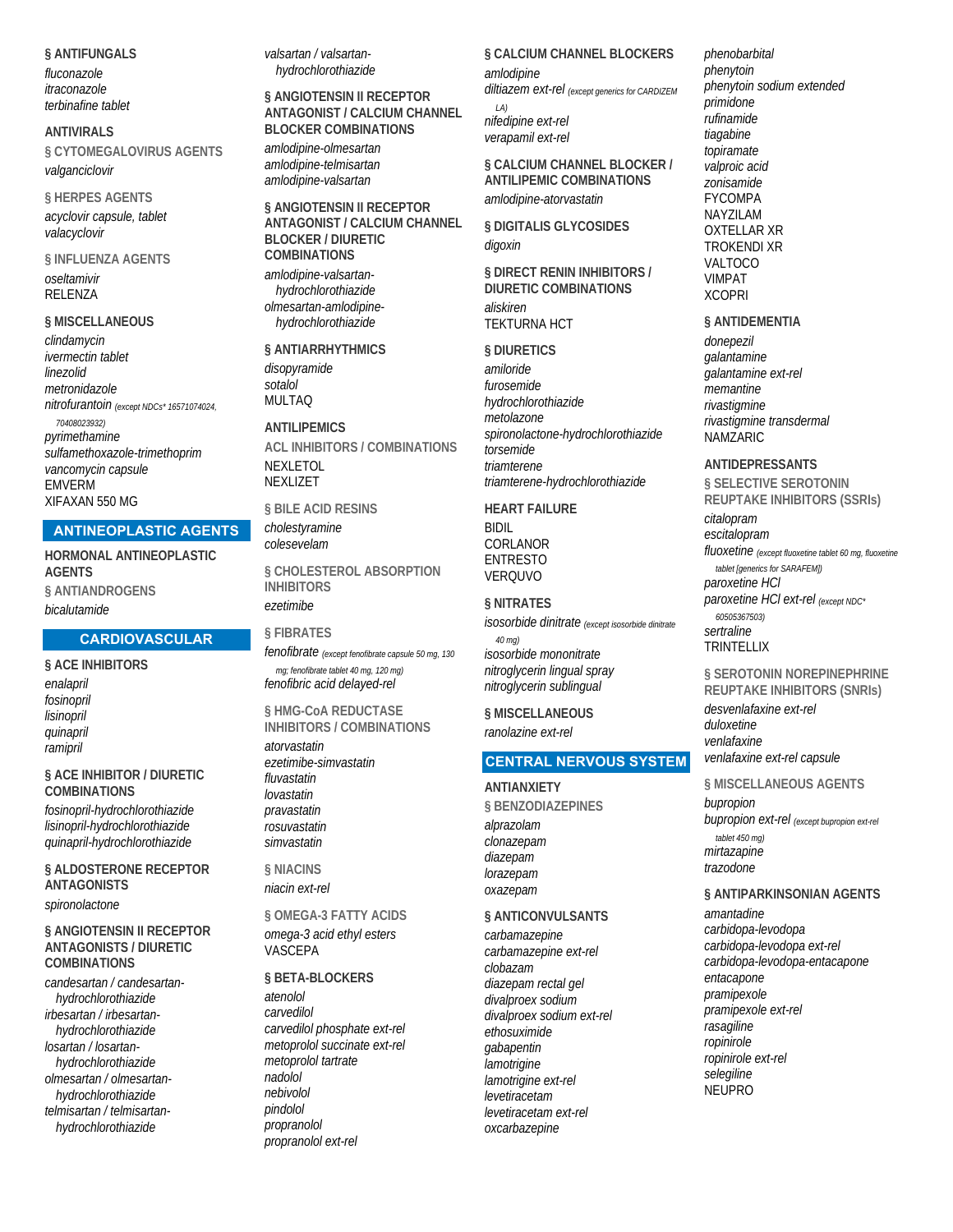### **ANTIPSYCHOTICS**

§ ATYPICALS aripiprazole clozapine olanzapine quetiapine quetiapine ext-rel risperidone ziprasidone **ABILIFY MAINTENA** LATUDA **PERSERIS VRAYLAR** 

### § ATTENTION DEFICIT **HYPERACTIVITY DISORDER**

amphetamine-dextroamphetamine mixed salts amphetamine-dextroamphetamine mixed salts ext-rel\*\* atomoxetine dexmethylphenidate ext-rel guanfacine ext-rel methylphenidate methylphenidate ext-rel\*\* **MYDAYIS QELBREE VYVANSE** 

§ FIBROMYALGIA pregabalin

### **HYPNOTICS**

§ NONBENZODIAZEPINES

eszopiclone ramelteon zolpidem zolpidem ext-rel **BELSOMRA** 

§ TRICYCLICS doxepin

**MIGRAINE** 

**ACUTE MIGRAINE AGENTS** 

§ Triptans

eletriptan naratriptan rizatriptan sumatriptan zolmitriptan **ONZETRA XSAIL ZEMBRACE SYMTOUCH ZOMIG NASAL SPRAY** 

### **Miscellaneous**

NURTEC ODT **URRELVY** 

PREVENTIVE MIGRAINE AGENTS

**Monoclonal Antibodies A JOVY EMGALITY** 

§ MUSCULOSKELETAL THERAPY **AGENTS** 

cyclobenzaprine (except cyclobenzaprine tablet  $7.5 \text{ mag}$ 

§ NARCOLEPSY armodafinil modafinil **SUNOSI** 

### § POSTHERPETIC NEURALGIA (PHN)

pregabalin ext-rel GRALISE

PSYCHOTHERAPFIITIC -**MISCELLANEOUS** § OPIOID ANTAGONISTS naloxone injection

NARCAN NASAL SPRAY

§ PARTIAL OPIOID AGONIST / **OPIOID ANTAGONIST COMBINATIONS** buprenorphine-naloxone sublingual ZUBSOLV

#### **ENDOCRINE AND METABOLIC**

### § ANDROGENS

testosterone gel (except authorized generics for **TESTIM** and VOGELXO) testosterone solution ANDRODERM **NATESTO** 

### **ANTIDIABETICS**

**AMYLIN ANALOGS SYMLINPEN** 

**§ BIGUANIDES** 

metformin metformin ext-rel (except generics for FORTAMET and GLUMETZA)

§ BIGUANIDE / SULFONYLUREA **COMBINATIONS** 

### glipizide-metformin

DIPEPTIDYL PEPTIDASE-4 (DPP-4) **INHIBITORS** 

### **JANUVIA**

DIPEPTIDYL PEPTIDASE-4 (DPP-4) **INHIBITOR / BIGUANIDE COMBINATIONS JANUMET JANUMET XR** 

**INCRETIN MIMETIC AGENTS** OZEMPIC. **RYBELSUS TRULICITY VICTOZA** 

**INCRETIN MIMETIC AGENT / INSULIN COMBINATIONS** SOLIOUA **XULTOPHY** 

**INSULINS BASAGLAR FIASP** HUMULIN R U-500 **LEVEMIR** NOVOLIN 70/30 **NOVOLIN N NOVOLIN R NOVOLOG** NOVOLOG MIX 70/30 **TOUJEO TRESIBA** 

§ INSULIN SENSITIZERS pioglitazone

§ INSULIN SENSITIZER / BIGUANIDE **COMBINATIONS** 

pioglitazone-metformin

§ INSULIN SENSITIZER / SULFONYLUREA COMBINATIONS pioglitazone-glimepiride

§ MEGLITINIDES nateglinide repaglinide

SODIUM-GLUCOSE CO-TRANSPORTER 2 (SGLT2) **INHIBITORS** 

**FARXIGA JARDIANCE** 

SODIUM-GLUCOSE CO-TRANSPORTER 2 (SGLT2) INHIBITOR / BIGUANIDE **COMBINATIONS** 

**SYNJARDY SYNJARDY XR** XIGDUO XR

SODIUM-GLUCOSE **CO-TRANSPORTER 2 (SGLT2) INHIBITOR / DIPEPTIDYL** PEPTIDASE-4 (DPP-4) INHIBITOR **COMBINATIONS GI YXAMRI** 

SODIUM-GLUCOSE CO-TRANSPORTER 2 (SGLT2) **INHIBITOR / DIPEPTIDYL** PEPTIDASE-4 (DPP-4) INHIBITOR / **BIGUANIDE COMBINATIONS TRUARDY XR** 

§ SULFONYLUREAS

glimepiride glipizide glipizide ext-rel

**SUPPLIES ACCU-CHEK AVIVA PLUS STRIPS 2 ACCU-CHEK COMPACT PLUS** STRIPS<sup>2</sup> **ACCU-CHEK GUIDE STRIPS<sup>2</sup> ACCU-CHEK SMARTVIEW STRIPS 2 BD ULTRAFINE INSULIN SYRINGES** AND NEEDLES DEXCOM CONTINUOUS GLUCOSE MONITORING SYSTEM **OMNIPOD DASH INSULIN INFUSION PUMP** 

OMNIPOD INSULIN INFUSION **PUMP** ONETOUCH ULTRA STRIPS<sup>2</sup> **ONETOUCH VERIO STRIPS<sup>2</sup>** V-GO INSULIN INFUSION PUMP

**ANTIOBESITY INJECTABLE** 

SAXFNDA **WEGOVY** 

ORAL **QSYMIA** 

**CALCIUM REGULATORS** § BISPHOSPHONATES alendronate ibandronate risedronate

§ CALCITONINS calcitonin-salmon

**§ CARNITINE DEFICIENCY AGENTS** levocarnitine

### **CONTRACFPTIVES**

**§MONOPHASIC** ethinyl estradiol-drospirenone ethinyl estradiol-drospirenonelevomefolate ethinyl estradiol-norethindrone acetate ethinyl estradiol-norethindrone acetate-iron

**RIPHASIC** 

### LO LOESTRIN FE

§ TRIPHASIC ethinyl estradiol-norgestimate

**FOUR PHASE** NATAZIA

§ EXTENDED CYCLE ethinyl estradiol-levonorgestrel

§ TRANSDERMAL ethinyl estradiol-norelgestromin

§ VAGINAL

ethinyl estradiol-etonogestrel ANNOVERA

**DIABETIC KIDNEY DISEASE KFRFNDIA** 

**ENDOMETRIOSIS** ORILISSA

§ GLUCOCORTICOIDS

dexamethasone fludrocortisone hydrocortisone methylprednisolone prednisolone solution (except prednisolone solution 10 mg/5 mL, 20 mg/5 mL) prednisone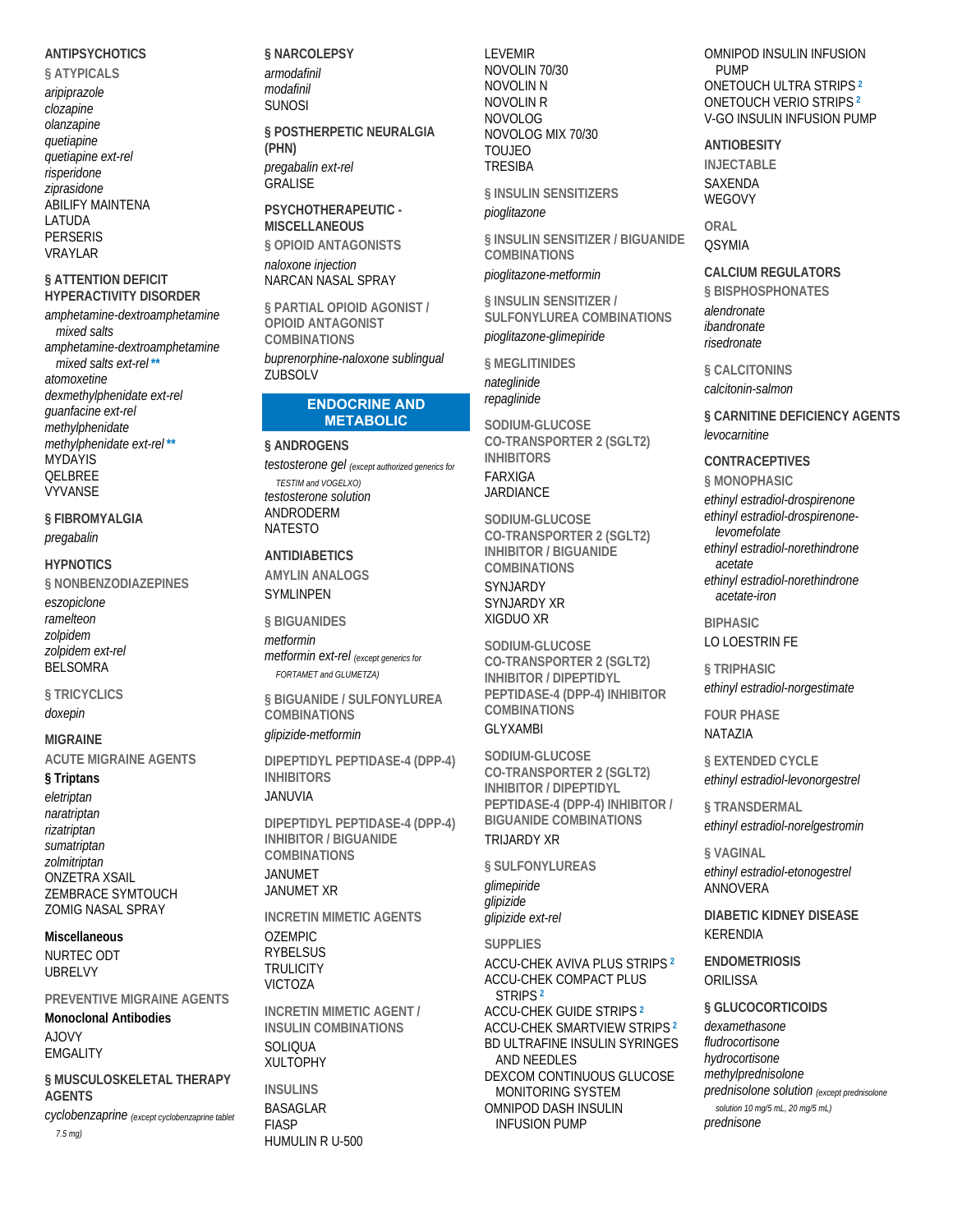**GLUCOSE ELEVATING AGENTS BAOSIMI GLUCAGEN HYPOKIT GLUCAGON EMERGENCY KIT GVOKF** 

### **MENOPAUSAL SYMPTOM AGENTS**

§ ORAL  $\triangle$ stradiol estradiol-norethindrone **DUAVEE PREMPHASE PREMPRO** 

## § TRANSDERMAL

estradiol **CLIMARA PRO** COMBIPATCH **DIVIGEL EVAMIST** 

§ VAGINAL estradiol vaginal cream **IMVFXXY VAGIFEM** 

§ PHOSPHATE BINDER AGENTS calcium acetate sevelamer carbonate PHOSLYRA **VELPHORO** 

POTASSILIM-REMOVING AGENTS LOKELMA VELTASSA

**PROGESTINS** § ORAL

medroxyprogesterone megestrol acetate progesterone, micronized

**VAGINAL** CRINONE ENDOMETRIN

§ SELECTIVE ESTROGEN **RECEPTOR MODULATORS** raloxifene

§ THYROID SUPPLEMENTS levothyroxine liothvronine **SYNTHROID** 

**UTFRINF FIBROIDS MYFEMBREE ORIAHNN** 

### **GASTROINTESTINAL**

§ ANTIDIARRHEALS diphenoxylate-atropine loperamide

### **§ ANTIEMETICS**

aprepitant doxylamine-pyridoxine delayed-rel dronabinol aranisetron

meclizine metoclopramide ondansetron prochlorperazine promethazine .<br>scopolamine transdermal trimethobenzamide SANCUSO

§ ANTISPASMODICS dicyclomine

### § H<sub>2</sub> RECEPTOR ANTAGONISTS famotidine

### INFI AMMATORY BOWEL DISFASE

**§ ORAL AGENTS** balsalazide budesonide capsule mesalamine delayed-rel (except mesalamine delayed-rel tablet 800 mg) mesalamine ext-rel sulfasalazine sulfasalazine delaved-rel **ASACOL HD PFNTASA** 

§ RECTAL AGENTS hydrocortisone enema mesalamine suppository mesalamine suspension CORTIFOAM

§ IRRITABLE BOWEL SYNDROME alosetron lubiprostone **LINZESS VIBERZI** 

§ LAXATIVES lactulose solution peg 3350-electrolytes (except generics for MOVIPREP)

**CLENPIO** 

OPIOID-INDUCED CONSTIPATION **MOVANTIK SYMPROIC** 

**PANCREATIC ENZYMES** CREON **VIOKACE** ZENPEP

§ PROTON PUMP INHIBITORS esomeprazole delaved-rel lansoprazole delaved-rel omeprazole delaved-rel pantoprazole delayed-rel tablet **DEXILANT** 

§ STEROIDS, RECTAL PROCTOFOAM-HC

§ ULCER THERAPY COMBINATIONS PYLERA

**§ MISCELLANEOUS** sucralfate tablet

### **GENITOURINARY**

**& RENIGN PROSTATIC HYPERPLASIA** 

alfuzosin ext-rel doxazosin dutasteride dutasteride-tamsulosin finasteride silodosin tamsulosin terazosin

**FRECTILE DYSEUNCTION ALPROSTADIL AGENTS MUSE** 

**§ PHOSPHODIESTERASE INHIBITORS** sildenafil tadalafil

**§ URINARY ANTISPASMODICS** 

darifenacin ext-rel oxybutynin oxybutynin ext-rel solifenacin tolterodine tolterodine ext-rel trospium trospium ext-rel **GEMTESA TOVIA7** 

### **HEMATOLOGIC**

**ANTICOAGULANTS § INJECTABLE** enoxaparin

§ ORAL warfarin **XARELTO** 

§ SYNTHETIC HEPARINOID-LIKE **AGENTS** fondaparinux

§ PLATELET AGGREGATION **INHIBITORS** clopidoarel dipyridamole ext-rel-aspirin prasugrel **BRILINTA** 

### **IMMUNOLOGIC AGENTS**

**ALLERGENIC EXTRACTS GRASTEK RAGWITFK** 

### **NUTRITIONAL / SUPPLEMENTS**

### **§ ELECTROLYTES** potassium chloride liquid

**VITAMINS AND MINERALS** § FOLIC ACID / COMBINATIONS folic acid

§ PRENATAL VITAMINS prenatal vitamins CITRANATAL

### **RESPIRATORY**

§ ANAPHYLAXIS TREATMENT **AGENTS** epinephrine auto-injector ALIVI-O **FPIPFN FPIPFN JR** 

§ ANTICHOLINERGICS ipratropium inhalation solution **SPIRIVA** YUPFI RI

**ANTICHOLINERGIC / BETA AGONIST COMBINATIONS § SHORT ACTING** 

ipratropium-albuterol inhalation solution

**LONG ACTING** 

**ANORO ELLIPTA** STIOLTO RESPIMAT

**ANTICHOLINERGIC / BETA AGONIST / STEROID INHALANT COMBINATIONS** BREZTRI AEROSPHERE **TRELEGY ELLIPTA** 

§ ANTIHISTAMINES. **LOW SEDATING** levocetirizine

### **§ ANTITUSSIVES**

benzonatate (except NDCs\* 69336012615, 69499032915)

## **BETA AGONISTS, INHALANTS**

§ SHORT ACTING albuterol inhalation solution albuterol sulfate CFC-free aerosol (except NDC\* 66993001968)

levalbuterol tartrate CFC-free aerosol

### **LONG ACTING**

**Hand-held Active Inhalation SEREVENT STRIVERDI RESPIMAT** 

**Nebulized Passive Inhalation PERFOROMIST** 

§ LEUKOTRIENE MODULATORS montelukast zafirlukast

§ NASAL ANTIHISTAMINES azelastine olopatadine

§ NASAL STEROIDS / **COMBINATIONS** azelastine-fluticasone flunisolide fluticasone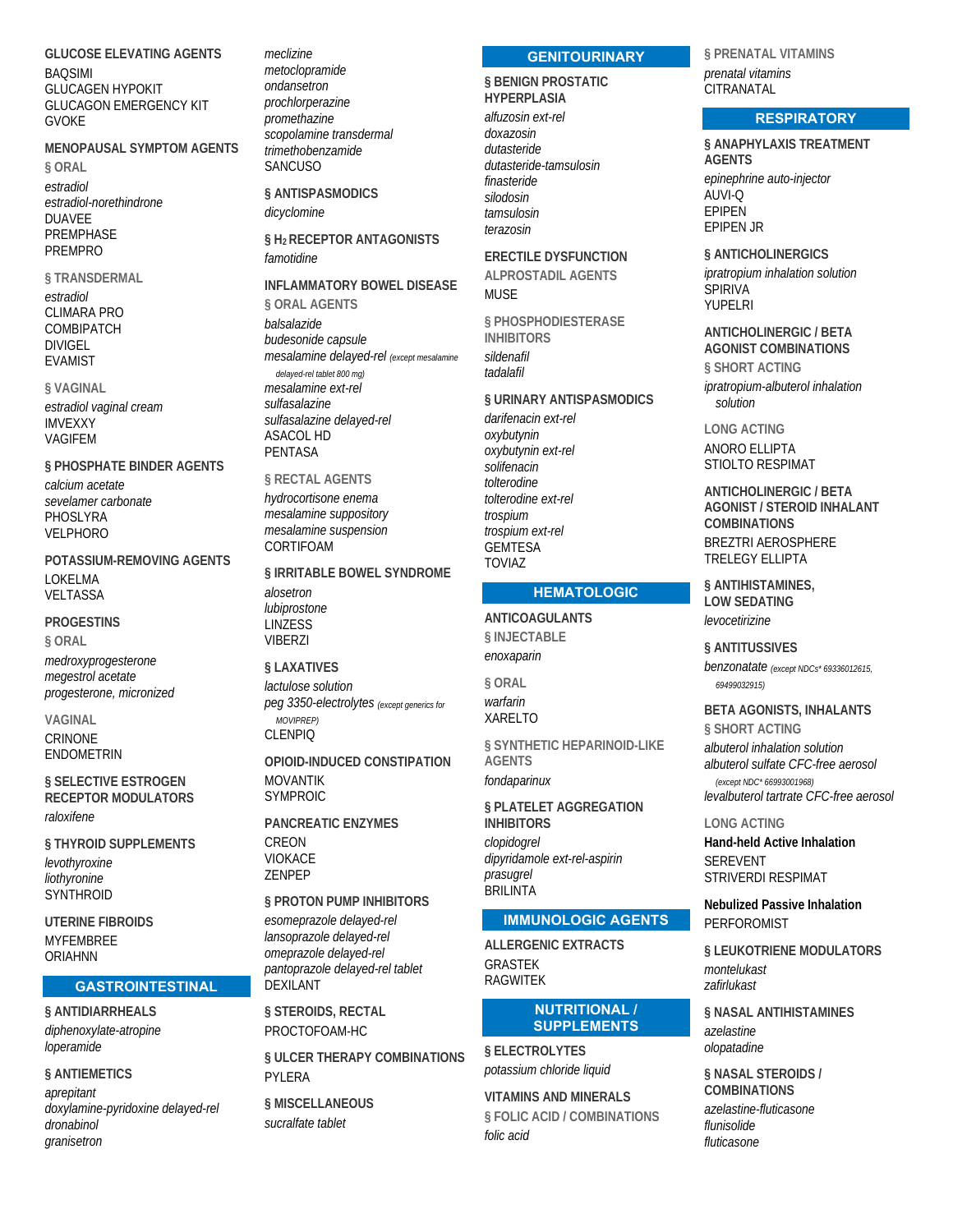*mometasone*

**PHOSPHODIESTERASE-4 INHIBITORS**  DALIRESP

**STEROID / BETA AGONIST COMBINATIONS**  ADVAIR DISKUS ADVAIR HFA **\*\*** BREO ELLIPTA **\*\*** SYMBICORT

**§ STEROID INHALANTS** 

*budesonide inhalation suspension* ARNUITY ELLIPTA FLOVENT DISKUS **FI OVENT HFA** PULMICORT FLEXHALER QVAR REDIHALER

### **TOPICAL**

**DERMATOLOGY ACNE § Topical**  *adapalene (except adapalene pad) benzoyl peroxide clindamycin gel (except NDC\* 68682046275) clindamycin solution*

*clindamycin-benzoyl peroxide erythromycin solution erythromycin-benzoyl peroxide tretinoin* EPIDUO ONEXTON

### **§ ACTINIC KERATOSIS**

*fluorouracil cream 5% fluorouracil solution imiquimod* **ZYCLARA** 

### **§ ANTIBIOTICS**

*gentamicin mupirocin ointment*

### **§ ANTIFUNGALS**

*ciclopirox clotrimazole econazole ketoconazole cream 2% nystatin* NAFTIN

**§ ANTIPSORIATICS**  *acitretin calcipotriene ointment, solution methoxsalen*

**§ ANTISEBORRHEICS**  *ketoconazole shampoo 2% selenium sulfide lotion 2.5%*

**§ ATOPIC DERMATITIS**  *pimecrolimus tacrolimus* EUCRISA

### **CORTICOSTEROIDS**

**§ Low Potency**  *desonide (except desonide gel) hydrocortisone*

### **§ Medium Potency**

*hydrocortisone butyrate cream, ointment, solution mometasone triamcinolone cream, lotion, ointment (except triamcinolone ointment 0.05%)*

**§ High Potency**  *desoximetasone fluocinonide (except fluocinonide cream 0.1%)* BRYHALI

### **§ Very High Potency**

*clobetasol cream, foam, gel, lotion, ointment, shampoo halobetasol cream, ointment*

**§ LOCAL ANALGESICS**  *lidocaine patch*

**§ LOCAL ANESTHETICS**  *lidocaine-prilocaine*

### **§ ROSACEA**

*azelaic acid gel metronidazole* FINACEA FOAM ORACEA SOOLANTRA

**MOUTH / THROAT / DENTAL AGENTS PROTECTANTS**  EPISIL

### **OPHTHALMIC**

**§ ANTIALLERGICS**  *azelastine bepotastine cromolyn sodium olopatadine*

### **§ ANTI-INFECTIVES**

*ciprofloxacin erythromycin gentamicin levofloxacin moxifloxacin ofloxacin sulfacetamide tobramycin* **BESIVANCE** 

### **§ ANTI-INFECTIVE /**

**ANTI-INFLAMMATORY COMBINATIONS**  *neomycin-polymyxin B-bacitracinhydrocortisone neomycin-polymyxin Bdexamethasone tobramycin-dexamethasone* TOBRADEX OINTMENT

### **ANTI-INFLAMMATORIES**

**§ Nonsteroidal**  *bromfenac diclofenac ketorolac* ILEVRO PROLENSA

### **§ Steroidal**

*dexamethasone difluprednate loteprednol prednisolone acetate 1%*

**§ ANTIVIRALS**  *trifluridine*

## **BETA-BLOCKERS**

**§ Nonselective**  *timolol maleate solution*

**Selective**  BETOPTIC S

**§ CARBONIC ANHYDRASE INHIBITORS**  *brinzolamide*

*dorzolamide*

**§ CARBONIC ANHYDRASE INHIBITOR / BETA-BLOCKER COMBINATIONS**  *dorzolamide-timolol*

**CARBONIC ANHYDRASE INHIBITOR / SYMPATHOMIMETIC COMBINATIONS SIMBRINZA** 

**DRY EYE DISEASE**  RESTASIS XIIDRA

**§ PROSTAGLANDINS**  *latanoprost travoprost* LUMIGAN ZIOPTAN

**RHO KINASE INHIBITORS**  RHOPRESSA

**RHO KINASE INHIBITOR / PROSTAGLANDIN COMBINATIONS**  ROCKI ATAN

**§ SYMPATHOMIMETICS**  *brimonidine* ALPHAGAN P

**SYMPATHOMIMETIC / BETA-BLOCKER COMBINATIONS**  COMBIGAN

**OTIC § ANTI-INFECTIVES**  *acetic acid ofloxacin otic*

**§ ANTI-INFECTIVE / ANTI-INFLAMMATORY COMBINATIONS**  *ciprofloxacin-dexamethasone*

*neomycin-polymyxin B-hydrocortisone*

## **QUICK REFERENCE DRUG LIST**

### **A**

ABILIFY MAINTENA ACCU-CHEK AVIVA PLUS STRIPS **<sup>2</sup>** ACCU-CHEK COMPACT PLUS STRIPS **<sup>2</sup>** ACCU-CHEK GUIDE STRIPS **<sup>2</sup>** ACCU-CHEK SMARTVIEW STRIPS **<sup>2</sup>** *acetic acid acitretin acyclovir capsule, tablet*

*adapalene (except adapalene pad)* ADVAIR DISKUS ADVAIR HFA **\*\*** AJOVY *albuterol inhalation solution albuterol sulfate CFC-free aerosol (except NDC\* 66993001968) alendronate alfuzosin ext-rel aliskiren allopurinol alosetron*

ALPHAGAN P *alprazolam amantadine amiloride amlodipine amlodipine-atorvastatin amlodipine-olmesartan amlodipine-telmisartan amlodipine-valsartan amlodipine-valsartanhydrochlorothiazide amoxicillin*

*amoxicillin-clavulanate amphetamine-dextroamphetamine mixed salts amphetamine-dextroamphetamine mixed salts ext-rel* **\*\*** ANDRODERM ANNOVERA ANORO ELLIPTA *aprepitant aripiprazole armodafinil* ARNUITY ELLIPTA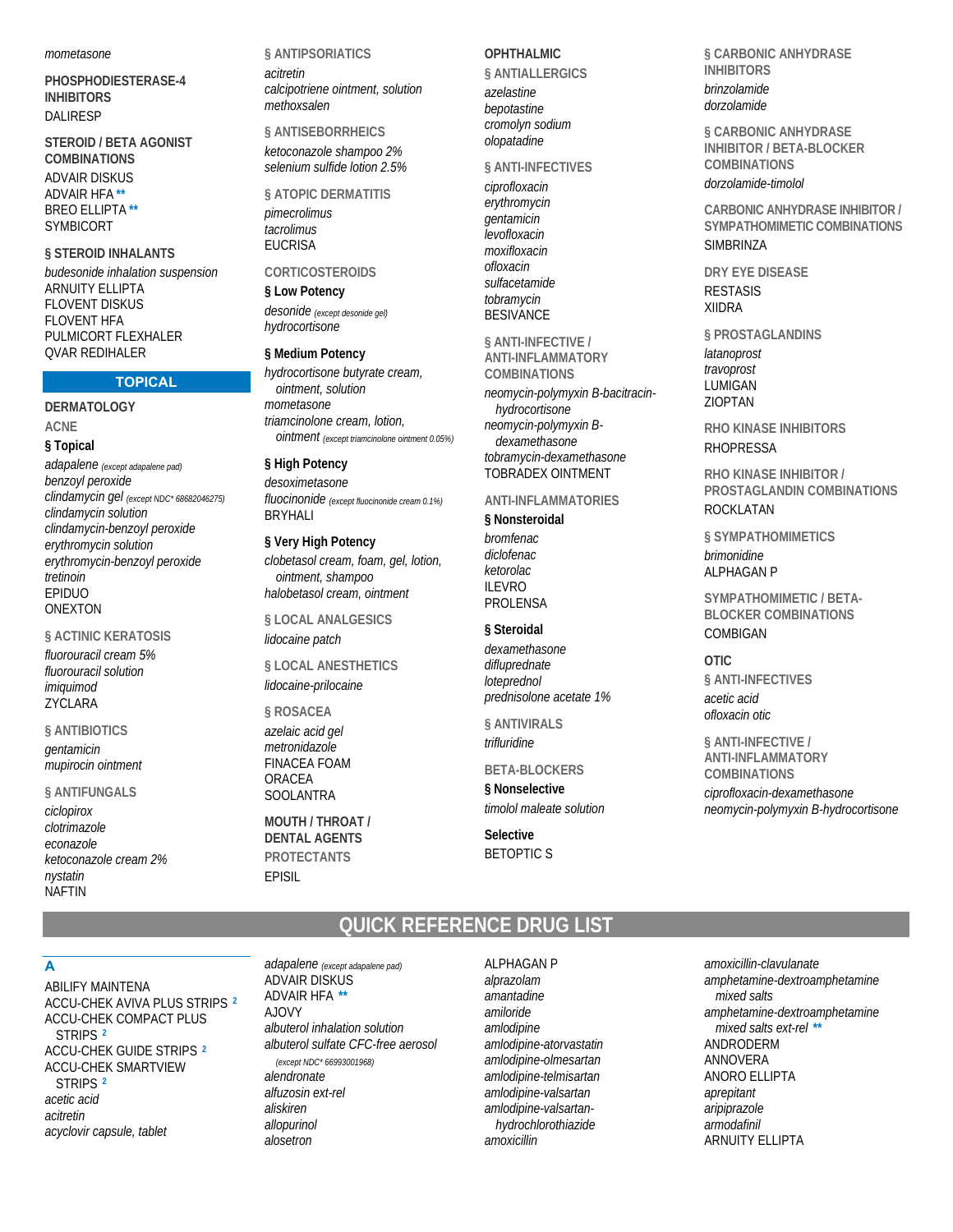ASACOL HD *atenolol atomoxetine atorvastatin* AUVI-Q *azelaic acid gel azelastine azelastine-fluticasone azithromycin*

### **B**

*balsalazide* BAQSIMI BASAGLAR BD ULTRAFINE INSULIN SYRINGES AND NEEDLES BELBUCA BELSOMRA *benzonatate (except NDCs\* 69336012615, 69499032915) benzoyl peroxide bepotastine* **BESIVANCE** BETOPTIC S *bicalutamide* BIDIL BREO ELLIPTA **\*\*** BREZTRI AEROSPHERE BRILINTA *brimonidine brinzolamide bromfenac* BRYHALI *budesonide capsule budesonide inhalation suspension buprenorphine transdermal buprenorphine-naloxone sublingual bupropion bupropion ext-rel (except bupropion ext-rel tablet 450 mg)*

### **C**

*calcipotriene ointment, solution calcitonin-salmon calcium acetate candesartan candesartan-hydrochlorothiazide carbamazepine carbamazepine ext-rel carbidopa-levodopa carbidopa-levodopa ext-rel carbidopa-levodopa-entacapone carvedilol carvedilol phosphate ext-rel cefdinir cefprozil cefuroxime axetil celecoxib cephalexin cholestyramine ciclopirox ciprofloxacin ciprofloxacin-dexamethasone citalopram* **CITRANATAL** *clarithromycin clarithromycin ext-rel* CLENPIQ

CLIMARA PRO *clindamycin clindamycin gel (except NDC\* 68682046275) clindamycin solution clindamycin-benzoyl peroxide clobazam clobetasol cream, foam, gel, lotion, ointment, shampoo clonazepam clopidogrel clotrimazole clozapine codeine-acetaminophen colchicine tablet colesevelam* COMBIGAN COMBIPATCH CORLANOR CORTIFOAM **CREON** CRINONE *cromolyn sodium cyclobenzaprine (except cyclobenzaprine tablet 7.5 mg)*

**D** 

DALIRESP *darifenacin ext-rel desonide (except desonide gel) desoximetasone desvenlafaxine ext-rel dexamethasone* DEXCOM CONTINUOUS GLUCOSE MONITORING SYSTEM DEXILANT *dexmethylphenidate ext-rel diazepam diazepam rectal gel diclofenac diclofenac sodium diclofenac sodium gel 1% diclofenac sodium solution diclofenac sodium-misoprostol dicloxacillin dicyclomine* DIFICID *difluprednate digoxin diltiazem ext-rel (except generics for CARDIZEM LA) diphenoxylate-atropine dipyridamole ext-rel-aspirin disopyramide divalproex sodium divalproex sodium ext-rel* DIVIGEL *donepezil dorzolamide dorzolamide-timolol doxazosin doxepin doxycycline hyclate 20 mg doxycycline hyclate capsule doxylamine-pyridoxine delayed-rel dronabinol* DUAVEE *duloxetine dutasteride*

### *dutasteride-tamsulosin*

**E** 

*econazole eletriptan* **EMGALITY** EMVERM *enalapril* ENDOMETRIN *enoxaparin entacapone* ENTRESTO EPIDUO *epinephrine auto-injector* EPIPEN EPIPEN JR EPISIL *erythromycin erythromycin solution erythromycin-benzoyl peroxide erythromycins escitalopram esomeprazole delayed-rel estradiol estradiol vaginal cream estradiol-norethindrone eszopiclone ethinyl estradiol-drospirenone ethinyl estradiol-drospirenonelevomefolate ethinyl estradiol-etonogestrel ethinyl estradiol-levonorgestrel ethinyl estradiol-norelgestromin ethinyl estradiol-norethindrone acetate ethinyl estradiol-norethindrone acetate-iron ethinyl estradiol-norgestimate ethosuximide* **EUCRISA** EVAMIST *ezetimibe ezetimibe-simvastatin famotidine*

### **F**

FARXIGA *fenofibrate (except fenofibrate capsule 50 mg, 130 mg; fenofibrate tablet 40 mg, 120 mg) fenofibric acid delayed-rel fentanyl transdermal fentanyl transmucosal lozenge* **FIASP** FINACEA FOAM *finasteride* FLOVENT DISKUS FLOVENT HFA *fluconazole fludrocortisone flunisolide fluocinonide (except fluocinonide cream 0.1%) fluorouracil cream 5% fluorouracil solution fluoxetine (except fluoxetine tablet 60 mg, fluoxetine tablet [generics for SARAFEM]) fluticasone fluvastatin folic acid*

*fondaparinux fosinopril fosinopril-hydrochlorothiazide furosemide* FYCOMPA

### **G**

*gabapentin galantamine galantamine ext-rel* GEMTESA *gentamicin glimepiride glipizide glipizide ext-rel glipizide-metformin* GLUCAGEN HYPOKIT GLUCAGON EMERGENCY KIT GLYXAMBI GRALISE *granisetron* GRASTEK *guanfacine ext-rel* GVOKE

### **H**

*halobetasol cream, ointment* HUMULIN R U-500 *hydrochlorothiazide hydrocodone ext-rel hydrocodone-acetaminophen hydrocortisone hydrocortisone butyrate cream, ointment, solution hydrocortisone enema hydromorphone hydromorphone ext-rel*

### **I**

*ibandronate ibuprofen* ILEVRO *imiquimod* IMVEXXY *ipratropium inhalation solution ipratropium-albuterol inhalation solution irbesartan irbesartan-hydrochlorothiazide isosorbide dinitrate (except isosorbide dinitrate 40 mg) isosorbide mononitrate itraconazole ivermectin tablet*

### **J**

JANUMET JANUMET XR JANUVIA JARDIANCE

### **K**

KERENDIA *ketoconazole cream 2% ketoconazole shampoo 2% ketorolac*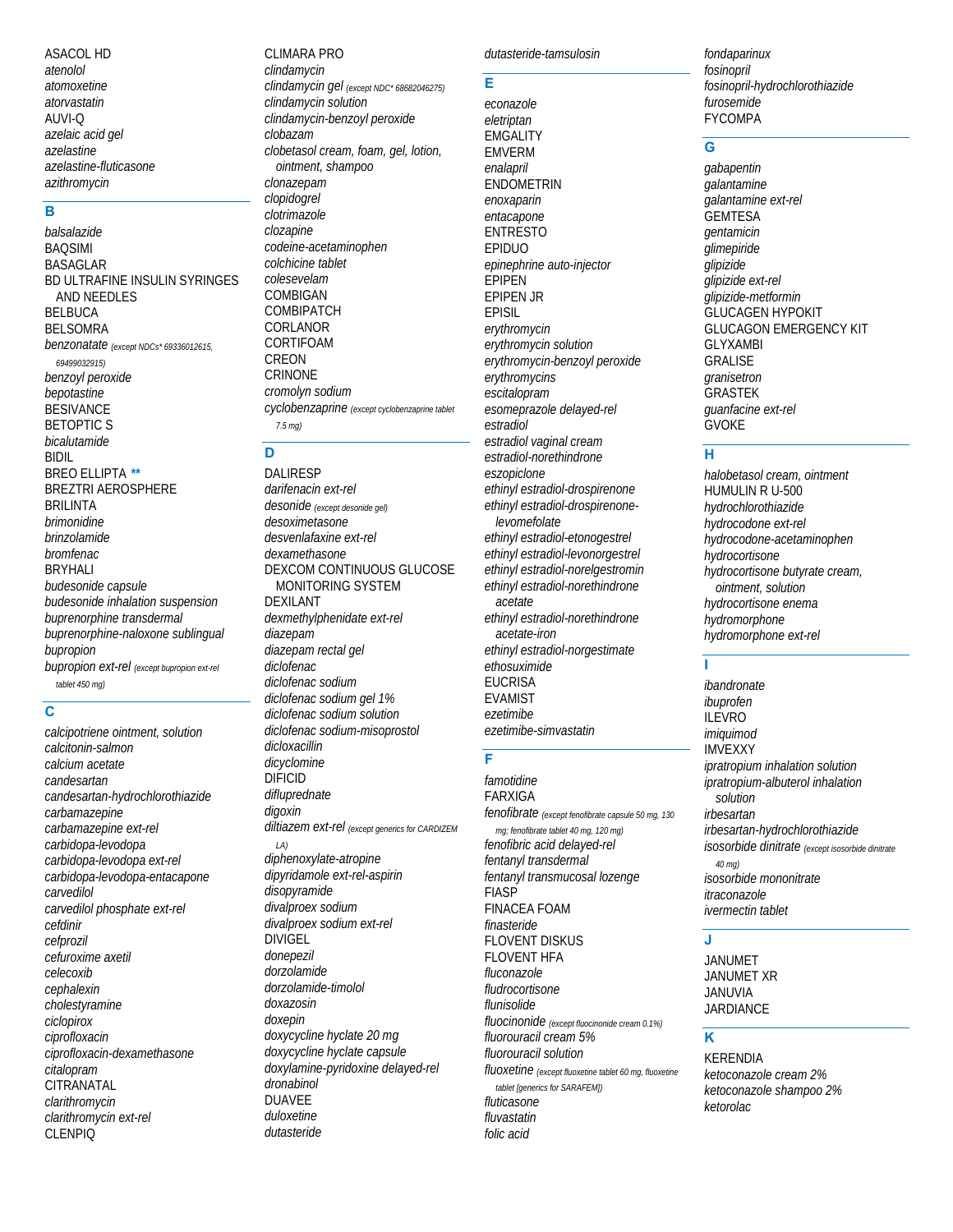### L

lactulose solution lamotrigine lamotrigine ext-rel lansoprazole delayed-rel *latanoprost* LATUDA levalbuterol tartrate CFC-free aerosol **LEVEMIR** levetiracetam levetiracetam ext-rel levocarnitine levocetirizine levofloxacin levothyroxine lidocaine patch lidocaine-prilocaine linezolid **LINZESS** liothvronine lisinopril lisinopril-hydrochlorothiazide LO LOESTRIN FE LOKELMA loperamide lorazepam losartan losartan-hydrochlorothiazide loteprednol lovastatin lubiprostone LUMIGAN

### M

meclizine medroxyprogesterone megestrol acetate meloxicam tablet memantine mesalamine delayed-rel (except mesalamine delayed-rel tablet 800 mq) mesalamine ext-rel mesalamine suppository mesalamine suspension metformin metformin ext-rel (except generics for FORTAMET and GLUMETZA) methadone methoxsalen methylphenidate methylphenidate ext-rel \*\* methylprednisolone metoclopramide metolazone metoprolol succinate ext-rel metoprolol tartrate metronidazole minocycline mirtazapine **MITIGARE** modafinil mometasone montelukast morphine morphine ext-rel **MOVANTIK** moxifloxacin **MULTAQ** 

mupirocin ointment MUSE **MYDAYIS MYFEMBREE** 

### N

nadolol **NAFTIN** naloxone injection **NAMZARIC** naproxen (except naproxen CR or naproxen suspension) naratriptan NARCAN NASAL SPRAY NATA7IA nateglinide **NATESTO NAYZILAM** nebivolol neomycin-polymyxin B-bacitracinhydrocortisone neomycin-polymyxin Bdexamethasone neomycin-polymyxin B-hydrocortisone **NELIPRO NEXLETOL** NEXLIZET niacin ext-rel nifedipine ext-rel nitrofurantoin (except NDCs\* 16571074024, 70408023932) nitroglycerin lingual spray nitroglycerin sublingual NOVOLIN 70/30 **NOVOLIN N NOVOLIN R NOVOLOG** NOVOLOG MIX 70/30 **NUCYNTA NUCYNTA ER** NURTEC ODT

### $\overline{O}$

nystatin

ofloxacin ofloxacin otic olanzapine olmesartan olmesartan-amlodipinehydrochlorothiazide olmesartan-hydrochlorothiazide olopatadine omega-3 acid ethyl esters omeprazole delayed-rel OMNIPOD DASH INSULIN **INFUSION PUMP** OMNIPOD INSULIN INFUSION **PUMP** ondansetron **ONETOUCH ULTRA STRIPS 2** ONETOUCH VERIO STRIPS<sup>2</sup> **ONEXTON ONZETRA XSAIL ORACEA ORIAHNN** ORILISSA oseltamivir oxazepam

oxcarbazepine **OXTELLAR XR** oxybutynin oxybutynin ext-rel oxycodone oxycodone-acetaminophen **OŽEMPIC** 

### $\overline{\mathsf{P}}$

pantoprazole delayed-rel tablet paroxetine HCI paroxetine HCl ext-rel (except NDC\* 60505367503) peg 3350-electrolytes (except generics for MOVIPRFP) penicillin VK PENTASA PERFOROMIST **PERSERIS** phenobarbital phenytoin phenytoin sodium extended PHOSLYRA pimecrolimus nindolol pioalitazone pioglitazone-glimepiride pioglitazone-metformin potassium chloride liquid pramipexole pramipexole ext-rel prasugrel pravastatin .<br>prednisolone acetate 1% prednisolone solution (except prednisolone solution 10 mg/5 mL, 20 mg/5 mL) prednisone pregabalin *pregabalin ext-rel* **PREMPHASE PREMPRO** prenatal vitamins primidone probenecid *prochlorperazine* PROCTOFOAM-HC progesterone, micronized **PROLENSA** promethazine propranolol propranolol ext-rel PULMICORT FLEXHALER PYLERA pyrimethamine

### $\Omega$

**QELBREE OSYMIA** quetiapine quetiapine ext-rel quinapril quinapril-hydrochlorothiazide QVAR REDIHALER

### $\overline{\mathbf{R}}$

**RAGWITEK** raloxifene ramelteon

ramipril ranolazine ext-rel rasagiline RELENZA repaglinide **RESTASIS RHOPRESSA** risedronate risperidone rivastigmine rivastigmine transdermal rizatriptan **ROCKLATAN** ropinirole ropinirole ext-rel rosuvastatin rufinamide **RYBELSUS** 

### $\overline{s}$

**SANCUSO SAXENDA** scopolamine transdermal selegiline selenium sulfide lotion 2.5% **SEREVENT** sertraline sevelamer carbonate sildenafil silodosin **SIMBRINZA** simvastatin solifenacin SOLIOUA **SOOLANTRA** sotalol **SPIRIVA** spironolactone spironolactone-hydrochlorothiazide STIOLTO RESPIMAT **STRIVERDI RESPIMAT SUBSYS** sucralfate tablet sulfacetamide sulfamethoxazole-trimethoprim sulfasalazine sulfasalazine delayed-rel sumatriptan **SUNOSI SUPRAX SYMBICORT** SYMLINPEN **SYMPROIC** SYNJARDY SYNJARDY XR SYNTHROID

### Ŧ

tacrolimus tadalafil tamsulosin **TEKTURNA HCT** telmisartan telmisartan-hydrochlorothiazide terazosin terbinafine tablet testosterone gel (except authorized generics for TESTIM and VOGELXO)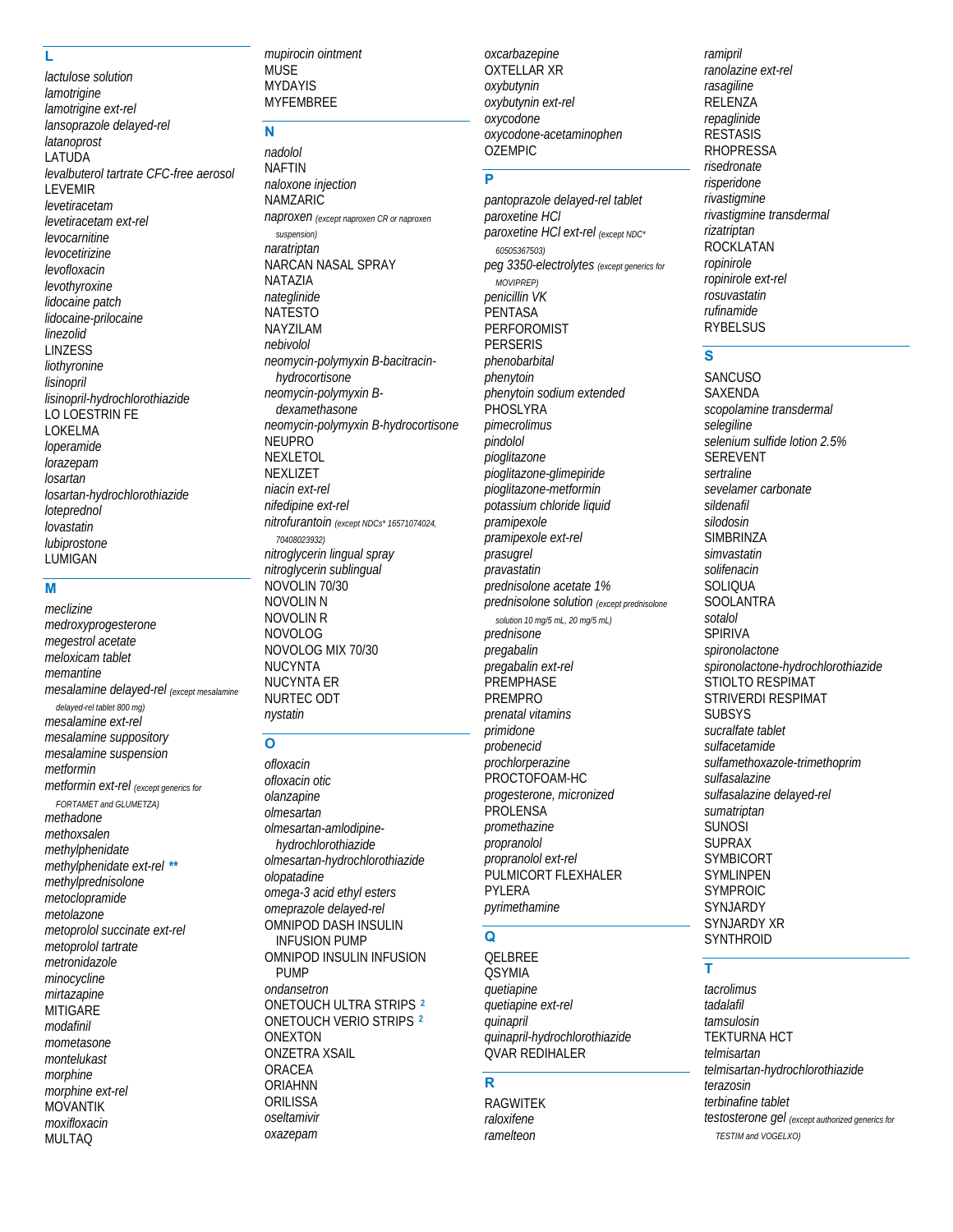testosterone solution tetracycline tiagabine timolol maleate solution TOBRADEX OINTMENT tobramycin tobramycin-dexamethasone tolterodine tolterodine ext-rel topiramate torsemide **TOUJEO TOVIAZ** tramadol (except NDC\* 52817019610) tramadol ext-rel tablet travoprost trazodone TRELEGY ELLIPTA **TRESIBA** tretinoin triamcinolone cream, lotion, Ointment (except triamcinolone ointment 0.05%) triamterene

triamterene-hydrochlorothiazide trifluridine TRIJARDY XR trimethobenzamide TRINTELLIX **TROKENDI XR** trospium trospium ext-rel **TRÚLICITY** 

### $\overline{u}$ **UBRELVY**

### $\overline{\mathsf{v}}$ VAGIFEM valacyclovir valganciclovir valproic acid valsartan valsartan-hydrochlorothiazide VALTOCO vancomycin capsule VASCEPA

**VELPHORO VELTASSA** venlafaxine venlafaxine ext-rel capsule verapamil ext-rel **VERQUVO** V-GO INSULIN INFUSION PUMP **VIBERZI VICTOZA VIMPAT VIOKACE VRAYLAR** VYVANSE  $\overline{w}$ warfarin WEGOVY  $\mathbf{x}$ **XARELTO** 

**XIIDRA XTAMPZA ER XULTOPHY** 

## $\overline{\mathsf{Y}}$

YUPELRI

### $\overline{z}$

zafirlukast ZEMBRACE SYMTOUCH **ZENPEP ZIOPTAN** ziprasidone zolmitriptan zolpidem zolpidem ext-rel ZOMIG NASAL SPRAY zonisamide **ZUBSOLV** ZYCLARA

## **PREFERRED OPTIONS LIST**

**XCOPRI** 

XIGDUO XR

XIFAXAN 550 MG

| <b>NON-PREFERRED OR</b><br><b>EXCLUDED DRUG(S)</b>          | PREFERRED OPTION(S) <sup>t</sup>                                                                                                                                                | <b>NON-PREFERRED OR</b><br><b>EXCLUDED DRUG(S)</b> | PREFERRED OPTION(S) <sup>t</sup>                                                                                                                                 |
|-------------------------------------------------------------|---------------------------------------------------------------------------------------------------------------------------------------------------------------------------------|----------------------------------------------------|------------------------------------------------------------------------------------------------------------------------------------------------------------------|
| ABILIFY                                                     | aripiprazole, clozapine, olanzapine, quetiapine,                                                                                                                                | <b>ALORA</b>                                       | estradiol, DIVIGEL, EVAMIST                                                                                                                                      |
|                                                             | quetiapine ext-rel, risperidone, ziprasidone, LATUDA, VRAYLAR                                                                                                                   | <b>ALREX</b>                                       | azelastine, bepotastine, cromolyn sodium, olopatadine                                                                                                            |
| <b>ACANYA</b>                                               | adapalene (except adapalene pad), benzoyl peroxide,<br>clindamycin gel (except NDC* 68682046275), clindamycin<br>solution, clindamycin-benzoyl peroxide, erythromycin solution, | <b>ALTOPREV</b>                                    | atorvastatin, ezetimibe-simvastatin, fluvastatin, lovastatin,<br>pravastatin, rosuvastatin, simvastatin                                                          |
|                                                             | erythromycin-benzoyl peroxide, tretinoin, EPIDUO, ONEXTON                                                                                                                       | <b>ALVESCO</b>                                     | ARNUITY ELLIPTA, FLOVENT DISKUS, FLOVENT HFA,                                                                                                                    |
| ACIPHEX, ACIPHEX<br><b>SPRINKLE</b>                         | esomeprazole delayed-rel, lansoprazole delayed-rel,<br>omeprazole delayed-rel, pantoprazole delayed-rel tablet,                                                                 |                                                    | PULMICORT FLEXHALER, QVAR REDIHALER                                                                                                                              |
|                                                             | <b>DEXILANT</b>                                                                                                                                                                 | AMITIZA                                            | lubiprostone, LINZESS, MOVANTIK, SYMPROIC                                                                                                                        |
| ACTICLATE                                                   | doxycycline hyclate 20 mg, doxycycline hyclate capsule,                                                                                                                         | <b>AMRIX</b>                                       | cyclobenzaprine (except cyclobenzaprine tablet 7.5 mq)                                                                                                           |
|                                                             | minocycline, tetracycline                                                                                                                                                       | ANDROGEL                                           | testosterone gel (except authorized generics for TESTIM and<br>VOGELXO), testosterone solution, ANDRODERM, NATESTO                                               |
| Activite                                                    | folic acid                                                                                                                                                                      | ANGELIO                                            | estradiol-norethindrone, PREMPHASE, PREMPRO                                                                                                                      |
| <b>ACTOS</b>                                                | pioglitazone                                                                                                                                                                    | <b>APEXICON E</b>                                  | desoximetasone (except desoximetasone ointment 0.05%),                                                                                                           |
| <b>ACUVAIL</b>                                              | bromfenac, diclofenac, ketorolac, ILEVRO, PROLENSA                                                                                                                              |                                                    | fluocinonide (except fluocinonide cream 0.1%), BRYHALI                                                                                                           |
| acyclovir cream                                             | acyclovir capsule, acyclovir tablet, valacyclovir                                                                                                                               | <b>APIDRA</b>                                      | FIASP, NOVOLOG                                                                                                                                                   |
| adapalene pad<br>clindamycin gel (except NDC* 68682046275), | adapalene (except adapalene pad), benzoyl peroxide,<br>clindamycin solution, clindamycin-benzoyl peroxide,<br>erythromycin solution, erythromycin-benzoyl peroxide, tretinoin,  | APTENSIO XR                                        | amphetamine-dextroamphetamine mixed salts ext-rel".<br>dexmethylphenidate ext-rel, methylphenidate ext-rel",<br>MYDAYIS, VYVANSE                                 |
|                                                             | EPIDUO, ONEXTON                                                                                                                                                                 | ARMOUR THYROID                                     | levothyroxine, liothyronine, SYNTHROID                                                                                                                           |
| ADDERALL                                                    | amphetamine-dextroamphetamine mixed salts, methylphenidate                                                                                                                      | ARTHROTEC                                          | celecoxib; diclofenac sodium, ibuprofen, meloxicam tablet or                                                                                                     |
| <b>ADRENALIN</b>                                            | epinephrine auto-injector, AUVI-Q, EPIPEN, EPIPEN JR                                                                                                                            |                                                    | naproxen (except naproxen CR or naproxen suspension) WITH<br>esomeprazole delayed-rel, lansoprazole delayed-rel,                                                 |
| ADZENYS ER,<br>ADZENYS XR-ODT                               | amphetamine-dextroamphetamine mixed salts ext-rel",<br>dexmethylphenidate ext-rel, methylphenidate ext-rel",                                                                    |                                                    | omeprazole delayed-rel, pantoprazole delayed-rel tablet or<br><b>DEXILANT</b>                                                                                    |
|                                                             | MYDAYIS, VYVANSE                                                                                                                                                                | <b>ASCENSIA STRIPS 4</b>                           | ACCU-CHEK AVIVA PLUS STRIPS 2, ACCU-CHEK COMPACT<br>PLUS STRIPS <sup>2</sup> , ACCU-CHEK GUIDE STRIPS <sup>2</sup> , ACCU-CHEK                                   |
| <b>AIMOVIG</b>                                              | AJOVY, EMGALITY                                                                                                                                                                 |                                                    | SMARTVIEW STRIPS <sup>2</sup> , ONETOUCH ULTRA STRIPS <sup>2</sup> ,                                                                                             |
| albuterol sulfate CFC-free<br>aerosol (NDC*                 | albuterol sulfate CFC-free aerosol (except NDC* 66993001968),<br>levalbuterol tartrate CFC-free aerosol                                                                         |                                                    | <b>ONETOUCH VERIO STRIPS<sup>2</sup></b>                                                                                                                         |
| 66993001968 only)                                           |                                                                                                                                                                                 | ASMANEX,<br><b>ASMANEX HFA</b>                     | ARNUITY ELLIPTA, FLOVENT DISKUS, FLOVENT HFA,<br>PULMICORT FLEXHALER, QVAR REDIHALER                                                                             |
| ALEVICYN GEL,<br>ALEVICYN SG,<br><b>ALEVICYN SOLUTION</b>   | desonide (except desonide gel), hydrocortisone                                                                                                                                  | ATACAND,<br>ATACAND HCT                            | candesartan, candesartan-hydrochlorothiazide, irbesartan,<br>irbesartan-hydrochlorothiazide, losartan, losartan-<br>hydrochlorothiazide, olmesartan, olmesartan- |
| ALLISON MEDICAL<br><b>INSULIN SYRINGES 3</b>                | BD ULTRAFINE INSULIN SYRINGES                                                                                                                                                   |                                                    | hydrochlorothiazide, telmisartan, telmisartan-<br>hydrochlorothiazide, valsartan, valsartan-hydrochlorothiazide                                                  |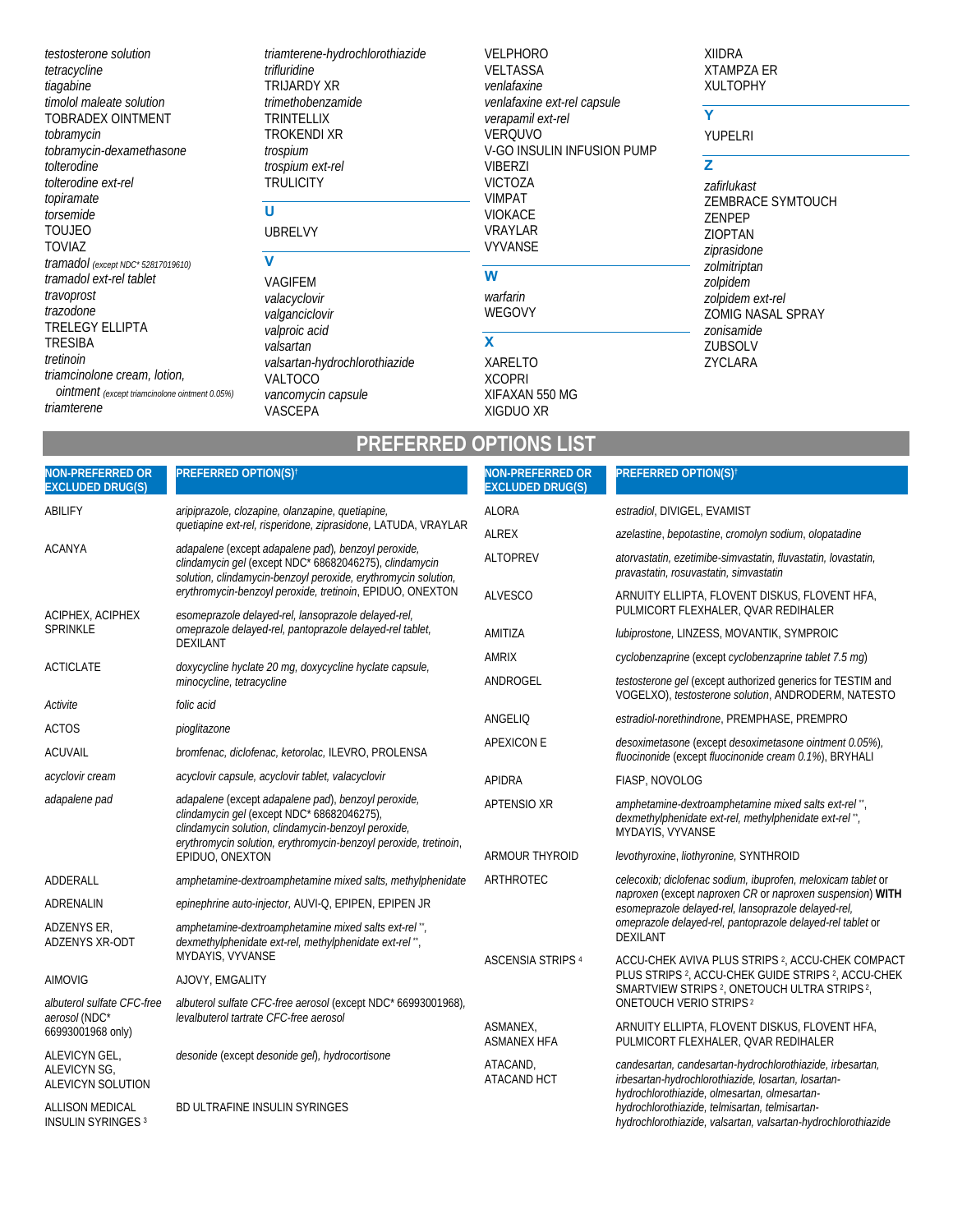| <b>NON-PREFERRED OR</b><br><b>EXCLUDED DRUG(S)</b>             | PREFERRED OPTION(S) <sup>t</sup>                                                                                                                                                                                                             | <b>NON-PREFERRED OR</b><br><b>EXCLUDED DRUG(S)</b>                                             | PREFERRED OPTION(S) <sup>t</sup>                                                                                                                                            |
|----------------------------------------------------------------|----------------------------------------------------------------------------------------------------------------------------------------------------------------------------------------------------------------------------------------------|------------------------------------------------------------------------------------------------|-----------------------------------------------------------------------------------------------------------------------------------------------------------------------------|
| ATIVAN                                                         | alprazolam, clonazepam, diazepam, lorazepam, oxazepam                                                                                                                                                                                        | BREEZE 2 STRIPS 4                                                                              | ACCU-CHEK AVIVA PLUS STRIPS <sup>2</sup> , ACCU-CHEK COMPACT                                                                                                                |
| ATOPADERM                                                      | desonide (except desonide gel), hydrocortisone                                                                                                                                                                                               |                                                                                                | PLUS STRIPS <sup>2</sup> , ACCU-CHEK GUIDE STRIPS <sup>2</sup> , ACCU-CHEK<br>SMARTVIEW STRIPS <sup>2</sup> , ONETOUCH ULTRA STRIPS <sup>2</sup> ,                          |
| ATROVENT HFA                                                   | ipratropium inhalation solution, SPIRIVA, YUPELRI                                                                                                                                                                                            |                                                                                                | <b>ONETOUCH VERIO STRIPS 2</b>                                                                                                                                              |
| AVENOVA                                                        | Consult doctor                                                                                                                                                                                                                               | <b>BROMSITE</b>                                                                                | bromfenac, diclofenac, ketorolac, ILEVRO, PROLENSA                                                                                                                          |
| AZASITE                                                        | ciprofloxacin, erythromycin, gentamicin, levofloxacin,<br>moxifloxacin, ofloxacin, sulfacetamide, tobramycin, BESIVANCE                                                                                                                      | budesonide ext-rel                                                                             | balsalazide, mesalamine delayed-rel (except mesalamine<br>delayed-rel tablet 800 mg), mesalamine ext-rel, sulfasalazine,<br>sulfasalazine delayed-rel, ASACOL HD, PENTASA   |
| AZELEX                                                         | adapalene (except adapalene pad), benzoyl peroxide,<br>clindamycin gel (except NDC* 68682046275), clindamycin<br>solution, clindamycin-benzoyl peroxide, erythromycin solution,                                                              | <b>Bupap</b>                                                                                   | diclofenac sodium, ibuprofen, naproxen (except naproxen CR or<br>naproxen suspension)                                                                                       |
|                                                                | erythromycin-benzoyl peroxide, tretinoin, EPIDUO, ONEXTON                                                                                                                                                                                    | bupropion ext-rel tablet<br>450 mg                                                             | bupropion, bupropion ext-rel (except bupropion ext-rel tablet 450<br>$mq$ )                                                                                                 |
| AZESCO <sup>5</sup>                                            | prenatal vitamins, CITRANATAL                                                                                                                                                                                                                | butalbital-acetaminophen                                                                       | diclofenac sodium, ibuprofen, naproxen (except naproxen CR or                                                                                                               |
| AZOR<br><b>BALCOLTRA</b>                                       | amlodipine-olmesartan, amlodipine-telmisartan, amlodipine-<br>valsartan<br>ethinyl estradiol-drospirenone,                                                                                                                                   | capsule, butalbital-<br>acetaminophen tablet 25-<br>325 mg, butalbital-                        | naproxen suspension)                                                                                                                                                        |
|                                                                | ethinyl estradiol-drospirenone-levomefolate,<br>ethinyl estradiol-levonorgestrel,<br>ethinyl estradiol-norethindrone acetate,<br>ethinyl estradiol-norethindrone acetate-iron,<br>ethinyl estradiol-norgestimate,<br>LO LOESTRIN FE, NATAZIA | acetaminophen tablet 50-<br>300 mg,<br>BUTALBITAL-<br>ACETAMINOPHEN (NDC*<br>69499034230 only) |                                                                                                                                                                             |
| <b>BANZEL SUSPENSION</b>                                       | clobazam, lamotrigine, rufinamide, topiramate, TROKENDI XR                                                                                                                                                                                   | butalbital-acetaminophen-<br>caffeine capsule                                                  | diclofenac sodium, ibuprofen, naproxen (except naproxen CR or<br>naproxen suspension)                                                                                       |
| <b>BEAU RX</b>                                                 | Consult doctor                                                                                                                                                                                                                               | <b>BUTRANS</b>                                                                                 | buprenorphine transdermal, BELBUCA                                                                                                                                          |
| <b>BECONASE AQ</b>                                             | azelastine-fluticasone, flunisolide, fluticasone, mometasone                                                                                                                                                                                 | <b>BYDUREON BCISE</b>                                                                          | OZEMPIC, RYBELSUS, TRULICITY, VICTOZA                                                                                                                                       |
| BENICAR, BENICAR HCT                                           | candesartan, candesartan-hydrochlorothiazide, irbesartan,                                                                                                                                                                                    | <b>BYETTA</b>                                                                                  | OZEMPIC, RYBELSUS, TRULICITY, VICTOZA                                                                                                                                       |
|                                                                | irbesartan-hydrochlorothiazide, losartan, losartan-<br>hydrochlorothiazide, olmesartan, olmesartan-<br>hydrochlorothiazide, telmisartan, telmisartan-<br>hydrochlorothiazide, valsartan, valsartan-hydrochlorothiazide                       | CAFERGOT                                                                                       | eletriptan, naratriptan, rizatriptan, sumatriptan, zolmitriptan,<br>NURTEC ODT, ONZETRA XSAIL, UBRELVY, ZEMBRACE<br>SYMTOUCH, ZOMIG NASAL SPRAY                             |
| BENSAL HP                                                      | desonide (except desonide gel), hydrocortisone                                                                                                                                                                                               | calcipotriene cream,                                                                           | calcipotriene ointment, calcipotriene solution                                                                                                                              |
| <b>BENZAC AC</b>                                               | adapalene (except adapalene pad), benzoyl peroxide,                                                                                                                                                                                          | calcipotriene foam,<br>CALCIPOTRIENE FOAM                                                      |                                                                                                                                                                             |
|                                                                | clindamycin gel (except NDC* 68682046275), clindamycin<br>solution, clindamycin-benzoyl peroxide, erythromycin solution,<br>erythromycin-benzoyl peroxide, tretinoin, EPIDUO, ONEXTON                                                        | calcipotriene-<br>betamethasone                                                                | calcipotriene ointment or calcipotriene solution WITH<br>desoximetasone (except desoximetasone ointment 0.05%),<br>fluocinonide (except fluocinonide cream 0.1%) or BRYHALI |
| <b>BENZACLIN</b>                                               | adapalene (except adapalene pad), benzoyl peroxide,<br>clindamycin gel (except NDC* 68682046275), clindamycin                                                                                                                                | calcitriol ointment                                                                            | calcipotriene ointment, calcipotriene solution                                                                                                                              |
|                                                                | solution, clindamycin-benzoyl peroxide, erythromycin solution,<br>erythromycin-benzoyl peroxide, tretinoin, EPIDUO, ONEXTON                                                                                                                  | CAMBIA                                                                                         | diclofenac sodium, ibuprofen, naproxen (except naproxen CR or<br>naproxen suspension)                                                                                       |
| <i>benzonatate</i> (NDCs*<br>69336012615,<br>69499032915 only) | benzonatate (except NDCs* 69336012615, 69499032915)                                                                                                                                                                                          | CapsFenac Pak                                                                                  | diclofenac sodium, diclofenac sodium gel 1%, diclofenac sodium<br>solution, ibuprofen, meloxicam tablet, naproxen (except<br>naproxen CR or naproxen suspension)            |
| <b>BEPREVE</b>                                                 | azelastine, bepotastine, cromolyn sodium, olopatadine                                                                                                                                                                                        | Capsinac                                                                                       | diclofenac sodium, diclofenac sodium gel 1%, diclofenac sodium                                                                                                              |
| BETAMETHASONE<br>ACETATE-                                      | dexamethasone, hydrocortisone, methylprednisolone,<br>prednisolone solution (except prednisolone solution 10 mg/5                                                                                                                            |                                                                                                | solution, ibuprofen, meloxicam tablet, naproxen (except<br>naproxen CR or naproxen suspension)                                                                              |
| BETAMETHASONE<br>SODIUM PHOSPHATE                              | mL, 20 mg/5 mL), prednisone                                                                                                                                                                                                                  | CARAC                                                                                          | fluorouracil cream 5%, fluorouracil solution, imiguimod,<br>ZYCLARA                                                                                                         |
| BETAPACE,<br><b>BETAPACE AF</b>                                | sotalol                                                                                                                                                                                                                                      | CARAFATE                                                                                       | sucralfate tablet                                                                                                                                                           |
| BETIMOL                                                        | <i>timolol maleate solution</i> , <b>BETOPTIC S</b>                                                                                                                                                                                          | CARBINOXAMINE<br>TABLET 6 MG                                                                   | levocetirizine                                                                                                                                                              |
| <b>BEVESPI AEROSPHERE</b>                                      | ANORO ELLIPTA, STIOLTO RESPIMAT                                                                                                                                                                                                              | CARDIZEM, CARDIZEM                                                                             | diltiazem ext-rel                                                                                                                                                           |
| BEYAZ                                                          | ethinyl estradiol-drospirenone,<br>ethinyl estradiol-drospirenone-levomefolate,                                                                                                                                                              | CD,<br>CARDIZEM LA                                                                             | (except generics for CARDIZEM LA)                                                                                                                                           |
|                                                                | ethinyl estradiol-levonorgestrel,<br>ethinyl estradiol-norethindrone acetate,                                                                                                                                                                | carisoprodol 250 mg                                                                            | cyclobenzaprine (except cyclobenzaprine tablet 7.5 mg)                                                                                                                      |
|                                                                | ethinyl estradiol-norethindrone acetate-iron,<br>ethinyl estradiol-norgestimate,<br>LO LOESTRIN FE, NATAZIA                                                                                                                                  | CARNITOR,<br><b>CARNITOR SF</b>                                                                | levocarnitine                                                                                                                                                               |
| bimatoprost solution<br>0.03%                                  | latanoprost, travoprost, LUMIGAN, ZIOPTAN                                                                                                                                                                                                    | <b>CELEBREX</b>                                                                                | celecoxib, diclofenac sodium, ibuprofen, meloxicam tablet,<br>naproxen (except naproxen CR or naproxen suspension)                                                          |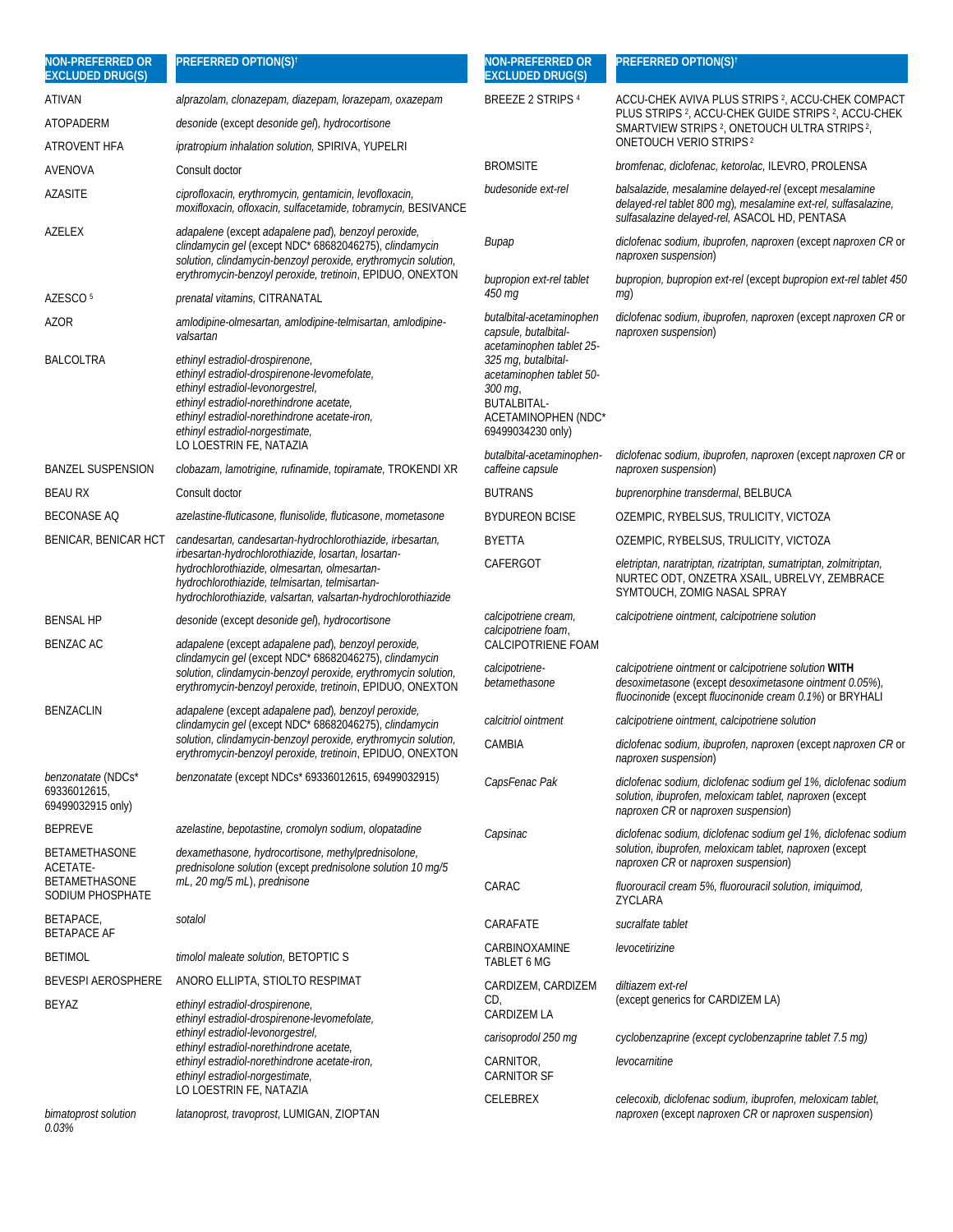| NON-PREFERRED OR<br><b>EXCLUDED DRUG(S)</b>                       | <b>PREFERRED OPTION(S)<sup>t</sup></b>                                                                                                                                          | <b>NON-PREFERRED OR</b><br><b>EXCLUDED DRUG(S)</b> | PREFERRED OPTION(S) <sup>t</sup>                                                                                                                                            |  |
|-------------------------------------------------------------------|---------------------------------------------------------------------------------------------------------------------------------------------------------------------------------|----------------------------------------------------|-----------------------------------------------------------------------------------------------------------------------------------------------------------------------------|--|
| chlordiazepoxide-clidinium<br>(NDCs* 11534019701,<br>42494040901, | dicyclomine                                                                                                                                                                     | <b>COREG CR</b>                                    | atenolol, carvedilol, carvedilol phosphate ext-rel, metoprolol<br>succinate ext-rel, metoprolol tartrate, nadolol, nebivolol, pindolol,<br>propranolol, propranolol ext-rel |  |
| 51293069601,<br>51293069610,<br>67877073101,                      |                                                                                                                                                                                 | CoreMino                                           | doxycycline hyclate 20 mq, doxycycline hyclate capsule,<br>minocycline, tetracycline                                                                                        |  |
| 70700018501 only)<br>chlorzoxazone 250 mg,                        | cyclobenzaprine (except cyclobenzaprine tablet 7.5 mg)                                                                                                                          | COZAAR                                             | candesartan, irbesartan, losartan, olmesartan, telmisartan,<br>valsartan                                                                                                    |  |
| chlorzoxazone 375 mg,<br>chlorzoxazone 500 mg                     |                                                                                                                                                                                 | CRESEMBA                                           | itraconazole                                                                                                                                                                |  |
| (NDC* 73007001303<br>only), chlorzoxazone                         |                                                                                                                                                                                 | <b>CRESTOR</b>                                     | atorvastatin, ezetimibe-simvastatin, fluvastatin, lovastatin,<br>pravastatin, rosuvastatin, simvastatin                                                                     |  |
| 750 mg                                                            |                                                                                                                                                                                 | cyclobenzaprine ext-rel                            | cyclobenzaprine (except cyclobenzaprine tablet 7.5 mq)                                                                                                                      |  |
| <b>CIALIS</b>                                                     | sildenafil, tadalafil                                                                                                                                                           | capsule,<br>cyclobenzaprine tablet                 |                                                                                                                                                                             |  |
| <b>CICATRACE</b>                                                  | Consult doctor                                                                                                                                                                  | 7.5 <sub>mg</sub>                                  |                                                                                                                                                                             |  |
| CILOXAN                                                           | ciprofloxacin, erythromycin, gentamicin, levofloxacin,<br>moxifloxacin, ofloxacin, sulfacetamide, tobramycin, BESIVANCE                                                         | CYMBALTA                                           | desvenlafaxine ext-rel, duloxetine, venlafaxine, venlafaxine ext-<br>rel capsule                                                                                            |  |
| CIPRO HC                                                          | ciprofloxacin-dexamethasone, ofloxacin otic                                                                                                                                     | <b>CYTOMEL</b>                                     | levothyroxine, liothyronine, SYNTHROID                                                                                                                                      |  |
| <b>CIPRODEX</b>                                                   | ciprofloxacin-dexamethasone, ofloxacin otic                                                                                                                                     | <b>DARAPRIM</b>                                    | pyrimethamine                                                                                                                                                               |  |
| ciprofloxacin-fluocinolone                                        | ciprofloxacin-dexamethasone, ofloxacin otic                                                                                                                                     | DAYTRANA                                           | amphetamine-dextroamphetamine mixed salts ext-rel",                                                                                                                         |  |
| CLINDAGEL                                                         | adapalene (except adapalene pad), benzoyl peroxide,<br>clindamycin gel (except NDC* 68682046275), clindamycin<br>solution, clindamycin-benzoyl peroxide, erythromycin solution, | <b>DELZICOL</b>                                    | dexmethylphenidate ext-rel, methylphenidate ext-rel",<br>MYDAYIS, VYVANSE<br>balsalazide, mesalamine delayed-rel (except mesalamine                                         |  |
| clindamycin gel (NDC*                                             | erythromycin-benzoyl peroxide, tretinoin, EPIDUO, ONEXTON<br>adapalene (except adapalene pad), benzoyl peroxide,                                                                |                                                    | delayed-rel tablet 800 mg), mesalamine ext-rel, sulfasalazine,<br>sulfasalazine delayed-rel, ASACOL HD, PENTASA                                                             |  |
| 68682046275 only)                                                 | clindamycin gel (except NDC* 68682046275), clindamycin<br>solution, clindamycin-benzoyl peroxide, erythromycin solution,                                                        | desonide gel                                       | desonide (except desonide gel), hydrocortisone                                                                                                                              |  |
|                                                                   | erythromycin-benzoyl peroxide, tretinoin, EPIDUO, ONEXTON                                                                                                                       | desoximetasone ointment                            | hydrocortisone butyrate cream, hydrocortisone butyrate                                                                                                                      |  |
| clobetasol spray                                                  | clobetasol foam                                                                                                                                                                 | 0.05%                                              | ointment, hydrocortisone butyrate solution, mometasone,<br>triamcinolone cream, triamcinolone lotion, triamcinolone                                                         |  |
| <b>CLOBEX SPRAY</b>                                               | clobetasol foam                                                                                                                                                                 |                                                    | ointment (except triamcinolone ointment 0.05%)                                                                                                                              |  |
| clocortolone cream                                                | hydrocortisone butyrate cream, hydrocortisone butyrate                                                                                                                          | <b>DesRx</b>                                       | desonide (except desonide gel), hydrocortisone                                                                                                                              |  |
|                                                                   | ointment, hydrocortisone butyrate solution, mometasone,<br>triamcinolone cream, triamcinolone lotion, triamcinolone<br>ointment (except triamcinolone ointment 0.05%)           | <b>DETROL LA</b>                                   | darifenacin ext-rel, oxybutynin ext-rel, solifenacin, tolterodine,<br>tolterodine ext-rel, trospium, trospium ext-rel, GEMTESA,<br><b>TOVIAZ</b>                            |  |
| COLAZAL                                                           | balsalazide, mesalamine delayed-rel (except mesalamine                                                                                                                          | dexchlorpheniramine                                | levocetirizine                                                                                                                                                              |  |
|                                                                   | delayed-rel tablet 800 mg), mesalamine ext-rel, sulfasalazine,<br>sulfasalazine delayed-rel, ASACOL HD, PENTASA                                                                 | Dexifol                                            | folic acid                                                                                                                                                                  |  |
| colchicine capsule                                                | colchicine tablet, MITIGARE                                                                                                                                                     | Diclofex DC                                        | diclofenac sodium, diclofenac sodium gel 1%, diclofenac sodium                                                                                                              |  |
| <b>COLCRYS</b>                                                    | colchicine tablet, MITIGARE                                                                                                                                                     |                                                    | solution, ibuprofen, meloxicam tablet, naproxen (except<br>nanrovan CD or nanrovan cucnancion                                                                               |  |

ONETOUCH VERIO STRIPS 2 CONTOUR STRIPS 4 ACCU-CHEK AVIVA PLUS STRIPS 2, ACCU-CHEK COMPACT PLUS STRIPS 2, ACCU-CHEK GUIDE STRIPS 2, ACCU-CHEK SMARTVIEW STRIPS 2, ONETOUCH ULTRA STRIPS 2, ONETOUCH VERIO STRIPS 2 CONTRAVE **CONTRAVE CONTRAVE** CORDRAN CREAM, CORDRAN LOTION *desonide* (except *desonide gel*)*, hydrocortisone* CORDRAN OINTMENT *hydrocortisone butyrate cream, hydrocortisone butyrate ointment, hydrocortisone butyrate solution, mometasone, triamcinolone cream, triamcinolone lotion, triamcinolone ointment* (except *triamcinolone ointment 0.05%*) CORDRAN TAPE *clobetasol cream, clobetasol foam, clobetasol gel, clobetasol lotion, clobetasol ointment, halobetasol cream, halobetasol ointment*  LA only)

ACCU-CHEK AVIVA PLUS STRIPS 2, ACCU-CHEK COMPACT PLUS STRIPS 2, ACCU-CHEK GUIDE STRIPS 2, ACCU-CHEK SMARTVIEW STRIPS <sup>2</sup>, ONETOUCH ULTRA STRIPS<sup>2</sup>,

CONSENSI *amlodipine* **WITH** *celecoxib*

CONTOUR NEXT STRIPS 4

*naproxen CR* or *naproxen suspension*) *DicloHeal-60 diclofenac sodium, diclofenac sodium gel 1%, diclofenac sodium solution, ibuprofen, meloxicam tablet, naproxen* (except *naproxen CR* or *naproxen suspension*) DIFFERIN LOTION *adapalene* (except *adapalene pad*)*, benzoyl peroxide, clindamycin gel* (except NDC\* 68682046275), *clindamycin solution, clindamycin-benzoyl peroxide, erythromycin solution, erythromycin-benzoyl peroxide, tretinoin*, EPIDUO, ONEXTON *diflorasone cream, diflorasone ointment desoximetasone* (except *desoximetasone ointment 0.05%*)*, fluocinonide* (except *fluocinonide cream 0.1%*), BRYHALI *dihydroergotamine spray eletriptan, naratriptan, rizatriptan, sumatriptan, zolmitriptan,*  NURTEC ODT, ONZETRA XSAIL, UBRELVY, ZEMBRACE SYMTOUCH, ZOMIG NASAL SPRAY *diltiazem ext-rel*  (generics for CARDIZEM *diltiazem ext-rel* (except generics for CARDIZEM LA)

DIOVAN, DIOVAN HCT *candesartan, candesartan-hydrochlorothiazide, irbesartan, irbesartan-hydrochlorothiazide, losartan, losartanhydrochlorothiazide, olmesartan, olmesartanhydrochlorothiazide, telmisartan, telmisartanhydrochlorothiazide, valsartan, valsartan-hydrochlorothiazide*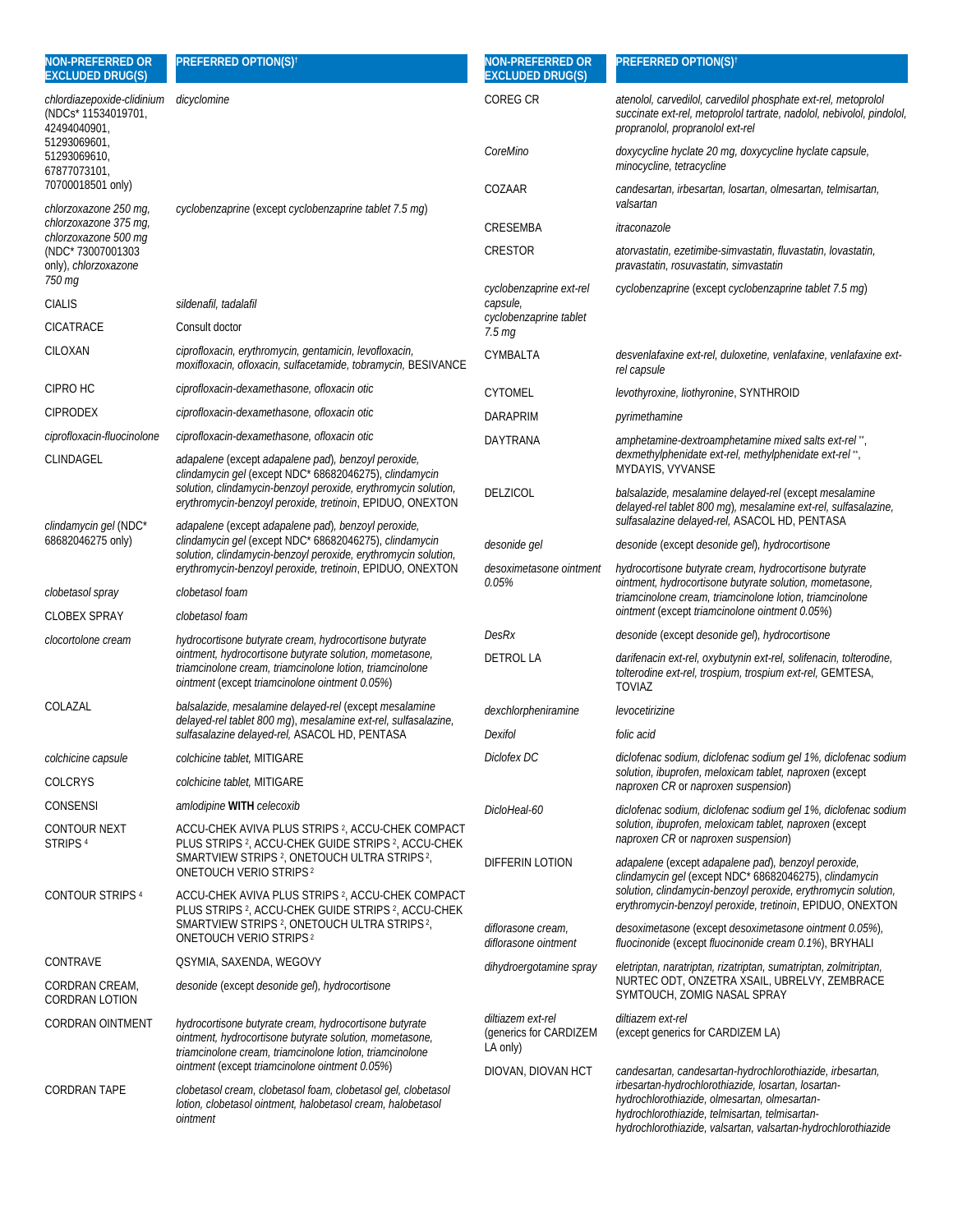| <b>NON-PREFERRED OR</b><br><b>EXCLUDED DRUG(S)</b>                     | PREFERRED OPTION(S) <sup>†</sup>                                                                                                                                | <b>NON-PREFERRED OR</b><br><b>EXCLUDED DRUG(S)</b>                        | PREFERRED OPTION(S) <sup>+</sup>                                                                                                                                                      |
|------------------------------------------------------------------------|-----------------------------------------------------------------------------------------------------------------------------------------------------------------|---------------------------------------------------------------------------|---------------------------------------------------------------------------------------------------------------------------------------------------------------------------------------|
| Diphen Elixir                                                          | levocetirizine                                                                                                                                                  | <b>EVERSENSE</b><br>CONTINUOUS GLUCOSE<br>MONITORING SYSTEM               | DEXCOM CONTINUOUS GLUCOSE MONITORING SYSTEM                                                                                                                                           |
| DORAL                                                                  | doxepin, eszopiclone, ramelteon, zolpidem, zolpidem ext-rel,<br><b>BELSOMRA</b>                                                                                 | <b>EXFORGE</b>                                                            | amlodipine-olmesartan, amlodipine-telmisartan, amlodipine-<br>valsartan                                                                                                               |
| DORYX, DORYX MPC                                                       | doxycycline hyclate 20 mg, doxycycline hyclate capsule,<br>minocycline, tetracycline                                                                            | <b>EXFORGE HCT</b>                                                        | amlodipine-valsartan-hydrochlorothiazide, olmesartan-<br>amlodipine-hydrochlorothiazide                                                                                               |
| doxepin cream                                                          | desonide (except desonide gel), hydrocortisone, pimecrolimus,<br>tacrolimus, EUCRISA                                                                            | <b>FABIOR</b>                                                             | adapalene (except adapalene pad), benzoyl peroxide,                                                                                                                                   |
| doxycycline hyclate<br>delayed-rel tablet                              | doxycycline hyclate 20 mq, doxycycline hyclate capsule,<br>minocycline, tetracycline                                                                            |                                                                           | clindamycin gel (except NDC* 68682046275), clindamycin<br>solution, clindamycin-benzoyl peroxide, erythromycin solution,<br>erythromycin-benzoyl peroxide, tretinoin, EPIDUO, ONEXTON |
| doxycycline hyclate tablet<br>50 mg (NDC*<br>72143021160 only),        | doxycycline hyclate 20 mg, doxycycline hyclate capsule,<br>minocycline, tetracycline                                                                            | <b>FANAPT</b>                                                             | aripiprazole, clozapine, olanzapine, quetiapine,<br>quetiapine ext-rel, risperidone, ziprasidone, LATUDA, VRAYLAR                                                                     |
| doxycycline hyclate tablet                                             |                                                                                                                                                                 | <b>FEMRING</b>                                                            | estradiol vaginal cream, IMVEXXY, VAGIFEM                                                                                                                                             |
| 75 mg, doxycycline<br>hyclate tablet 150 mg<br>doxycycline monohydrate | doxycycline hyclate 20 mg, doxycycline hyclate capsule,                                                                                                         | fenofibrate capsule 50 mg,<br>130 mg; fenofibrate tablet<br>40 mg, 120 mg | fenofibrate (except fenofibrate capsule 50 mg, 130 mg;<br>fenofibrate tablet 40 mg, 120 mg), fenofibric acid delayed-rel                                                              |
| capsule 75 mg,<br>doxycycline monohydrate<br>capsule 150 mg            | minocycline, tetracycline                                                                                                                                       | <b>FENOGLIDE TABLET</b><br>120 MG                                         | fenofibrate (except fenofibrate capsule 50 mg, 130 mg;<br>fenofibrate tablet 40 mg, 120 mg), fenofibric acid delayed-rel                                                              |
| doxycycline monohydrate<br>delayed-rel capsule                         | ORACEA                                                                                                                                                          | fenoprofen,<br>FENOPROFEN CAPSULE                                         | diclofenac sodium, ibuprofen, meloxicam tablet, naproxen<br>(except naproxen CR or naproxen suspension)                                                                               |
| DULERA                                                                 | ADVAIR DISKUS, ADVAIR HFA **, BREO ELLIPTA **,                                                                                                                  | FERIVA 21/7                                                               | folic acid                                                                                                                                                                            |
| DUTOPROL                                                               | <b>SYMBICORT</b><br>metoprolol succinate ext-rel WITH hydrochlorothiazide                                                                                       | <b>FETZIMA</b>                                                            | desvenlafaxine ext-rel, duloxetine, venlafaxine,<br>venlafaxine ext-rel capsule                                                                                                       |
| DYMISTA                                                                | azelastine-fluticasone, flunisolide, fluticasone, mometasone                                                                                                    | Fexmid                                                                    | cyclobenzaprine (except cyclobenzaprine tablet 7.5 mg)                                                                                                                                |
| DYRENIUM                                                               | amiloride, triamterene                                                                                                                                          | <b>FINACEA GEL</b>                                                        | azelaic acid gel, metronidazole, FINACEA FOAM, SOOLANTRA                                                                                                                              |
| EDARBI, EDARBYCLOR                                                     | candesartan, candesartan-hydrochlorothiazide, irbesartan,<br>irbesartan-hydrochlorothiazide, losartan, losartan-                                                | <b>FIORICET CAPSULE</b>                                                   | diclofenac sodium, ibuprofen, naproxen (except naproxen CR or<br>naproxen suspension)                                                                                                 |
|                                                                        | hydrochlorothiazide, olmesartan, olmesartan-<br>hydrochlorothiazide, telmisartan, telmisartan-<br>hydrochlorothiazide, valsartan, valsartan-hydrochlorothiazide | <b>FLAREX</b>                                                             | dexamethasone, difluprednate, loteprednol, prednisolone<br>acetate 1%                                                                                                                 |
| EDLUAR                                                                 | doxepin, eszopiclone, ramelteon, zolpidem, zolpidem ext-rel,<br><b>BELSOMRA</b>                                                                                 | flucytosine capsule<br>500 mg                                             | fluconazole                                                                                                                                                                           |
| E.E.S. GRANULES                                                        | erythromycins                                                                                                                                                   | fluocinonide cream 0.1%                                                   | clobetasol cream, halobetasol cream                                                                                                                                                   |
| EFFEXOR XR                                                             | desvenlafaxine ext-rel, duloxetine, venlafaxine, venlafaxine ext-<br>rel capsule                                                                                | fluorouracil cream 0.5%                                                   | fluorouracil cream 5%, fluorouracil solution, imiquimod,<br>ZYCLARA                                                                                                                   |
| ELIDEL                                                                 | pimecrolimus, tacrolimus, EUCRISA                                                                                                                               | fluoxetine tablet (generics<br>for SARAFEM only)                          | fluoxetine (except fluoxetine tablet 60 mg, fluoxetine tablet<br>[generics for SARAFEM]), paroxetine HCl ext-rel (except NDC*                                                         |
| eliquis                                                                | warfarin, XARELTO                                                                                                                                               |                                                                           | 60505367503), sertraline                                                                                                                                                              |
| elmiron                                                                | Consult doctor                                                                                                                                                  | fluoxetine tablet 60 mg                                                   | citalopram, escitalopram, fluoxetine (except fluoxetine tablet 60                                                                                                                     |
| ENLITE CONTINUOUS<br>GLUCOSE MONITORING<br>SYSTEM                      | DEXCOM CONTINUOUS GLUCOSE MONITORING SYSTEM                                                                                                                     |                                                                           | mg, fluoxetine tablet [generics for SARAFEM]), paroxetine HCI,<br>paroxetine HCl ext-rel (except NDC* 60505367503), sertraline,<br>TRINTELLIX                                         |
| ENTERAGAM                                                              | alosetron, VIBERZI, XIFAXAN 550 MG                                                                                                                              | flurandrenolide cream,<br>flurandrenolide lotion                          | desonide (except desonide gel), hydrocortisone                                                                                                                                        |
| EPANED                                                                 | enalapril, fosinopril, lisinopril, quinapril, ramipril                                                                                                          | flurandrenolide ointment                                                  | hydrocortisone butyrate cream, hydrocortisone butyrate                                                                                                                                |
| EPICERAM                                                               | desonide (except desonide gel), hydrocortisone                                                                                                                  |                                                                           | ointment, hydrocortisone butyrate solution, mometasone,<br>triamcinolone cream, triamcinolone lotion, triamcinolone                                                                   |
| ergotamine-caffeine                                                    | eletriptan, naratriptan, rizatriptan, sumatriptan, zolmitriptan,                                                                                                |                                                                           | ointment (except triamcinolone ointment 0.05%)                                                                                                                                        |
|                                                                        | NURTEC ODT, ONZETRA XSAIL, UBRELVY, ZEMBRACE<br>SYMTOUCH, ZOMIG NASAL SPRAY                                                                                     | FML FORTE, FML<br>LIQUIFILM, FML S.O.P.                                   | dexamethasone, difluprednate, loteprednol, prednisolone<br>acetate 1%                                                                                                                 |
| ERYPED                                                                 | erythromycins                                                                                                                                                   | FOCALIN XR                                                                | amphetamine-dextroamphetamine mixed salts ext-rel",                                                                                                                                   |
| estradiol vaginal tablet                                               | estradiol vaginal cream, IMVEXXY, VAGIFEM                                                                                                                       |                                                                           | dexmethylphenidate ext-rel, methylphenidate ext-rel",<br>MYDAYIS, VYVANSE                                                                                                             |
| estring                                                                | estradiol vaginal cream, IMVEXXY, VAGIFEM                                                                                                                       | <b>FOLIC-K</b>                                                            | folic acid                                                                                                                                                                            |
| EVEKEO                                                                 | amphetamine-dextroamphetamine mixed salts, methylphenidate                                                                                                      | Folvite-D                                                                 | folic acid                                                                                                                                                                            |
|                                                                        |                                                                                                                                                                 |                                                                           |                                                                                                                                                                                       |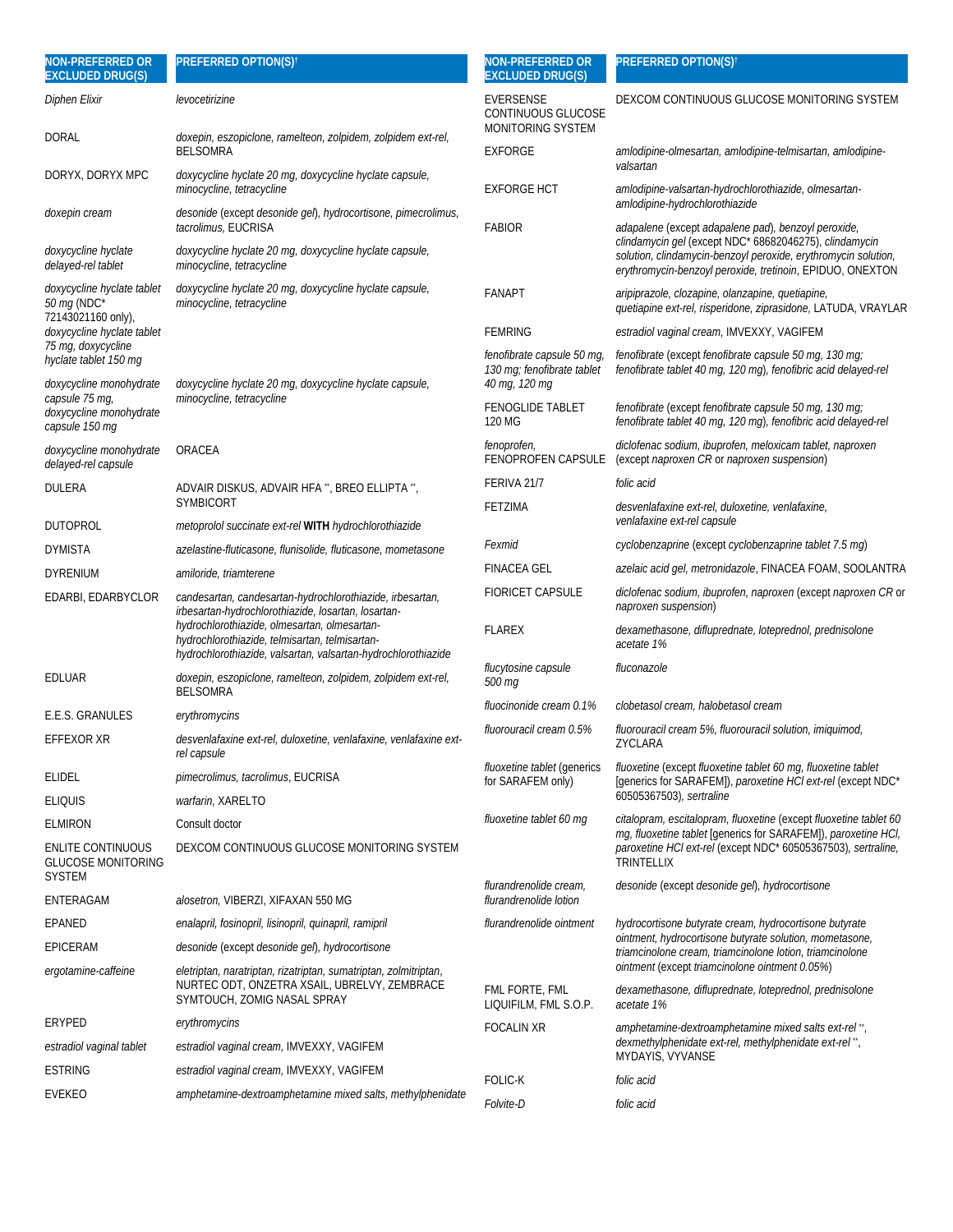| <b>NON-PREFERRED OR</b><br><b>EXCLUDED DRUG(S)</b>                | <b>PREFERRED OPTION(S)<sup>t</sup></b>                                                                                                                                               | <b>NON-PREFERRED OR</b><br><b>EXCLUDED DRUG(S)</b> | <b>PREFERRED OPTION(S)t</b>                                                                                                                                                 |
|-------------------------------------------------------------------|--------------------------------------------------------------------------------------------------------------------------------------------------------------------------------------|----------------------------------------------------|-----------------------------------------------------------------------------------------------------------------------------------------------------------------------------|
| FORTAMET                                                          | metformin, metformin ext-rel (except generics for FORTAMET                                                                                                                           | HylaVite                                           | folic acid                                                                                                                                                                  |
| FORTESTA                                                          | and GLUMETZA)<br>testosterone gel (except authorized generics for TESTIM and                                                                                                         | hyoscyamine sulfate<br>ext-rel                     | dicyclomine                                                                                                                                                                 |
| FOSAMAX PLUS D                                                    | VOGELXO), testosterone solution, ANDRODERM, NATESTO<br>alendronate, ibandronate, risedronate                                                                                         | <b>HYSINGLA ER</b>                                 | fentanyl transdermal, hydrocodone ext-rel, hydromorphone ext-<br>rel, methadone, morphine ext-rel, NUCYNTA ER, XTAMPZA ER                                                   |
| <b>FOSRENOL</b>                                                   | calcium acetate, sevelamer carbonate, PHOSLYRA,<br><b>VELPHORO</b>                                                                                                                   | <b>HYZAAR</b>                                      | candesartan-hydrochlorothiazide, irbesartan-<br>hydrochlorothiazide, losartan-hydrochlorothiazide, olmesartan-                                                              |
| FOSTEUM,<br><b>FOSTEUM PLUS</b>                                   | alendronate, ibandronate, risedronate                                                                                                                                                |                                                    | hydrochlorothiazide, telmisartan-hydrochlorothiazide, valsartan-<br>hydrochlorothiazide                                                                                     |
| <b>FREESTYLE LIBRE</b><br>CONTINUOUS GLUCOSE<br>MONITORING SYSTEM | DEXCOM CONTINUOUS GLUCOSE MONITORING SYSTEM                                                                                                                                          | Iclofenac CP                                       | diclofenac sodium, diclofenac sodium gel 1%, diclofenac sodium<br>solution, ibuprofen, meloxicam tablet, naproxen (except<br>naproxen CR or naproxen suspension)            |
| <b>FREESTYLE STRIPS 4</b>                                         | ACCU-CHEK AVIVA PLUS STRIPS <sup>2</sup> , ACCU-CHEK COMPACT                                                                                                                         | icosapent ethyl                                    | omega-3 acid ethyl esters, VASCEPA                                                                                                                                          |
|                                                                   | PLUS STRIPS <sup>2</sup> , ACCU-CHEK GUIDE STRIPS <sup>2</sup> , ACCU-CHEK                                                                                                           | <b>INCRUSE ELLIPTA</b>                             | SPIRIVA, YUPELRI                                                                                                                                                            |
| <b>FROVA</b>                                                      | SMARTVIEW STRIPS <sup>2</sup> , ONETOUCH ULTRA STRIPS <sup>2</sup> ,<br><b>ONETOUCH VERIO STRIPS<sup>2</sup></b><br>eletriptan, naratriptan, rizatriptan, sumatriptan, zolmitriptan, | <b>INDERAL LA,</b><br><b>INDERAL XL</b>            | atenolol, carvedilol, carvedilol phosphate ext-rel, metoprolol<br>succinate ext-rel, metoprolol tartrate, nadolol, nebivolol, pindolol,<br>propranolol, propranolol ext-rel |
|                                                                   | NURTEC ODT, ONZETRA XSAIL, UBRELVY,<br>ZEMBRACE SYMTOUCH, ZOMIG NASAL SPRAY                                                                                                          | <b>INDOCIN</b>                                     | diclofenac sodium, ibuprofen, meloxicam tablet, naproxen<br>(except naproxen CR or naproxen suspension)                                                                     |
| Genicin Vita-S                                                    | folic acid                                                                                                                                                                           | indomethacin capsule 20                            | diclofenac sodium, ibuprofen, meloxicam tablet, naproxen                                                                                                                    |
| <b>GLUMETZA</b>                                                   | metformin, metformin ext-rel (except generics for FORTAMET<br>and GLUMETZA)                                                                                                          | mg                                                 | (except naproxen CR or naproxen suspension)                                                                                                                                 |
| <b>GLYCOPYRROLATE</b><br>TABLET 1.5 MG                            | dicyclomine                                                                                                                                                                          | Inflammacin                                        | diclofenac sodium, diclofenac sodium gel 1%, diclofenac sodium<br>solution, ibuprofen, meloxicam tablet, naproxen (except<br>naproxen CR or naproxen suspension)            |
| GOLYTELY                                                          | peg 3350-electrolytes (except generics for MOVIPREP),<br><b>CLENPIO</b>                                                                                                              | <b>INNOPRAN XL</b>                                 | atenolol, carvedilol, carvedilol phosphate ext-rel, metoprolol<br>succinate ext-rel, metoprolol tartrate, nadolol, nebivolol, pindolol,                                     |
| <b>GUARDIAN</b><br>CONNECT CONTINUOUS                             | DEXCOM CONTINUOUS GLUCOSE MONITORING SYSTEM                                                                                                                                          |                                                    | propranolol, propranolol ext-rel                                                                                                                                            |
| <b>GLUCOSE MONITORING</b>                                         |                                                                                                                                                                                      | <b>INTRAROSA</b>                                   | estradiol vaginal cream, IMVEXXY, VAGIFEM                                                                                                                                   |
| <b>SYSTEM</b><br><b>GUARDIAN REAL-TIME</b><br>CONTINUOUS GLUCOSE  | DEXCOM CONTINUOUS GLUCOSE MONITORING SYSTEM                                                                                                                                          | <b>INTUNIV</b>                                     | amphetamine-dextroamphetamine mixed salts ext-rel",<br>atomoxetine, dexmethylphenidate ext-rel, guanfacine ext-rel,<br>methylphenidate ext-rel", MYDAYIS, QELBREE, VYVANSE  |
| MONITORING SYSTEM<br>halcinonide cream                            | desoximetasone (except desoximetasone ointment 0.05%),                                                                                                                               | <b>INVELTYS</b>                                    | dexamethasone, difluprednate, loteprednol, prednisolone<br>acetate 1%                                                                                                       |
| HALOG                                                             | fluocinonide (except fluocinonide cream 0.1%), BRYHALI<br>desoximetasone (except desoximetasone ointment 0.05%),                                                                     | INVOKAMET,<br><b>INVOKAMET XR</b>                  | SYNJARDY, SYNJARDY XR, XIGDUO XR                                                                                                                                            |
|                                                                   | fluocinonide (except fluocinonide cream 0.1%), BRYHALI                                                                                                                               | <b>INVOKANA</b>                                    | FARXIGA, JARDIANCE                                                                                                                                                          |
| heparin sodium in 5%<br>dextrose, HEPARIN<br>SODIUM IN 5%         | enoxaparin, fondaparinux                                                                                                                                                             | isosorbide dinitrate 40 mg                         | isosorbide dinitrate (except isosorbide dinitrate 40 mg),<br>isosorbide mononitrate                                                                                         |
| DEXTROSE                                                          |                                                                                                                                                                                      | <b>ISTALOL</b>                                     | timolol maleate solution, BETOPTIC S                                                                                                                                        |
| <b>HORIZANT</b>                                                   | gabapentin, pregabalin, pregabalin ext-rel, GRALISE                                                                                                                                  | <i>ivermectin cream</i>                            | azelaic acid gel, metronidazole, FINACEA FOAM, SOOLANTRA                                                                                                                    |
| HUMALOG                                                           | FIASP, NOVOLOG                                                                                                                                                                       | <b>JALYN</b>                                       | dutasteride-tamsulosin; dutasteride or finasteride WITH                                                                                                                     |
| HUMALOG MIX 50/50                                                 | NOVOLOG MIX 70/30                                                                                                                                                                    |                                                    | alfuzosin ext-rel, doxazosin, silodosin, tamsulosin or terazosin                                                                                                            |
| HUMALOG MIX 75/25                                                 | NOVOLOG MIX 70/30                                                                                                                                                                    | JENTADUETO,<br><b>JENTADUETO XR</b>                | JANUMET, JANUMET XR                                                                                                                                                         |
| HUMULIN 70/30                                                     | NOVOLIN 70/30                                                                                                                                                                        | <b>KAMDOY</b>                                      | desonide (except desonide gel), hydrocortisone                                                                                                                              |
| HUMULIN N                                                         | NOVOLIN N                                                                                                                                                                            | Kapzin DC                                          | diclofenac sodium, diclofenac sodium gel 1%, diclofenac sodium                                                                                                              |
| humulin R                                                         | <b>NOVOLIN R</b>                                                                                                                                                                     |                                                    | solution, ibuprofen, meloxicam tablet, naproxen (except<br>naproxen CR or naproxen suspension)                                                                              |
| hydrocortisone butyrate<br>lipophilic cream 0.1%                  | hydrocortisone butyrate cream, hydrocortisone butyrate<br>ointment, hydrocortisone butyrate solution, mometasone,                                                                    | <b>KAZANO</b>                                      | JANUMET, JANUMET XR                                                                                                                                                         |
|                                                                   | triamcinolone cream, triamcinolone lotion, triamcinolone<br>ointment (except triamcinolone ointment 0.05%)                                                                           | ketoconazole foam 2%                               | ketoconazole shampoo 2%, selenium sulfide lotion 2.5%                                                                                                                       |
| hydrocortisone butyrate                                           | hydrocortisone butyrate cream, hydrocortisone butyrate                                                                                                                               | Ketodan                                            | ketoconazole shampoo 2%, selenium sulfide lotion 2.5%                                                                                                                       |
| lotion                                                            | ointment, hydrocortisone butyrate solution, mometasone,<br>triamcinolone cream, triamcinolone lotion, triamcinolone<br>ointment (except triamcinolone ointment 0.05%)                | ketoprofen capsule 25 mg                           | diclofenac sodium, ibuprofen, meloxicam tablet, naproxen<br>(except naproxen CR or naproxen suspension)                                                                     |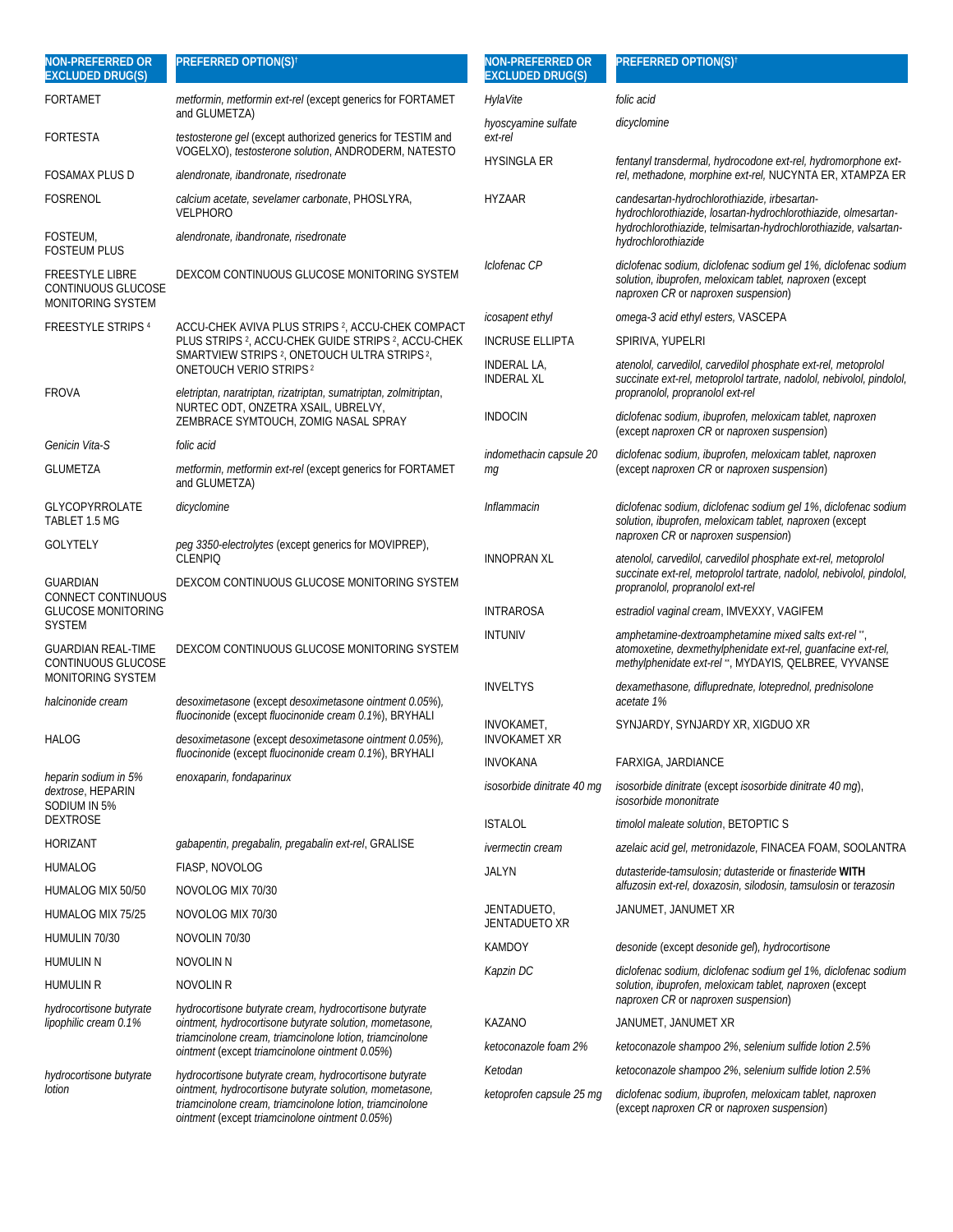| NON-PREFERRED OR<br><b>EXCLUDED DRUG(S)</b> | PREFERRED OPTION(S) <sup>t</sup>                                                                                                                                                                                          | <b>NON-PREFERRED OR</b><br><b>EXCLUDED DRUG(S)</b> | <b>PREFERRED OPTION(S)<sup>t</sup></b>                                                                                                                                                                                                                                              |
|---------------------------------------------|---------------------------------------------------------------------------------------------------------------------------------------------------------------------------------------------------------------------------|----------------------------------------------------|-------------------------------------------------------------------------------------------------------------------------------------------------------------------------------------------------------------------------------------------------------------------------------------|
| ketoprofen ext-rel capsule                  | diclofenac sodium, ibuprofen, meloxicam tablet, naproxen<br>(except naproxen CR or naproxen suspension)                                                                                                                   | meloxicam capsule                                  | diclofenac sodium, ibuprofen, meloxicam tablet, naproxen<br>(except <i>naproxen CR</i> or <i>naproxen suspension</i> )                                                                                                                                                              |
| <b>KOMBIGLYZE XR</b>                        | JANUMET, JANUMET XR                                                                                                                                                                                                       | <b>MENEST</b>                                      | estradiol                                                                                                                                                                                                                                                                           |
| LACRISERT                                   | RESTASIS, XIIDRA                                                                                                                                                                                                          | <b>MENOSTAR</b>                                    | estradiol                                                                                                                                                                                                                                                                           |
| LACTULOSE PAK<br>LANOXIN TABLET             | lactulose solution<br>digoxin                                                                                                                                                                                             | mesalamine delayed-rel<br>tablet 800 mg            | balsalazide, mesalamine delayed-rel (except mesalamine<br>delayed-rel tablet 800 mg), mesalamine ext-rel, sulfasalazine,<br>sulfasalazine delayed-rel, ASACOL HD, PENTASA                                                                                                           |
| (125 MCG and 250 MCG)<br>only)              |                                                                                                                                                                                                                           | metaxalone 400 mg                                  | cyclobenzaprine (except cyclobenzaprine tablet 7.5 mg)                                                                                                                                                                                                                              |
| lanthanum carbonate                         | calcium acetate, sevelamer carbonate, PHOSLYRA,<br><b>VELPHORO</b>                                                                                                                                                        | metformin ext-rel<br>(generics for FORTAMET        | metformin, metformin ext-rel (except generics for FORTAMET<br>and GLUMETZA)                                                                                                                                                                                                         |
| LANTUS <sup>6</sup>                         | <b>BASAGLAR, LEVEMIR</b>                                                                                                                                                                                                  | and GLUMETZA only)                                 |                                                                                                                                                                                                                                                                                     |
| LASTACAFT                                   | azelastine, bepotastine, cromolyn sodium, olopatadine                                                                                                                                                                     | methocarbamol 500 mg<br>(NDC* 69036091010          | cyclobenzaprine (except cyclobenzaprine tablet 7.5 mg)                                                                                                                                                                                                                              |
| LAZANDA                                     | fentanyl transmucosal lozenge, SUBSYS                                                                                                                                                                                     | only), methocarbamol 750<br>mg (NDCs* 69036093090, |                                                                                                                                                                                                                                                                                     |
| <b>LESCOL XL</b>                            | atorvastatin, ezetimibe-simvastatin, fluvastatin, lovastatin,<br>pravastatin, rosuvastatin, simvastatin                                                                                                                   | 70868090190 only)<br><b>MIACALCIN INJECTION</b>    | alendronate, calcitonin-salmon, ibandronate, risedronate,                                                                                                                                                                                                                           |
| levorphanol                                 | fentanyl transdermal, hydrocodone ext-rel, hydromorphone ext-<br>rel, methadone, morphine ext-rel, NUCYNTA ER, XTAMPZA ER                                                                                                 |                                                    | FORTEO, PROLIA, TYMLOS                                                                                                                                                                                                                                                              |
| LEXAPRO                                     | citalopram, escitalopram, fluoxetine (except fluoxetine tablet 60<br>mq, fluoxetine tablet [generics for SARAFEM]), paroxetine HCI,<br>paroxetine HCl ext-rel (except NDC* 60505367503), sertraline,<br><b>TRINTELLIX</b> | MICARDIS,<br><b>MICARDIS HCT</b>                   | candesartan, candesartan-hydrochlorothiazide, irbesartan,<br>irbesartan-hydrochlorothiazide, losartan, losartan-<br>hydrochlorothiazide, olmesartan, olmesartan-<br>hydrochlorothiazide, telmisartan, telmisartan-<br>hydrochlorothiazide, valsartan, valsartan-hydrochlorothiazide |
| LIALDA                                      | balsalazide, mesalamine delayed-rel (except mesalamine<br>delayed-rel tablet 800 mg), mesalamine ext-rel, sulfasalazine,<br>sulfasalazine delayed-rel, ASACOL HD, PENTASA                                                 | Migergot                                           | eletriptan, naratriptan, rizatriptan, sumatriptan, zolmitriptan,<br>NURTEC ODT, ONZETRA XSAIL, UBRELVY, ZEMBRACE<br>SYMTOUCH, ZOMIG NASAL SPRAY                                                                                                                                     |
| LIBRAX                                      | dicyclomine                                                                                                                                                                                                               | MILLIPRED                                          | dexamethasone, hydrocortisone, methylprednisolone,                                                                                                                                                                                                                                  |
| LIDOCAINE-<br><b>TETRACAINE CREAM</b>       | lidocaine-prilocaine                                                                                                                                                                                                      |                                                    | prednisolone solution (except prednisolone solution 10 mg/5<br>mL, 20 mg/5 mL), prednisone                                                                                                                                                                                          |
| (NDC* 71800063115 only)<br><b>LIDOTREX</b>  |                                                                                                                                                                                                                           | MINASTRIN 24 FE                                    | ethinyl estradiol-drospirenone,<br>ethinyl estradiol-drospirenone-levomefolate,                                                                                                                                                                                                     |
| <b>LIPITOR</b>                              | lidocaine-prilocaine                                                                                                                                                                                                      |                                                    | ethinyl estradiol-levonorgestrel,<br>ethinyl estradiol-norethindrone acetate,                                                                                                                                                                                                       |
|                                             | atorvastatin, ezetimibe-simvastatin, fluvastatin, lovastatin,<br>pravastatin, rosuvastatin, simvastatin                                                                                                                   |                                                    | ethinyl estradiol-norethindrone acetate-iron,<br>ethinyl estradiol-norgestimate,                                                                                                                                                                                                    |
| LITHOSTAT                                   | Consult doctor                                                                                                                                                                                                            |                                                    | LO LOESTRIN FE, NATAZIA                                                                                                                                                                                                                                                             |
| LIVALO                                      | atorvastatin, ezetimibe-simvastatin, fluvastatin, lovastatin,<br>pravastatin, rosuvastatin, simvastatin                                                                                                                   | MINIVELLE                                          | estradiol, DIVIGEL, EVAMIST                                                                                                                                                                                                                                                         |
| Lorid                                       | folic acid                                                                                                                                                                                                                | minocycline ext-rel                                | doxycycline hyclate 20 mg, doxycycline hyclate capsule,<br>minocycline, tetracycline                                                                                                                                                                                                |
| Lorzone                                     | cyclobenzaprine (except cyclobenzaprine tablet 7.5 mg)                                                                                                                                                                    | <b>MIRVASO</b>                                     | azelaic acid gel, metronidazole, FINACEA FOAM, SOOLANTRA                                                                                                                                                                                                                            |
| LOTEMAX,<br><b>LOTEMAX SM</b>               | dexamethasone, difluprednate, loteprednol, prednisolone<br>acetate 1%                                                                                                                                                     | Mondoxyne NL capsule<br>75 mg                      | doxycycline hyclate 20 mg, doxycycline hyclate capsule,<br>minocycline, tetracycline                                                                                                                                                                                                |
| luliconazole                                | ciclopirox, clotrimazole, econazole, ketoconazole cream 2%,<br><b>NAFTIN</b>                                                                                                                                              | <b>MOVIPREP</b>                                    | peq 3350-electrolytes (except generics for MOVIPREP),<br><b>CLENPIQ</b>                                                                                                                                                                                                             |
| LUNESTA                                     | doxepin, eszopiclone, ramelteon, zolpidem, zolpidem ext-rel,<br><b>BELSOMRA</b>                                                                                                                                           | MultiPro                                           | Consult doctor                                                                                                                                                                                                                                                                      |
| LYRICA                                      | duloxetine, pregabalin, pregabalin ext-rel                                                                                                                                                                                | mupirocin cream                                    | gentamicin, mupirocin ointment                                                                                                                                                                                                                                                      |
| MACRODANTIN                                 | <i>nitrofurantoin</i> (except NDCs* 16571074024, 70408023932)                                                                                                                                                             | <b>MYRBETRIQ</b>                                   | darifenacin ext-rel, oxybutynin ext-rel, solifenacin, tolterodine,<br>tolterodine ext-rel, trospium, trospium ext-rel, GEMTESA,<br><b>TOVIAZ</b>                                                                                                                                    |
| Matzim LA                                   | <i>diltiazem ext-rel</i> (except generics for CARDIZEM LA)                                                                                                                                                                | <b>MYTESI</b>                                      | diphenoxylate-atropine, loperamide                                                                                                                                                                                                                                                  |
| MAXALT,<br>MAXALT-MLT                       | eletriptan, naratriptan, rizatriptan, sumatriptan, zolmitriptan,<br>NURTEC ODT, ONZETRA XSAIL, UBRELVY, ZEMBRACE<br>SYMTOUCH, ZOMIG NASAL SPRAY                                                                           | NAPRELAN                                           | diclofenac sodium, ibuprofen, meloxicam tablet,<br>naproxen (except naproxen CR or naproxen suspension)                                                                                                                                                                             |
| MAXIDEX                                     | dexamethasone, difluprednate, loteprednol, prednisolone<br>acetate 1%                                                                                                                                                     | naproxen CR                                        | diclofenac sodium, ibuprofen, meloxicam tablet,<br>naproxen (except naproxen CR or naproxen suspension)                                                                                                                                                                             |
| mefenamic acid<br>(NDC* 69336012830 only)   | diclofenac sodium, ibuprofen, meloxicam tablet, naproxen<br>(except naproxen CR or naproxen suspension)                                                                                                                   | naproxen suspension                                | diclofenac sodium, ibuprofen, meloxicam tablet, naproxen<br>(except naproxen CR or naproxen suspension)                                                                                                                                                                             |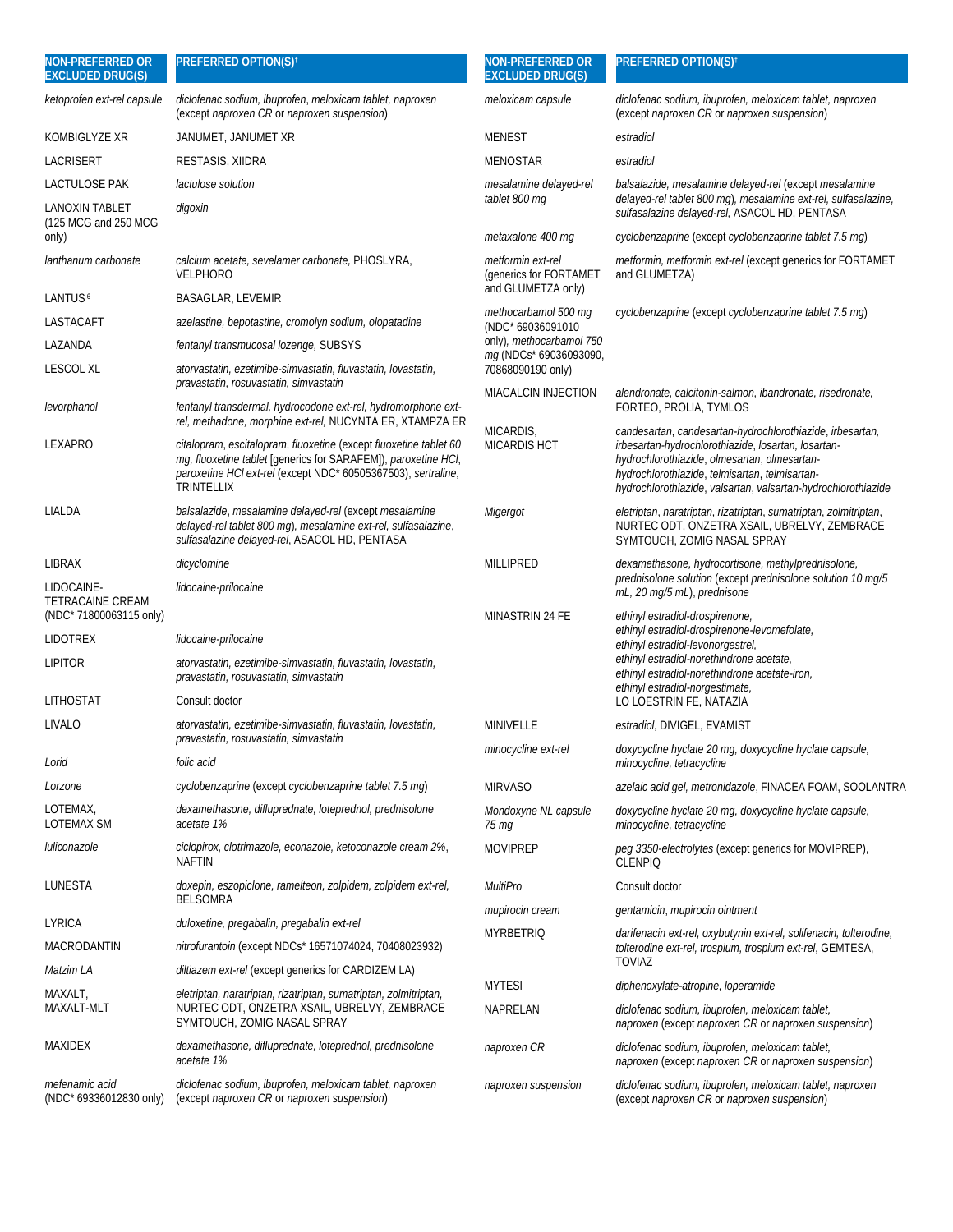| <b>NON-PREFERRED OR</b><br><b>EXCLUDED DRUG(S)</b>                | <b>PREFERRED OPTION(S)<sup>†</sup></b>                                                                                                                           | <b>NON-PREFERRED OR</b><br><b>EXCLUDED DRUG(S)</b>       | PREFERRED OPTION(S) <sup>t</sup>                                                                                                    |
|-------------------------------------------------------------------|------------------------------------------------------------------------------------------------------------------------------------------------------------------|----------------------------------------------------------|-------------------------------------------------------------------------------------------------------------------------------------|
| naproxen-esomeprazole                                             | diclofenac sodium, ibuprofen, meloxicam tablet or naproxen                                                                                                       | Orphengesic Forte                                        | cyclobenzaprine (except cyclobenzaprine tablet 7.5 mg)                                                                              |
|                                                                   | (except naproxen CR or naproxen suspension) WITH<br>esomeprazole delayed-rel, lansoprazole delayed-rel,                                                          | ORTHO D                                                  | folic acid                                                                                                                          |
|                                                                   | omeprazole delayed-rel, pantoprazole delayed-rel tablet or                                                                                                       | ORTHO DF                                                 | folic acid                                                                                                                          |
|                                                                   | <b>DEXILANT</b>                                                                                                                                                  | Oscimin SR                                               | dicyclomine                                                                                                                         |
| NATURE-THROID                                                     | levothyroxine, liothyronine, SYNTHROID                                                                                                                           | <b>OSENI</b>                                             | JANUMET, JANUMET XR; JANUVIA WITH pioglitazone                                                                                      |
| NEO-SYNALAR                                                       | desonide (except desonide gel) or hydrocortisone WITH<br>gentamicin                                                                                              | <b>OSMOPREP</b>                                          | peg 3350-electrolytes (except generics for MOVIPREP),<br><b>CLENPIO</b>                                                             |
| <b>NESINA</b>                                                     | JANUVIA                                                                                                                                                          | <b>OSPHENA</b>                                           | estradiol                                                                                                                           |
| NEVANAC                                                           | bromfenac, diclofenac, ketorolac, ILEVRO, PROLENSA                                                                                                               | OWEN MUMFORD                                             | <b>BD ULTRAFINE NEEDLES</b>                                                                                                         |
| <b>NEXIUM</b>                                                     | esomeprazole delayed-rel, lansoprazole delayed-rel,<br>omeprazole delayed-rel, pantoprazole delayed-rel tablet,<br>DEXILANT                                      | NEEDLES <sup>3</sup><br><i>oxiconazole</i> (NDCs*        | ciclopirox, clotrimazole, econazole, ketoconazole cream 2%,                                                                         |
| niacin tablet 500 mg                                              | niacin ext-rel                                                                                                                                                   | 00168035830,<br>51672135902 only)                        | <b>NAFTIN</b>                                                                                                                       |
| Niacor                                                            | niacin ext-rel                                                                                                                                                   | <b>OXYCONTIN</b>                                         | fentanyl transdermal, hydrocodone ext-rel, hydromorphone ext-                                                                       |
| NICADAN                                                           | folic acid                                                                                                                                                       |                                                          | rel, methadone, morphine ext-rel, NUCYNTA ER, XTAMPZA ER                                                                            |
| <b>NICAPRIN</b>                                                   | folic acid                                                                                                                                                       | oxymorphone ext-rel                                      | fentanyl transdermal, hydrocodone ext-rel, hydromorphone ext-<br>rel, methadone, morphine ext-rel, NUCYNTA ER, XTAMPZA ER           |
| NICAZEL,<br>NICAZEL FORTE                                         | folic acid                                                                                                                                                       | <b>OXYTROL</b>                                           | darifenacin ext-rel, oxybutynin ext-rel, solifenacin, tolterodine,<br>tolterodine ext-rel, trospium, trospium ext-rel, GEMTESA,     |
| <b>NICOMIDE</b>                                                   | folic acid                                                                                                                                                       |                                                          | <b>TOVIAZ</b>                                                                                                                       |
| NILANDRON                                                         | abiraterone, bicalutamide, ERLEADA, XTANDI, YONSA                                                                                                                | PANCREAZE                                                | CREON, VIOKACE, ZENPEP                                                                                                              |
| <i>nitrofurantoin</i> (NDCs*<br>16571074024,<br>70408023932 only) | nitrofurantoin (except NDCs* 16571074024, 70408023932)                                                                                                           | pantoprazole delayed-rel<br>suspension                   | esomeprazole delayed-rel, lansoprazole delayed-rel,<br>omeprazole delayed-rel, pantoprazole delayed-rel tablet,<br><b>DEXILANT</b>  |
| <b>NITROMIST</b>                                                  | nitroglycerin lingual spray, nitroglycerin sublingual                                                                                                            | paroxetine HCI ext-rel                                   | citalopram, escitalopram, fluoxetine (except fluoxetine tablet 60                                                                   |
| Nolix                                                             | desonide (except desonide gel), hydrocortisone                                                                                                                   | (NDC* 60505367503 only)                                  | mq, fluoxetine tablet [generics for SARAFEM]), paroxetine HCI,<br>paroxetine HCl ext-rel (except NDC* 60505367503), sertraline,     |
| NORGESIC FORTE                                                    | cyclobenzaprine (except cyclobenzaprine tablet 7.5 mg)                                                                                                           |                                                          | TRINTELLIX                                                                                                                          |
| <b>NORITATE</b>                                                   | azelaic acid gel, metronidazole, FINACEA FOAM, SOOLANTRA                                                                                                         | paroxetine mesylate<br>capsule 7.5 mg                    | paroxetine HCl                                                                                                                      |
| <b>NORPACE</b>                                                    | disopyramide                                                                                                                                                     | PAXIL, PAXIL CR                                          | citalopram, escitalopram, fluoxetine (except fluoxetine tablet 60                                                                   |
| <b>NORVASC</b>                                                    | amlodipine                                                                                                                                                       |                                                          | mg, fluoxetine tablet [generics for SARAFEM]), paroxetine HCI,                                                                      |
| <b>NOURIANZ</b>                                                   | amantadine, entacapone, pramipexole, pramipexole ext-rel,<br>rasagiline, ropinirole, ropinirole ext-rel, selegiline, NEUPRO                                      |                                                          | paroxetine HCl ext-rel (except NDC* 60505367503), sertraline,<br><b>TRINTELLIX</b>                                                  |
| <b>NOVO NORDISK</b><br>NEEDLES <sup>3</sup>                       | <b>BD ULTRAFINE NEEDLES</b>                                                                                                                                      | peg 3350-electrolytes<br>(generics for MOVIPREP<br>only) | peg 3350-electrolytes (except generics for MOVIPREP),<br><b>CLENPIQ</b>                                                             |
| NOXAFIL                                                           | fluconazole, itraconazole                                                                                                                                        | Pennsaicin                                               | diclofenac sodium, diclofenac sodium gel 1%, diclofenac sodium                                                                      |
| NuDiclo SoluPak,<br>NuDiclo TabPak                                | diclofenac sodium, diclofenac sodium gel 1%, diclofenac sodium<br>solution, ibuprofen, meloxicam tablet, naproxen (except<br>naproxen CR or naproxen suspension) | PENNSAID                                                 | solution, ibuprofen, meloxicam tablet, naproxen (except<br>naproxen CR or naproxen suspension)                                      |
| NUEDEXTA                                                          | Consult doctor                                                                                                                                                   |                                                          | diclofenac sodium, diclofenac sodium gel 1%,<br>diclofenac sodium solution, ibuprofen, meloxicam tablet,                            |
| <b>NUVARING</b>                                                   | ethinyl estradiol-etonogestrel, ANNOVERA                                                                                                                         |                                                          | naproxen (except naproxen CR or naproxen suspension)                                                                                |
| <b>NUVIGIL</b>                                                    | armodafinil, modafinil, SUNOSI                                                                                                                                   | PERCOCET                                                 | hydrocodone-acetaminophen, hydromorphone, morphine,<br>oxycodone-acetaminophen, NUCYNTA                                             |
| OLUX-E                                                            | clobetasol foam                                                                                                                                                  | PERRIGO NEEDLES 3                                        | <b>BD ULTRAFINE NEEDLES</b>                                                                                                         |
| omeprazole-sodium                                                 | esomeprazole delayed-rel, lansoprazole delayed-rel,                                                                                                              | PERTZYE                                                  | CREON, VIOKACE, ZENPEP                                                                                                              |
| bicarbonate                                                       | omeprazole delayed-rel, pantoprazole delayed-rel tablet,<br>DEXILANT                                                                                             | PEXEVA                                                   | citalopram, escitalopram, fluoxetine (except fluoxetine tablet 60<br>mg, fluoxetine tablet [generics for SARAFEM]), paroxetine HCI, |
| <b>OMNARIS</b>                                                    | azelastine-fluticasone, flunisolide, fluticasone, mometasone                                                                                                     |                                                          | paroxetine HCl ext-rel (except NDC* 60505367503), sertraline,                                                                       |
| OMNIVEX                                                           | folic acid                                                                                                                                                       | <b>PLAVIX</b>                                            | TRINTELLIX<br>clopidogrel, prasugrel, BRILINTA                                                                                      |
| onfi                                                              | clobazam, lamotrigine, rufinamide, topiramate, TROKENDI XR                                                                                                       | POLYTOZA                                                 | Consult doctor                                                                                                                      |
| ONGLYZA<br>orphenadrine-aspirin-                                  | JANUVIA<br>cyclobenzaprine (except cyclobenzaprine tablet 7.5 mg)                                                                                                | posaconazole delayed-rel<br>tablet                       | fluconazole, itraconazole                                                                                                           |
| caffeine                                                          |                                                                                                                                                                  | PRADAXA                                                  | warfarin, XARELTO                                                                                                                   |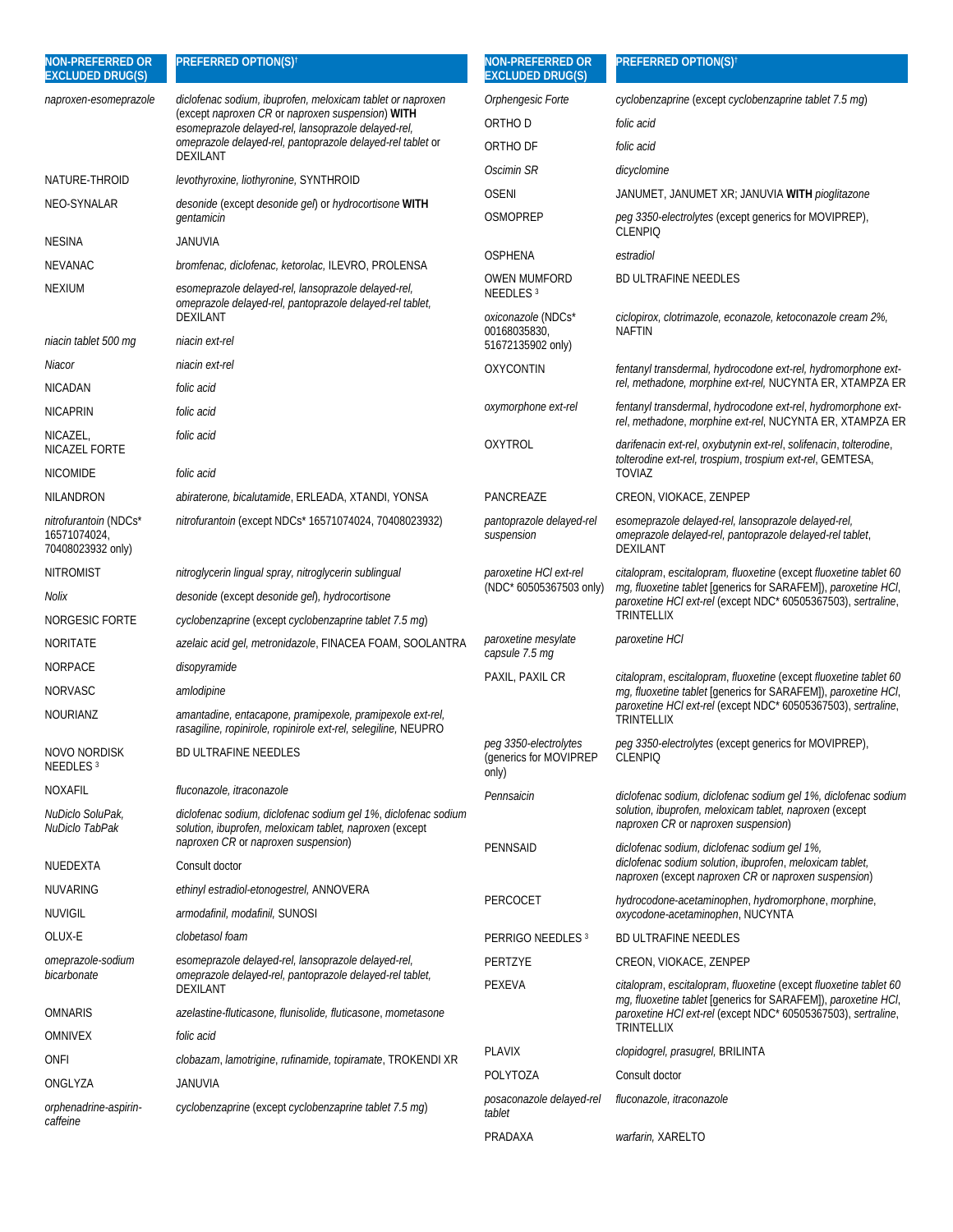| <b>NON-PREFERRED OR</b><br><b>EXCLUDED DRUG(S)</b> | PREFERRED OPTION(S) <sup>t</sup>                                                                                                                                                                                   | <b>NON-PREFERRED OR</b><br><b>EXCLUDED DRUG(S)</b> | <b>PREFERRED OPTION(S)<sup>t</sup></b>                                                                                                                                                                             |
|----------------------------------------------------|--------------------------------------------------------------------------------------------------------------------------------------------------------------------------------------------------------------------|----------------------------------------------------|--------------------------------------------------------------------------------------------------------------------------------------------------------------------------------------------------------------------|
| PRECISION XTRA<br>STRIPS <sup>4</sup>              | ACCU-CHEK AVIVA PLUS STRIPS <sup>2</sup> , ACCU-CHEK COMPACT<br>PLUS STRIPS <sup>2</sup> , ACCU-CHEK GUIDE STRIPS <sup>2</sup> , ACCU-CHEK<br>SMARTVIEW STRIPS <sup>2</sup> , ONETOUCH ULTRA STRIPS <sup>2</sup> , | <b>RIOMET</b>                                      | metformin, metformin ext-rel (except generics for FORTAMET<br>and GLUMETZA)                                                                                                                                        |
|                                                    | <b>ONETOUCH VERIO STRIPS2</b>                                                                                                                                                                                      | ROZEREM                                            | doxepin, eszopiclone, ramelteon, zolpidem, zolpidem ext-rel,<br><b>BELSOMRA</b>                                                                                                                                    |
| PRED FORTE,<br>PRED MILD                           | dexamethasone, difluprednate, loteprednol, prednisolone<br>acetate 1%                                                                                                                                              | RyClora                                            | levocetirizine                                                                                                                                                                                                     |
| prednisolone solution 10                           | dexamethasone, hydrocortisone, methylprednisolone,                                                                                                                                                                 | <b>RYTARY</b>                                      | carbidopa-levodopa, carbidopa-levodopa ext-rel                                                                                                                                                                     |
| $mg/5$ mL,<br>prednisolone solution 20             | prednisolone solution (except prednisolone solution 10 mg/5<br>mL, 20 mg/5 mL), prednisone                                                                                                                         | <b>SCARSILK PAD</b>                                | Consult doctor                                                                                                                                                                                                     |
| mg/5 mL                                            |                                                                                                                                                                                                                    | SEASONIQUE                                         | ethinyl estradiol-drospirenone,                                                                                                                                                                                    |
| <b>PREFEST</b>                                     | estradiol-norethindrone, PREMPHASE, PREMPRO                                                                                                                                                                        |                                                    | ethinyl estradiol-drospirenone-levomefolate,<br>ethinyl estradiol-levonorgestrel,                                                                                                                                  |
| PREMARIN                                           | estradiol                                                                                                                                                                                                          |                                                    | ethinyl estradiol-norethindrone acetate,<br>ethinyl estradiol-norethindrone acetate-iron,                                                                                                                          |
| PREMARIN CREAM                                     | estradiol vaginal cream, IMVEXXY, VAGIFEM                                                                                                                                                                          |                                                    | ethinyl estradiol-norgestimate,                                                                                                                                                                                    |
| PRENATAL PLUS <sup>5</sup>                         | <i>prenatal vitamins</i> , CITRANATAL                                                                                                                                                                              |                                                    | LO LOESTRIN FE, NATAZIA                                                                                                                                                                                            |
| <b>PREVACID</b>                                    | esomeprazole delayed-rel, lansoprazole delayed-rel,<br>omeprazole delayed-rel, pantoprazole delayed-rel tablet,<br><b>DEXILANT</b>                                                                                 | SEROQUEL XR<br><b>SILENOR</b>                      | aripiprazole, clozapine, olanzapine, quetiapine,<br>quetiapine ext-rel, risperidone, ziprasidone, LATUDA, VRAYLAR<br>doxepin, eszopiclone, ramelteon, zolpidem, zolpidem ext-rel,                                  |
| PREVIDENT                                          | Consult doctor                                                                                                                                                                                                     |                                                    | <b>BELSOMRA</b>                                                                                                                                                                                                    |
| PRILOSEC                                           | esomeprazole delayed-rel, lansoprazole delayed-rel,                                                                                                                                                                | SIL-K PAD                                          | Consult doctor                                                                                                                                                                                                     |
|                                                    | omeprazole delayed-rel, pantoprazole delayed-rel tablet,                                                                                                                                                           | <b>SILIVEX</b>                                     | Consult doctor                                                                                                                                                                                                     |
|                                                    | <b>DEXILANT</b>                                                                                                                                                                                                    | <b>SILTREX</b>                                     | Consult doctor                                                                                                                                                                                                     |
| <b>PRISTIQ</b>                                     | desvenlafaxine ext-rel, duloxetine, venlafaxine,<br>venlafaxine ext-rel capsule                                                                                                                                    | <b>SINGULAIR</b>                                   | montelukast, zafirlukast                                                                                                                                                                                           |
| PROAIR HFA, PROAIR<br><b>RESPICLICK</b>            | albuterol sulfate CFC-free aerosol (except NDC* 66993001968),<br>levalbuterol tartrate CFC-free aerosol                                                                                                            | SORILUX<br><b>SPRIX</b>                            | calcipotriene ointment, calcipotriene solution<br>diclofenac sodium, ibuprofen, meloxicam tablet,                                                                                                                  |
| PRODIGEN                                           | Consult doctor                                                                                                                                                                                                     |                                                    | naproxen (except naproxen CR or naproxen suspension)                                                                                                                                                               |
| PROMETRIUM                                         | medroxyprogesterone; progesterone, micronized                                                                                                                                                                      | <b>STENDRA</b>                                     | sildenafil, tadalafil                                                                                                                                                                                              |
| <b>PROTONIX</b>                                    | esomeprazole delayed-rel, lansoprazole delayed-rel,                                                                                                                                                                | <b>SUBOXONE</b>                                    | buprenorphine-naloxone sublingual, ZUBSOLV                                                                                                                                                                         |
|                                                    | omeprazole delayed-rel, pantoprazole delayed-rel tablet,<br><b>DEXILANT</b>                                                                                                                                        | sucralfate suspension                              | sucralfate tablet                                                                                                                                                                                                  |
| <b>PROTOPIC</b>                                    | pimecrolimus, tacrolimus, EUCRISA                                                                                                                                                                                  | sumatriptan-naproxen                               | diclofenac sodium, ibuprofen or naproxen (except naproxen CR<br>or naproxen suspension) WITH eletriptan, naratriptan,                                                                                              |
| <b>PROVAD</b>                                      | Consult doctor                                                                                                                                                                                                     |                                                    | rizatriptan, sumatriptan, zolmitriptan, NURTEC ODT, ONZETRA<br>XSAIL, UBRELVY, ZEMBRACE SYMTOUCH or ZOMIG NASAL                                                                                                    |
| PROVENTIL HFA                                      | albuterol sulfate CFC-free aerosol (except NDC* 66993001968),<br>levalbuterol tartrate CFC-free aerosol                                                                                                            | <b>SUPREP</b>                                      | <b>SPRAY</b><br>peg 3350-electrolytes (except generics for MOVIPREP),                                                                                                                                              |
| PROVIGIL                                           | armodafinil, modafinil, SUNOSI                                                                                                                                                                                     |                                                    | <b>CLENPIQ</b>                                                                                                                                                                                                     |
| PROZAC                                             | citalopram, escitalopram, fluoxetine (except fluoxetine tablet 60<br>mg, fluoxetine tablet [generics for SARAFEM]), paroxetine HCI,<br>paroxetine HCl ext-rel (except NDC* 60505367503), sertraline,<br>TRINTELLIX | <b>Sure Result DSS Premium</b><br>Pack             | diclofenac sodium, diclofenac sodium gel 1%, diclofenac sodium<br>solution, ibuprofen, meloxicam tablet, naproxen (except<br>naproxen CR or naproxen suspension)                                                   |
| <b>PSORCON</b>                                     | desoximetasone (except desoximetasone ointment 0.05%),<br>fluocinonide (except fluocinonide cream 0.1%), BRYHALI                                                                                                   | SURE-TEST STRIPS 4                                 | ACCU-CHEK AVIVA PLUS STRIPS <sup>2</sup> , ACCU-CHEK COMPACT<br>PLUS STRIPS <sup>2</sup> , ACCU-CHEK GUIDE STRIPS <sup>2</sup> , ACCU-CHEK<br>SMARTVIEW STRIPS <sup>2</sup> , ONETOUCH ULTRA STRIPS <sup>2</sup> , |
| QNASL                                              | azelastine-fluticasone, flunisolide, fluticasone, mometasone                                                                                                                                                       |                                                    | <b>ONETOUCH VERIO STRIPS<sup>2</sup></b>                                                                                                                                                                           |
| <b>QTERN</b>                                       | <b>GLYXAMBI</b>                                                                                                                                                                                                    | Symax-SR                                           | dicyclomine                                                                                                                                                                                                        |
| quazepam                                           | doxepin, eszopiclone, ramelteon, zolpidem, zolpidem ext-rel,                                                                                                                                                       | <b>SYMJEPI</b>                                     | epinephrine auto-injector, AUVI-Q, EPIPEN, EPIPEN JR                                                                                                                                                               |
|                                                    | <b>BELSOMRA</b>                                                                                                                                                                                                    | SYNERDERM                                          | desonide (except desonide gel), hydrocortisone                                                                                                                                                                     |
| RAPAFLO                                            | alfuzosin ext-rel, doxazosin, silodosin, tamsulosin, terazosin                                                                                                                                                     | <b>TALIVA</b>                                      | folic acid                                                                                                                                                                                                         |
| RAYOS                                              | dexamethasone, hydrocortisone, methylprednisolone,<br>prednisolone solution (except prednisolone solution 10 mg/5<br>mL, 20 mg/5 mL), prednisone                                                                   | Targadox                                           | doxycycline hyclate 20 mg, doxycycline hyclate capsule,<br>minocycline, tetracycline                                                                                                                               |
| <b>RECEDO</b>                                      | Consult doctor                                                                                                                                                                                                     | tavaborole                                         | terbinafine tablet                                                                                                                                                                                                 |
| <b>RELION INSULIN</b>                              | NOVOLIN INSULIN                                                                                                                                                                                                    | TAYTULLA                                           | ethinyl estradiol-drospirenone,<br>ethinyl estradiol-drospirenone-levomefolate,                                                                                                                                    |
| RHEUMATE                                           | folic acid                                                                                                                                                                                                         |                                                    | ethinyl estradiol-levonorgestrel,<br>ethinyl estradiol-norethindrone acetate,                                                                                                                                      |
| RIBOZEL                                            | folic acid                                                                                                                                                                                                         |                                                    | ethinyl estradiol-norethindrone acetate-iron,                                                                                                                                                                      |
| RIMSO-50                                           | Consult doctor                                                                                                                                                                                                     |                                                    | ethinyl estradiol-norgestimate,<br>LO LOESTRIN FE, NATAZIA                                                                                                                                                         |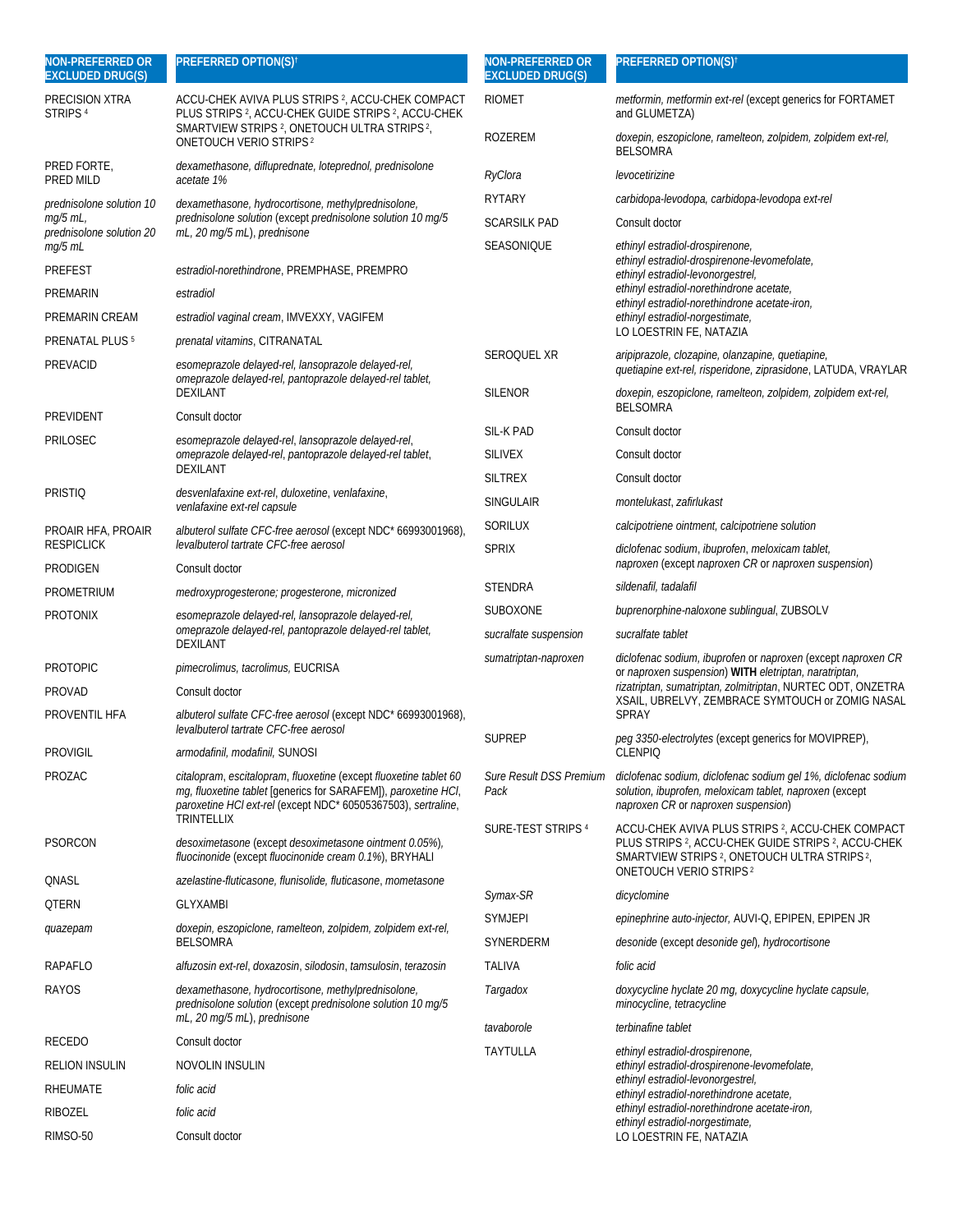| <b>NON-PREFERRED OR</b><br><b>EXCLUDED DRUG(S)</b>                           | <b>PREFERRED OPTION(S)t</b>                                                                                                                                                                                                                                                                     | <b>NON-PREFERRED OR</b><br><b>EXCLUDED DRUG(S)</b> | PREFERRED OPTION(S) <sup>t</sup>                                                                                                                                                                                                                     |
|------------------------------------------------------------------------------|-------------------------------------------------------------------------------------------------------------------------------------------------------------------------------------------------------------------------------------------------------------------------------------------------|----------------------------------------------------|------------------------------------------------------------------------------------------------------------------------------------------------------------------------------------------------------------------------------------------------------|
| <b>TAZORAC</b>                                                               | adapalene (except adapalene pad), benzoyl peroxide,<br>clindamycin gel (except NDC* 68682046275), clindamycin<br>solution, clindamycin-benzoyl peroxide, erythromycin solution,<br>erythromycin-benzoyl peroxide, tretinoin, EPIDUO, ONEXTON;<br>calcipotriene ointment, calcipotriene solution | TRUETEST STRIPS <sup>4</sup>                       | ACCU-CHEK AVIVA PLUS STRIPS <sup>2</sup> , ACCU-CHEK COMPACT<br>PLUS STRIPS <sup>2</sup> , ACCU-CHEK GUIDE STRIPS <sup>2</sup> , ACCU-CHEK<br>SMARTVIEW STRIPS <sup>2</sup> , ONETOUCH ULTRA STRIPS <sup>2</sup> ,<br><b>ONETOUCH VERIO STRIPS 2</b> |
| <b>TESTIM</b>                                                                | testosterone gel (except authorized generics for TESTIM and<br>VOGELXO), testosterone solution, ANDRODERM, NATESTO                                                                                                                                                                              | <b>TRUETRACK STRIPS 4</b>                          | ACCU-CHEK AVIVA PLUS STRIPS <sup>2</sup> , ACCU-CHEK COMPACT<br>PLUS STRIPS <sup>2</sup> , ACCU-CHEK GUIDE STRIPS <sup>2</sup> , ACCU-CHEK<br>SMARTVIEW STRIPS <sup>2</sup> , ONETOUCH ULTRA STRIPS <sup>2</sup> ,<br><b>ONETOUCH VERIO STRIPS 2</b> |
| testosterone gel 1%<br>(authorized generics for<br><b>TESTIM and VOGELXO</b> | testosterone gel (except authorized generics for TESTIM and<br>VOGELXO), testosterone solution, ANDRODERM, NATESTO                                                                                                                                                                              | <b>TUDORZA</b>                                     | SPIRIVA, YUPELRI                                                                                                                                                                                                                                     |
| only)                                                                        |                                                                                                                                                                                                                                                                                                 | <b>ULORIC</b>                                      | allopurinol                                                                                                                                                                                                                                          |
| THEO-24                                                                      | ipratropium inhalation solution, PERFOROMIST, SEREVENT,<br>SPIRIVA, STRIVERDI RESPIMAT, YUPELRI                                                                                                                                                                                                 | ULTIMED INSULIN<br>SYRINGES <sup>3</sup>           | BD ULTRAFINE INSULIN SYRINGES                                                                                                                                                                                                                        |
| TIMOPTIC OCUDOSE                                                             | <i>timolol maleate solution</i> , BETOPTIC S                                                                                                                                                                                                                                                    | ULTIMED NEEDLES <sup>3</sup>                       | <b>BD ULTRAFINE NEEDLES</b>                                                                                                                                                                                                                          |
| <b>TIROSINT</b>                                                              | levothyroxine, SYNTHROID                                                                                                                                                                                                                                                                        | <b>ULTRAVATE</b>                                   | clobetasol cream, clobetasol foam, clobetasol gel, clobetasol<br>lotion, clobetasol ointment, halobetasol cream, halobetasol                                                                                                                         |
| <b>TOBRADEX ST</b>                                                           | neomycin-polymyxin B-bacitracin-hydrocortisone, neomycin-<br>polymyxin B-dexamethasone, tobramycin-                                                                                                                                                                                             |                                                    | ointment                                                                                                                                                                                                                                             |
|                                                                              | dexamethasone, TOBRADEX OINTMENT                                                                                                                                                                                                                                                                | UROXATRAL                                          | alfuzosin ext-rel, doxazosin, silodosin, tamsulosin, terazosin                                                                                                                                                                                       |
| topiramate ext-rel capsule<br>(generics for QUDEXY XR                        | carbamazepine, carbamazepine ext-rel, clobazam,<br>divalproex sodium, divalproex sodium ext-rel, gabapentin,                                                                                                                                                                                    | VALCYTE                                            | valganciclovir                                                                                                                                                                                                                                       |
| only)                                                                        | lamotrigine, lamotrigine ext-rel, levetiracetam, levetiracetam ext-                                                                                                                                                                                                                             | VALTREX                                            | acyclovir capsule, acyclovir tablet, valacyclovir                                                                                                                                                                                                    |
|                                                                              | rel, oxcarbazepine, phenobarbital, phenytoin,<br>phenytoin sodium extended, primidone, rufinamide, tiagabine,<br>topiramate, valproic acid, zonisamide, FYCOMPA,<br>OXTELLAR XR, TROKENDI XR, VIMPAT, XCOPRI                                                                                    | Vanoxide-HC                                        | adapalene (except adapalene pad), benzoyl peroxide,<br>clindamycin gel (except NDC* 68682046275), clindamycin<br>solution, clindamycin-benzoyl peroxide, erythromycin solution,<br>erythromycin-benzoyl peroxide, tretinoin, EPIDUO, ONEXTON         |
| TOPROL-XL                                                                    | atenolol, carvedilol, carvedilol phosphate ext-rel,                                                                                                                                                                                                                                             | VASCULERA                                          | Consult doctor                                                                                                                                                                                                                                       |
|                                                                              | metoprolol succinate ext-rel, metoprolol tartrate, nadolol,<br>nebivolol, pindolol, propranolol, propranolol ext-rel                                                                                                                                                                            | <b>VECTICAL</b>                                    | calcipotriene ointment, calcipotriene solution                                                                                                                                                                                                       |
| TRADJENTA                                                                    | JANUVIA                                                                                                                                                                                                                                                                                         | <b>VELTIN</b>                                      | adapalene (except adapalene pad), benzoyl peroxide,<br>clindamycin gel (except NDC* 68682046275), clindamycin                                                                                                                                        |
| tramadol (NDC*<br>52817019610<br>only), tramadol ext-rel                     | tramadol (except NDC* 52817019610), tramadol ext-rel tablet                                                                                                                                                                                                                                     |                                                    | solution, clindamycin-benzoyl peroxide, erythromycin solution,<br>erythromycin-benzoyl peroxide, tretinoin, EPIDUO, ONEXTON                                                                                                                          |
| capsule                                                                      |                                                                                                                                                                                                                                                                                                 | venlafaxine ext-rel tablet<br>(except 225 mg)      | desvenlafaxine ext-rel, duloxetine, venlafaxine, venlafaxine ext-<br>rel capsule                                                                                                                                                                     |
| <b>TRANSDERM SCOP</b>                                                        | meclizine, scopolamine transdermal                                                                                                                                                                                                                                                              | <b>VENTOLIN HFA</b>                                | albuterol sulfate CFC-free aerosol (except NDC* 66993001968),                                                                                                                                                                                        |
| <b>TRAVATAN Z</b>                                                            | latanoprost, travoprost, LUMIGAN, ZIOPTAN                                                                                                                                                                                                                                                       |                                                    | levalbuterol tartrate CFC-free aerosol                                                                                                                                                                                                               |
| <b>TREXIMET</b>                                                              | diclofenac sodium, ibuprofen or naproxen (except naproxen CR<br>or naproxen suspension) WITH eletriptan, naratriptan,                                                                                                                                                                           | VEREGEN                                            | imiquimod                                                                                                                                                                                                                                            |
|                                                                              | rizatriptan, sumatriptan, zolmitriptan, NURTEC ODT, ONZETRA                                                                                                                                                                                                                                     | VIAGRA                                             | sildenafil, tadalafil                                                                                                                                                                                                                                |
| triamcinolone                                                                | XSAIL, UBRELVY, ZEMBRACE SYMTOUCH or ZOMIG NASAL<br><b>SPRAY</b><br>hydrocortisone butyrate cream, hydrocortisone butyrate                                                                                                                                                                      | <b>VIIBRYD</b>                                     | citalopram, escitalopram, fluoxetine (except fluoxetine tablet 60<br>mg, fluoxetine tablet [generics for SARAFEM]), paroxetine HCI,<br>paroxetine HCl ext-rel (except NDC* 60505367503), sertraline,                                                 |
| aerosol 0.2%                                                                 | ointment, hydrocortisone butyrate solution, mometasone,<br>triamcinolone cream, triamcinolone lotion, triamcinolone                                                                                                                                                                             |                                                    | TRINTELLIX                                                                                                                                                                                                                                           |
|                                                                              | ointment (except triamcinolone ointment 0.05%)                                                                                                                                                                                                                                                  | VITAFOL-ONE <sup>5</sup>                           | <i>prenatal vitamins</i> , CITRANATAL                                                                                                                                                                                                                |
| triamcinolone                                                                | hydrocortisone butyrate cream, hydrocortisone butyrate                                                                                                                                                                                                                                          | Vitasure                                           | folic acid                                                                                                                                                                                                                                           |
| ointment 0.05%                                                               | ointment, hydrocortisone butyrate solution, mometasone,<br>triamcinolone cream, triamcinolone lotion, triamcinolone                                                                                                                                                                             | <b>VIVELLE-DOT</b>                                 | estradiol, DIVIGEL, EVAMIST                                                                                                                                                                                                                          |
|                                                                              | ointment (except triamcinolone ointment 0.05%)                                                                                                                                                                                                                                                  | VOGELXO                                            | <i>testosterone gel</i> (except authorized generics for TESTIM and<br>VOGELXO), testosterone solution, ANDRODERM, NATESTO                                                                                                                            |
| Trianex                                                                      | hydrocortisone butyrate cream, hydrocortisone butyrate<br>ointment, hydrocortisone butyrate solution, mometasone,<br>triamcinolone cream, triamcinolone lotion, triamcinolone                                                                                                                   | Vtol LQ                                            | diclofenac sodium, ibuprofen, naproxen (except naproxen CR or<br>naproxen suspension)                                                                                                                                                                |
|                                                                              | ointment (except triamcinolone ointment 0.05%)                                                                                                                                                                                                                                                  | WESTHROID                                          | levothyroxine, liothyronine, SYNTHROID                                                                                                                                                                                                               |
| <b>TRICOR</b>                                                                | fenofibrate (except fenofibrate capsule 50 mg, 130 mg;<br>fenofibrate tablet 40 mg, 120 mg), fenofibric acid delayed-rel                                                                                                                                                                        | WP THYROID                                         | levothyroxine, liothyronine, SYNTHROID                                                                                                                                                                                                               |
|                                                                              | fenofibrate (except fenofibrate capsule 50 mg, 130 mg;                                                                                                                                                                                                                                          | XANAX, XANAX XR                                    | alprazolam, clonazepam, diazepam, lorazepam, oxazepam                                                                                                                                                                                                |
| <b>TRILIPIX</b>                                                              | fenofibrate tablet 40 mg, 120 mg), fenofibric acid delayed-rel                                                                                                                                                                                                                                  | <b>XENICAL</b>                                     | QSYMIA, SAXENDA, WEGOVY                                                                                                                                                                                                                              |
| TRINAZ <sup>5</sup>                                                          | prenatal vitamins, CITRANATAL                                                                                                                                                                                                                                                                   | XOLEGEL                                            | ciclopirox, ketoconazole cream 2%                                                                                                                                                                                                                    |
| TRIVIDIA INSULIN<br>SYRINGES <sup>3</sup>                                    | <b>BD ULTRAFINE INSULIN SYRINGES</b>                                                                                                                                                                                                                                                            | <b>XOPENEX HFA</b>                                 | albuterol sulfate CFC-free aerosol (except NDC* 66993001968),<br>levalbuterol tartrate CFC-free aerosol                                                                                                                                              |
| <b>TronVite</b>                                                              | folic acid                                                                                                                                                                                                                                                                                      | Xvite                                              | folic acid                                                                                                                                                                                                                                           |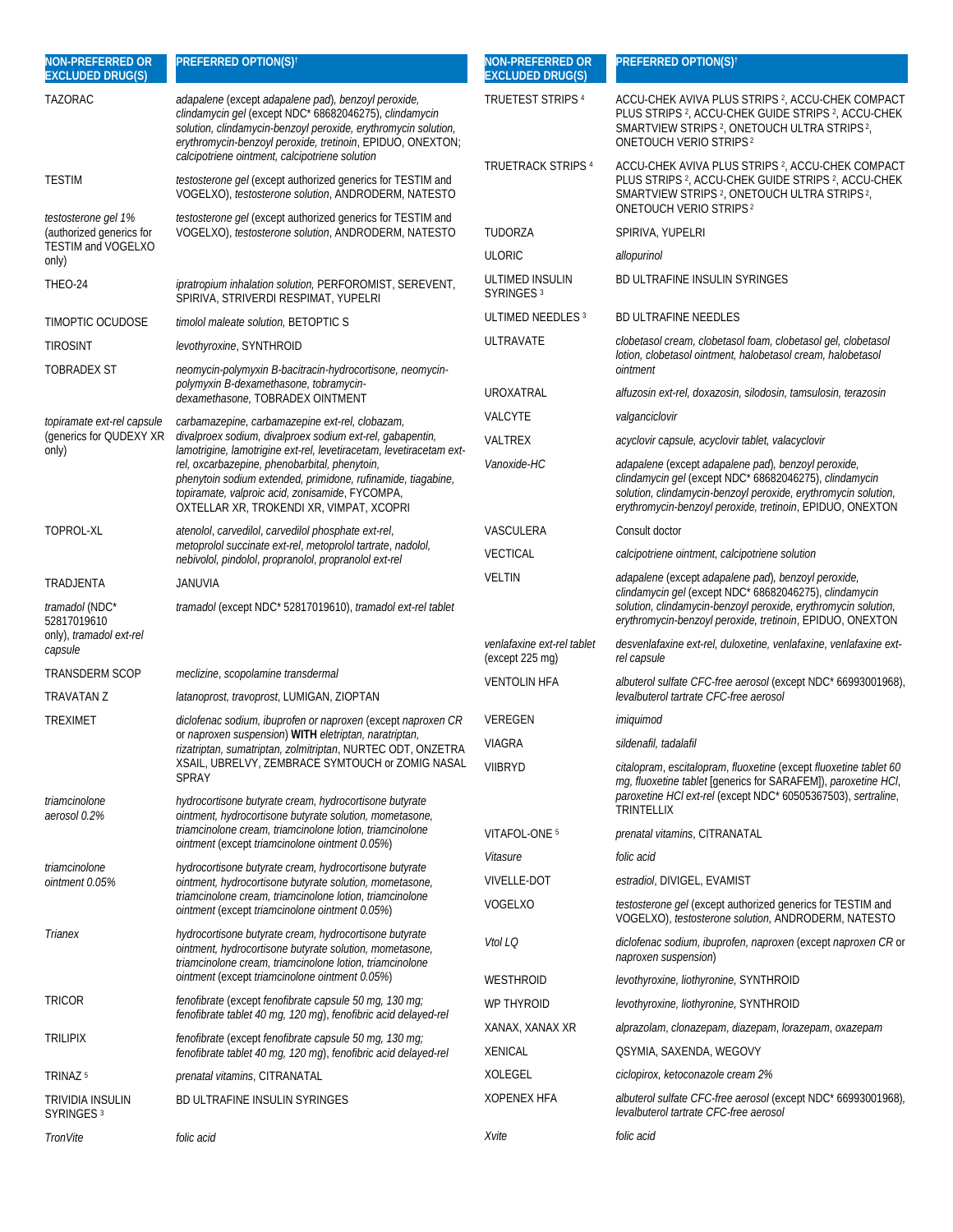| <b>NON-PREFERRED OR</b><br><b>EXCLUDED DRUG(S)</b> | <b>PREFERRED OPTION(S)t</b>                                                                                                        | <b>NON-PREFERRED OR</b><br><b>EXCLUDED DRUG(S)</b> | <b>PREFERRED OPTION(S)<sup>t</sup></b>                                                                                                                                                      |
|----------------------------------------------------|------------------------------------------------------------------------------------------------------------------------------------|----------------------------------------------------|---------------------------------------------------------------------------------------------------------------------------------------------------------------------------------------------|
| <b>XYZBAC</b>                                      | folic acid                                                                                                                         | Ziclopro                                           | diclofenac sodium, diclofenac sodium gel 1%, diclofenac sodium                                                                                                                              |
| <b>YASMIN</b>                                      | ethinyl estradiol-drospirenone,<br>ethinyl estradiol-drospirenone-levomefolate,                                                    |                                                    | solution, ibuprofen, meloxicam tablet, naproxen (except<br>naproxen CR or naproxen suspension)                                                                                              |
|                                                    | ethinyl estradiol-levonorgestrel,                                                                                                  | zileuton ext-rel                                   | montelukast, zafirlukast                                                                                                                                                                    |
|                                                    | ethinyl estradiol-norethindrone acetate,<br>ethinyl estradiol-norethindrone acetate-iron,                                          | ZIRGAN                                             | trifluridine                                                                                                                                                                                |
|                                                    | ethinyl estradiol-norgestimate,<br>LO LOESTRIN FE, NATAZIA                                                                         | <b>ZOLOFT</b>                                      | citalopram, escitalopram, fluoxetine (except fluoxetine tablet 60<br>mg, fluoxetine tablet [generics for SARAFEM]), paroxetine HCI,                                                         |
| YAZ                                                | ethinyl estradiol-drospirenone,<br>ethinyl estradiol-drospirenone-levomefolate,                                                    |                                                    | paroxetine HCl ext-rel (except NDC* 60505367503), sertraline,<br><b>TRINTELLIX</b>                                                                                                          |
|                                                    | ethinyl estradiol-levonorgestrel,<br>ethinyl estradiol-norethindrone acetate,<br>ethinyl estradiol-norethindrone acetate-iron,     | zolpidem sublingual                                | doxepin, eszopiclone, ramelteon, zolpidem, zolpidem ext-rel,<br><b>BELSOMRA</b>                                                                                                             |
|                                                    | ethinyl estradiol-norgestimate,<br>LO LOESTRIN FE, NATAZIA                                                                         | <b>ZOLPIMIST</b>                                   | doxepin, eszopiclone, ramelteon, zolpidem, zolpidem ext-rel,<br><b>BELSOMRA</b>                                                                                                             |
| Yuvafem                                            | estradiol vaginal cream, IMVEXXY, VAGIFEM                                                                                          | ZONEGRAN                                           | carbamazepine, carbamazepine ext-rel, divalproex sodium,                                                                                                                                    |
| ZALVIT <sup>5</sup>                                | prenatal vitamins, CITRANATAL                                                                                                      |                                                    | divalproex sodium ext-rel, gabapentin, lamotrigine,<br>lamotrigine ext-rel, levetiracetam, levetiracetam ext-rel,                                                                           |
| ZEGERID                                            | esomeprazole delayed-rel, lansoprazole delayed-rel,<br>omeprazole delayed-rel, pantoprazole delayed-rel tablet,<br><b>DEXILANT</b> |                                                    | oxcarbazepine, phenobarbital, phenytoin,<br>phenytoin sodium extended, primidone, tiagabine, topiramate,<br>valproic acid, zonisamide, FYCOMPA, OXTELLAR XR,<br>TROKENDI XR, VIMPAT, XCOPRI |
| ZELAC                                              | Consult doctor                                                                                                                     | <b>ZONTIVITY</b>                                   | Consult doctor                                                                                                                                                                              |
| ZERVIATE                                           | azelastine, bepotastine, cromolyn sodium, olopatadine                                                                              | ZORVOLEX                                           | diclofenac sodium, ibuprofen, meloxicam tablet,                                                                                                                                             |
| <b>ZESTORETIC</b>                                  | fosinopril-hydrochlorothiazide, lisinopril-hydrochlorothiazide,<br>quinapril-hydrochlorothiazide                                   |                                                    | naproxen (except naproxen CR or naproxen suspension)                                                                                                                                        |
| ZETIA                                              | ezetimibe                                                                                                                          | <b>ZUPLENZ</b>                                     | granisetron, ondansetron, SANCUSO                                                                                                                                                           |
|                                                    |                                                                                                                                    | ZYFLO                                              | montelukast, zafirlukast                                                                                                                                                                    |
| <b>ZETONNA</b>                                     | azelastine-fluticasone, flunisolide, fluticasone, mometasone                                                                       | ZYLET                                              | neomycin-polymyxin B-bacitracin-hydrocortisone, neomycin-                                                                                                                                   |
| ZIANA                                              | adapalene (except adapalene pad), benzoyl peroxide,<br>clindamycin gel (except NDC* 68682046275), clindamycin                      |                                                    | polymyxin B-dexamethasone, tobramycin-dexamethasone,<br><b>TOBRADEX OINTMENT</b>                                                                                                            |
|                                                    | solution, clindamycin-benzoyl peroxide, erythromycin solution,<br>erythromycin-benzoyl peroxide, tretinoin, EPIDUO, ONEXTON        | ZYVIT                                              | folic acid                                                                                                                                                                                  |

**FOR YOUR INFORMATION: Generics should be considered the first line of prescribing.** This drug list represents a summary of prescription coverage. It does not list all covered drugs and does not guarantee coverage. New-to-market products and new variations of products already in the marketplace may not be added to the formulary immediately. Each product will be evaluated for clinical appropriateness and cost-effectiveness. Recommended additions to the formulary will be presented to the CVS Caremark National Pharmacy and Therapeutics Committee (or other appropriate reviewing body) for review and approval. In most instances, a brand-name drug for which a generic product becomes available will be designated as a nonpreferred option upon release of the generic product to the market and will be removed from the Preferred Drug List. Specific prescription benefit plan design may not cover certain products or categories, regardless of their appearance in this document. The member's prescription benefit plan may have a different copay/coinsurance for specific products on the list. Unless specifically indicated, drug list products will include all dosage forms. This list represents brand products in CAPS, branded generics in upper- and lowercase *Italics*, and generic products in lowercase *italics*. Generics listed in therapeutic categories are for representational purposes only. Listed products may be available generically in certain strengths or dosage forms. Dosage forms on this list will be consistent with the category and use where listed. To learn more about your specific drug benefit, log into *My Account* at **www.carefirst.com/myaccount** and click on Drug & Pharmacy Resources under Quick Links or call CareFirst Pharmacy Services at 800-241-3371.

An exception process may exist for specific clinical or regulatory circumstances that may require coverage of an excluded medication.

- § Generics are available in this class and should be considered the first line of prescribing.
- \* Drug products are identified by unique numerical product identifiers, called National Drug Codes (NDC), which identify the manufacturer, strength, dosage form, formulation and package size.
- Listing does not include certain NDCs\*.
- † The preferred options in this list are a broad representation within therapeutic categories of available treatment options and do not necessarily represent clinical equivalency.
- 1 CVS Caremark is an independent company that provides pharmacy benefit management services.
- <sup>2</sup> An ACCU-CHEK or ONETOUCH blood glucose meter may be provided at no charge by the manufacturer to those individuals currently using a meter other than ACCU-CHEK or ONETOUCH. For more information on how to obtain a blood glucose meter, call: 1-877-418-4746.
- <sup>3</sup> BD ULTRAFINE syringes and needles are the only preferred options.
- <sup>4</sup> ACCU-CHEK or ONETOUCH brand test strips are the only preferred options.
- <sup>5</sup> Generic prenatal vitamins and CITRANATAL are the only preferred options.
- 6 Long Acting Insulins First Generation.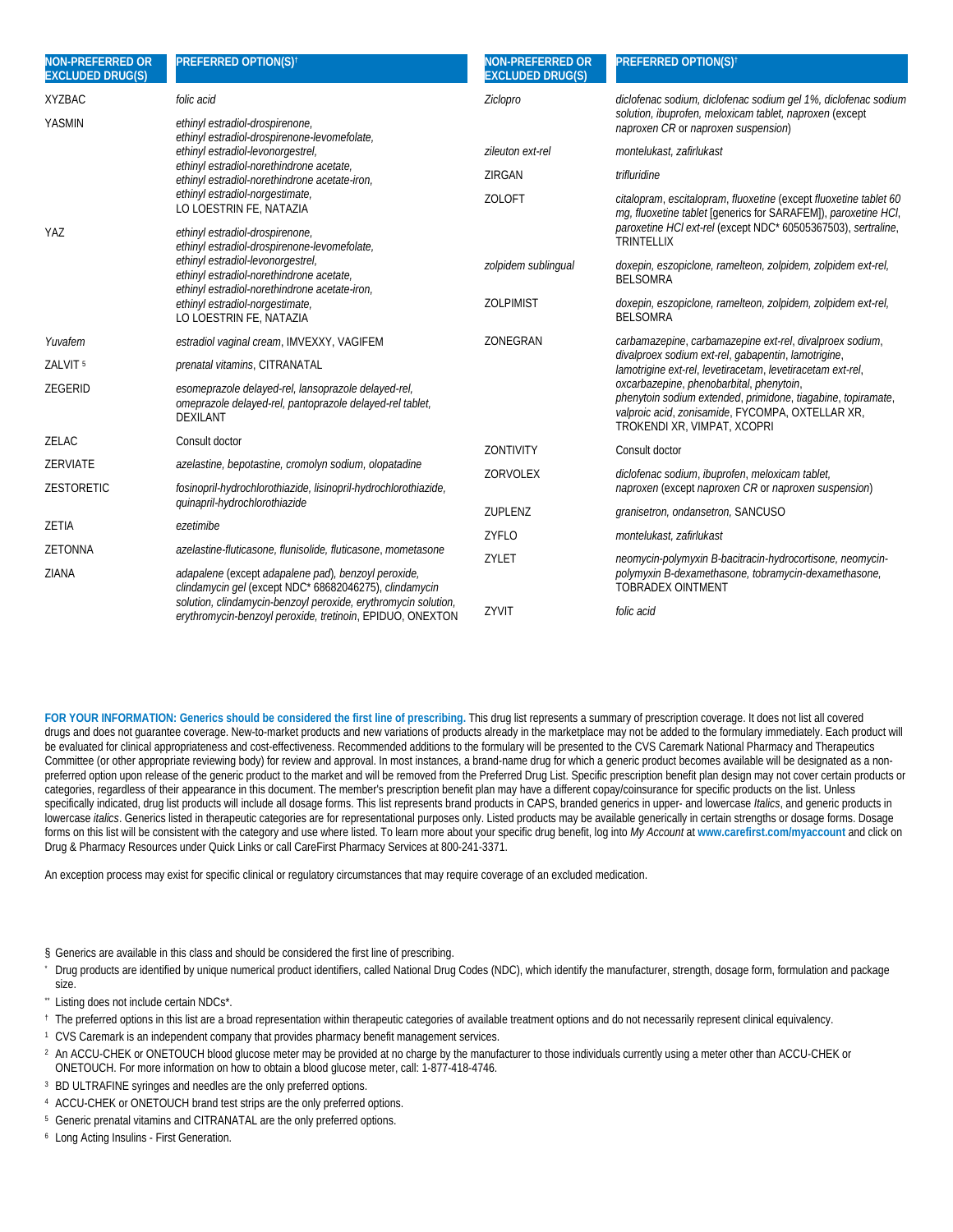This document contains references to brand-name prescription drugs that are trademarks or registered trademarks of pharmaceutical manufacturers. Listed products are for informational purposes only and are not intended to replace the clinical judgment of the prescriber. The document is subject to state-specific regulations and rules, including, but not limited to, those regarding generic substitution, controlled substance schedules, preference for brands and mandatory generics whenever applicable.

The information contained in this document is proprietary. The information may not be copied in whole or in part without written permission.



CareFirst BlueCross BlueShield is the shared business name of CareFirst of Maryland, Inc. and Group Hospitalization and Medical Services, Inc. CareFirst BlueCross BlueShield Medicare Advantage is the business name of CareFirst Advantage, Inc. CareFirst BlueCross BlueShield Community Health Plan District of Columbia is the business name of Trusted Health Plan (District of Columbia), Inc. In the District of Columbia and Maryland, CareFirst MedPlus is the business name of First Care, Inc. In Virginia, CareFirst MedPlus is the business name of First Care, Inc. of Maryland (used in VA by: First Care, Inc.). CareFirst of Maryland, Inc., Group Hospitalization and Medical Services, Inc., CareFirst Advantage, Inc., Trusted Health Plan (District of Columbia), Inc., CareFirst BlueChoice, Inc., First Care, Inc., and The Dental Network, Inc. are independent licensees of the Blue Cross and Blue Shield Association. BLUE CROSS®, BLUE SHIELD<sup>®</sup> and the Cross and Shield Symbols are registered service marks of the Blue Cross and Blue Shield Association, an association of independent Blue Cross and Blue Shield Plans. ©2022. All rights reserved.

SUM2665-1P (04/01/22)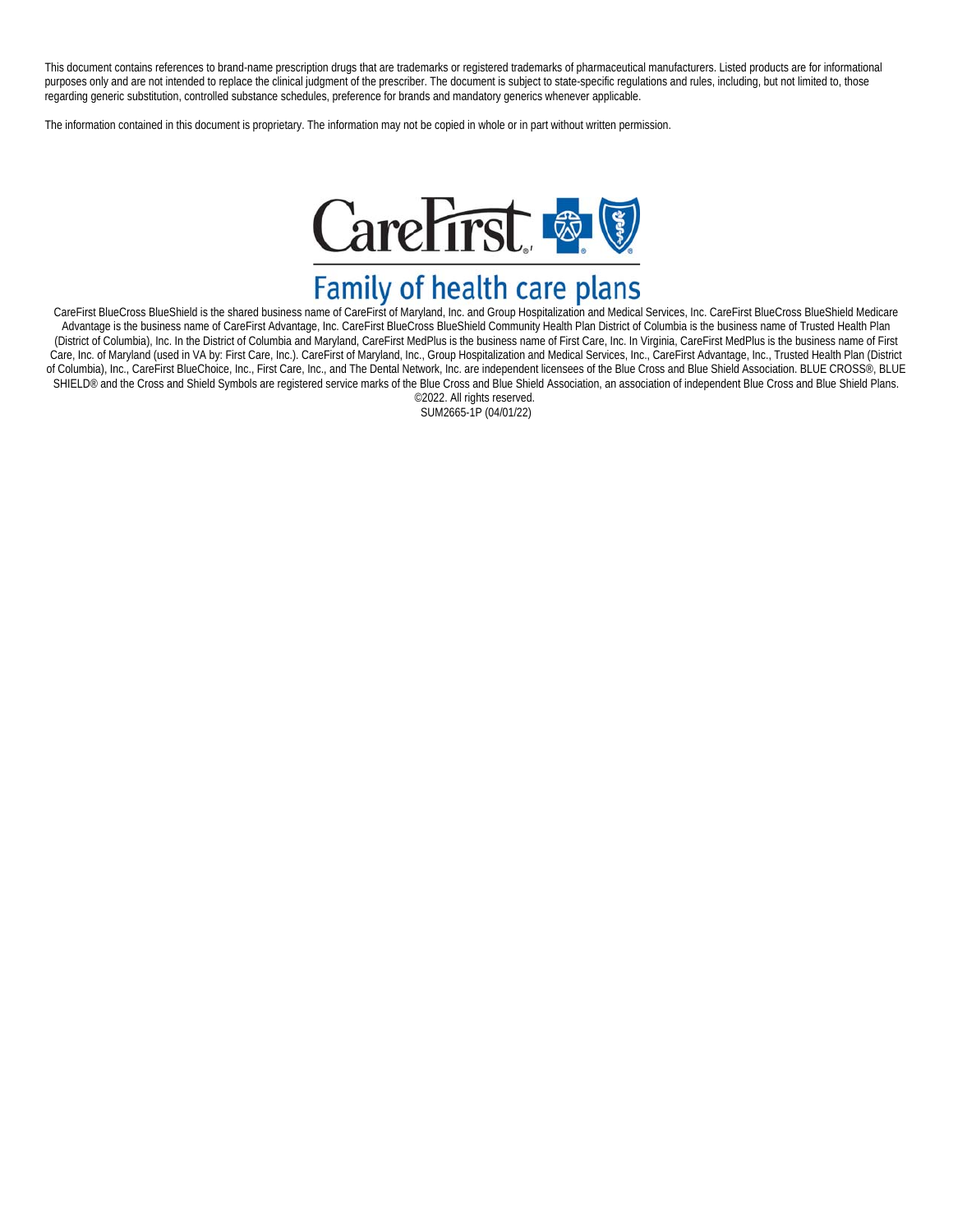

# Family of health care plans

# **CareFirst Formulary 2 with ACSF**

The **CareFirst Formulary 2 with ACSF List** is a guide to help you identify products that are both clinically appropriate and cost-effective. These drugs are selected for their quality, effectiveness and cost based on current medical research and input from a committee of doctors and pharmacies who serve the CareFirst region.

The drugs on the list are grouped into therapeutic categories for representational purposes only. This list represents brand-name drugs in CAPS, branded generics in upper- and lowercase *Italics*, and generic products in lowercase *italics*. Generic drugs should be considered the first line of prescribing; however, if there is no generic available, there may be more than one brand-name drug to treat a condition.

### *Please note this list does not include all covered drugs and is subject to change.*

Ask your doctor to consider prescribing, when medically appropriate, a preferred medicine from this list. Take this list along when you or a covered family member sees a doctor.

### **Please note: Please note:**

- Our Pharmacy Benefit Manager, CVS Caremark® may contact Generics should be considered the first line of prescribing. your doctor after receiving your prescription to request • This drug list represents a summary of prescription coverage. consideration of a generic equivalent or preferred brand drug, It does not include all covered drugs and does not guarantee which may lower your out-of-pocket costs. coverage. The member's specific prescription benefit plan
- brand-name drug, the brand-name drug is moved to the regardless of their appearance in this document. cost-share. copay/coinsurance for specific products on the list.
- Check your specific prescription benefit plan design to determine Unless specifically indicated, drug list products will include all your cost-share for a specific product on this list. The manner of dosage forms.
- Your specific prescription benefit plan design may not cover certain products or categories, regardless of their appearance in this document.
- To learn more about your specific drug benefit, log into *My Account* at **www.carefirst.com/myaccount** and click on Drug & Pharmacy Resources under Quick Links or call CareFirst Pharmacy Services at 800-241-3371.

### **ANALGESICS**

**VISCOSUPPLEMENTS**  DUROLANE EUFLEXXA GELSYN-3 SUPARTZ FX

### **ANTI-INFECTIVES**

**ANTIRETROVIRAL AGENTS § ANTIRETROVIRAL COMBINATIONS**  *abacavir-lamivudine efavirenz-emtricitabine-tenofovir disoproxil fumarate efavirenz-lamivudine-tenofovir disoproxil fumarate emtricitabine-tenofovir disoproxil fumarate*

*lamivudine-zidovudine* BIKTARVY CIMDUO DESCOVY DOVATO EVOTAZ GENVOYA **ODEFSEY** PREZCOBIX SYMTUZA **TEMIXYS** TRIUMEQ

**FUSION INHIBITORS**  FUZEON

**INTEGRASE INHIBITORS ISENTRESS** TIVICAY

**PLAN MEMBER HEALTH CARE PROVIDER**

As a way to help manage health care costs, authorize generic substitution whenever possible. If you believe a brand-name product is necessary, consider prescribing a brand name on this list.

- 
- In most cases, when a generic becomes available for a design may not cover certain products or categories,
- non-preferred brand category, which may have a higher The member's prescription benefit plan may have a different
	-

| § NON-NUCLEOSIDE REVERSE        |
|---------------------------------|
| <b>TRANSCRIPTASE INHIBITORS</b> |
| efavirenz                       |
| nevirapine                      |
| nevirapine ext-rel              |
| <b>EDURANT</b>                  |
| <b>INTELENCE</b>                |

**§ NUCLEOSIDE REVERSE TRANSCRIPTASE INHIBITORS** 

*abacavir lamivudine stavudine zidovudine* EMTRIVA

**§ NUCLEOTIDE REVERSE TRANSCRIPTASE INHIBITORS**  *tenofovir disoproxil fumarate*

**§ PROTEASE INHIBITORS**  *atazanavir lopinavir-ritonavir* NORVIR PREZISTA

**ANTIVIRALS** 

**§ HEPATITIS B AGENTS**  *entecavir*

*lamivudine tenofovir disoproxil fumarate* BARACLUDE SOLUTION VEMLIDY

**§ HEPATITIS C AGENTS**  *ribavirin* EPCLUSA (genotypes 1, 2, 3, 4, 5, 6) HARVONI (genotypes 1, 4, 5, 6) VOSEVI **<sup>1</sup>**

This document contains content that is copyrighted by CVS Caremark® and reprinted with permission. CVS Caremark is a registered trademark of CVS Pharmacy, Inc.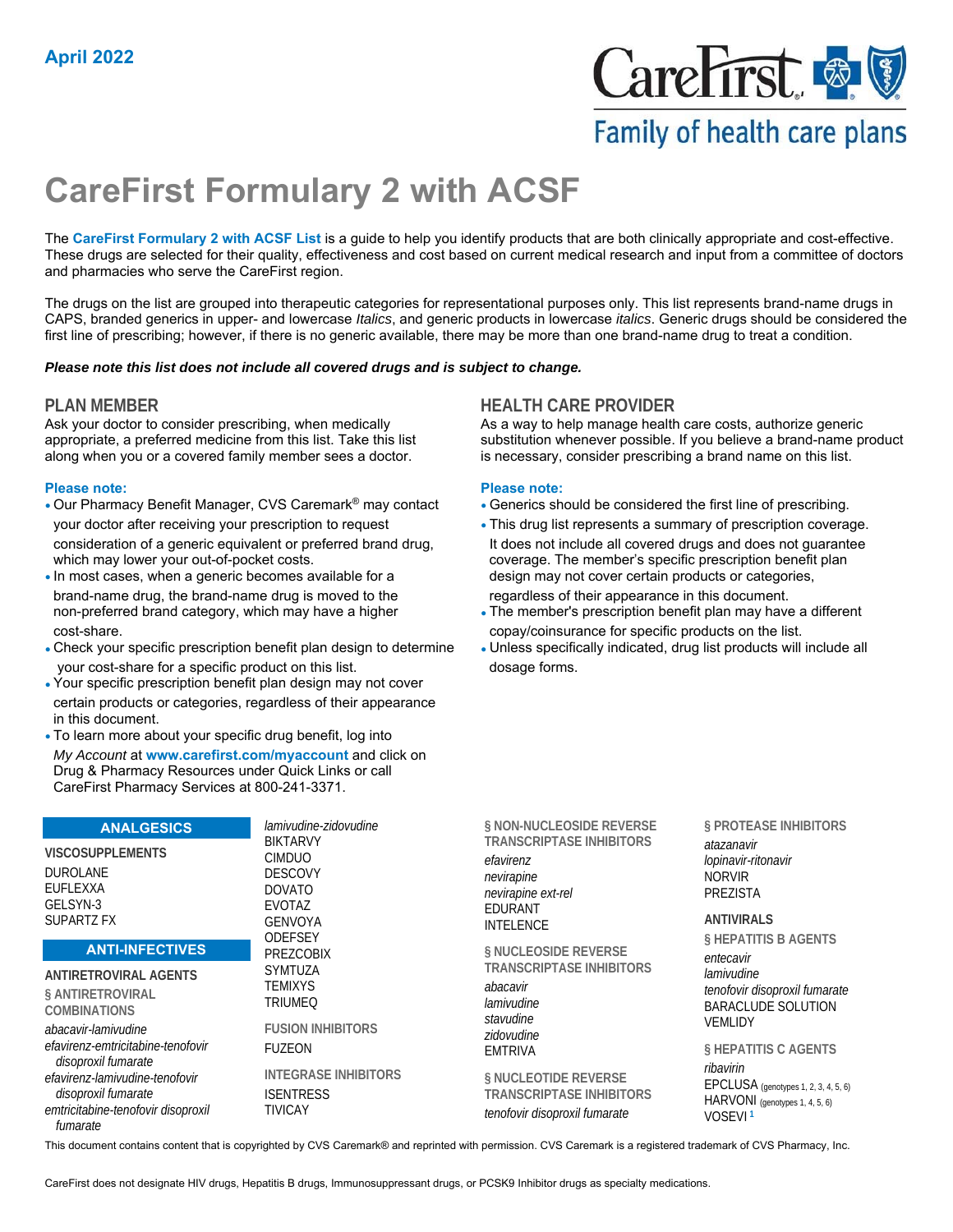#### **ANTINEOPLASTIC AGENTS**

**§ ALKYLATING AGENTS** temozolomide

§ ANTIMETABOLITES capecitabine LONSURF

**BIOSIMILARS KANJINTI RUXIENCE TRAZIMERA** ZIRABEV

HORMONAL ANTINEOPLASTIC **AGENTS** § ANTIANDROGENS abiraterone ERLEADA **NUBEQA XTANDI YONSA** 

**§ KINASE INHIBITORS** erlotinib everolimus imatinib mesylate lapatinib sunitinib AFINITOR DISPERZ **ALECENSA** AI UNBRIG **BOSULIF BRUKINSA CABOMETYX** CALQUENCE **COPIKTRA IBRANCE IMBRUVICA IRESSA KISOALI** KISQALI FEMARA CO-PACK **KOSELUGO** ROZI YTREK **RYDAPT SPRYCEL STIVARGA TAGRISSO VITRAKVI VOTRIENT XOSPATA** ZYKADIA

**MONOCLONAL ANTIBODIES** PFRJFTA **PHESGO** 

**MULTIPLE MYELOMA IMMUNOMODULATORS REVLIMID** THALOMID

PROTEASOME INHIBITORS **NINLARO** VELCADE

### PROSTATE CANCER

§ LUTEINIZING HORMONE-**RELEASING HORMONE (LHRH) AGONISTS** leuprolide acetate ELIGARD

**LUTEINIZING HORMONE-RELEASING HORMONE (LHRH) ANTAGONISTS FIRMAGON** 

**CARDIOVASCULAR** 

§ MISCELLANEOUS bexarotene capsule **ERIVEDGE** LYNPARZA **I YSODREN MATULANE ODOMZO RUBRACA VISTOGARD** ZEJULA ZOLINZA

**ANTILIPEMICS** 

PRALUENT

**PCSK9 INHIBITORS** 

**HYPERTENSION** 

**ANTAGONISTS** 

ambrisentan

bosentan

**OPSUMIT** 

**INHIBITORS** 

sildenafil

**AGONISTS** 

§ PROSTAGLANDIN

**VASODILATORS** 

**UPTRAVI** 

treprostinil

**ADFMPAS** 

vigabatrin

**INRRIJA** 

**KYNMOBI** 

tetrabenazine

**AUSTEDO** 

**INGREZZA** 

ORENITRAM

**STIMULATORS** 

§ ANTICONVULSANTS

**ANTIPARKINSONIAN AGENTS** 

§ MOVEMENT DISORDERS

tadalafil

PULMONARY ARTERIAL

**§ ENDOTHEL IN RECEPTOR** 

§ PHOSPHODIESTERASE

PROSTACYCLIN RECEPTOR

SOLUBLE GUANYLATE CYCLASE

**CENTRAL NERVOUS SYSTEM** 

§ MULTIPLE SCLEROSIS AGENTS dimethyl fumarate delayed-rel glatiramer **AUBAGIO AVONEX BETASERON** COPAXONE **GILENYA KESIMPTA** MAY7FNT **OCREVUS REBIF TYSABRI VUMERITY** 

**NARCOLEPSY WAKIX XYWAV** 

**ZEPOSIA** 

#### **ENDOCRINE AND METABOLIC**

**ACROMEGALY** SOMATULINE DEPOT

§ CALCIUM RECEPTOR **ANTAGONISTS** cinacalcet

**CALCIUM REGULATORS** PARATHYROID HORMONES **FORTEO TYMI OS** 

**MISCELLANEOUS** PROLIA

**CENTRAL PRECOCIOUS PUBERTY LUPRON DEPOT-PED SUPPRELIN LA TRIPTODUR** 

**CONTRACEPTIVES** PROGESTIN INTRAUTERINE **DEVICES KYI FFNA MIRENA SKYI A** 

**FERTILITY REGULATORS GNRH / I HRH ANTAGONISTS CETROTIDE** 

**OVULATION STIMULANTS. GONADOTROPINS GONAL-F** OVIDREL

**GAUCHER DISEASE** CERDELGA CEREZYME

HEREDITARY TYROSINEMIA TYPE 1 **AGENTS** ORFADIN

**HUMAN GROWTH HORMONES NORDITROPIN** 

§ PHENYLKETONURIA TREATMENT **AGENTS** sapropterin

POLYNEUROPATHY **TEGSEDI** 

§ UREA CYCLE DISORDERS sodium phenylbutyrate

**MISCELLANEOUS** CYSTAGON

### **GENITOURINARY**

§ MISCELLANEOUS tiopronin

### **HEMATOLOGIC**

§ CHELATING AGENTS deferasirox deferiprone deferoxamine penicillamine trientine

**HEMATOPOIETIC GROWTH FACTORS NIVESTYM RETACRIT** ZIEXTENZO

- **HEMOPHILIA A AGENTS ADVATE ADYNOVATE**
- **AFSTYLA ELOCTATE ESPEROCT**  $III$ **KOGENATE ES KOVALTRY NOVOEIGHT NUWIO**

**HEMOPHILIA B AGENTS RFBINYN** 

**MISCELLANEOUS BLEEDING DISORDERS AGENTS** NOVOSEVEN RT **SFVENFACT** 

PAROXYSMAL NOCTURNAL HEMOGLOBINURIA (PNH) AGENTS **FMPAVFII** 

THROMBOCYTOPFNIA AGFNTS **PROMACTA TAVALISSE** 

### **IMMUNOLOGIC AGENTS**

**ALLERGENIC EXTRACTS** ORAI AIR

**AUTOIMMUNE AGENTS** (PHYSICIAN-ADMINISTERED) **REMICADE SIMPONI ARIA** STELARA INTRAVENOUS

This document contains content that is copyrighted by CVS Caremark® and reprinted with permission. CVS Caremark is a registered trademark of CVS Pharmacy, Inc.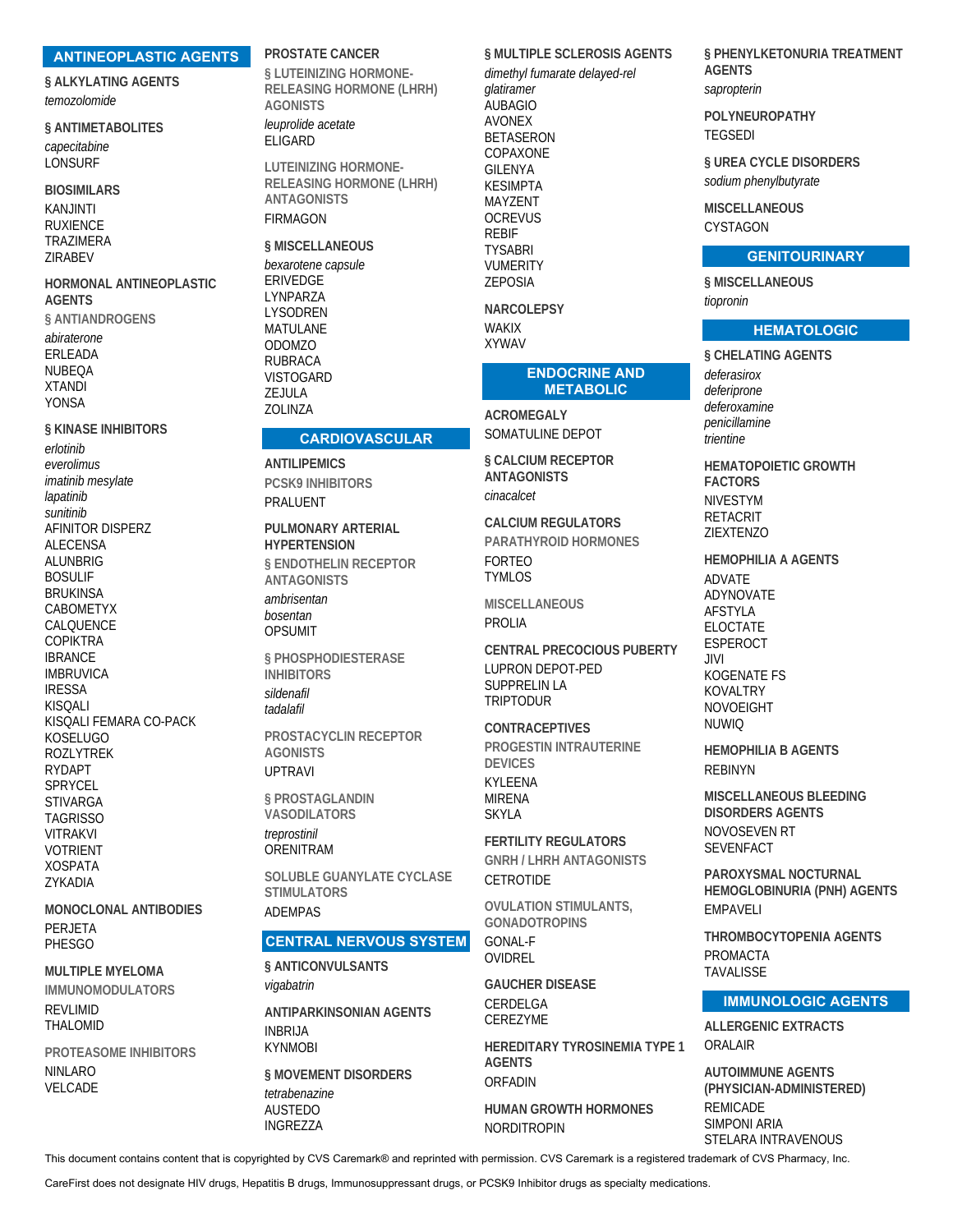**AUTOIMMUNE AGENTS (SELF-ADMINISTERED)** See Table 1 for Indication Based Coverage Details

**ANKYLOSING SPONDYLITIS** COSENTYX **ENBREL HUMIRA** 

**CROHN'S DISEASE HUMIRA** STELARA SUBCUTANEOUS

NON-RADIOGRAPHIC AXIAL SPONDYLOARTHRITIS CIMZIA PREFILLED SYRINGE **COSENTYX** 

**PSORIASIS HUMIRA OTEZLA SKYRIZI** STELARA SUBCUTANEOUS TALTZ **TREMFYA** 

**PSORIATIC ARTHRITIS COSENTYX ENBREL HUMIRA OTEZLA** 

**RINVOQ** STELARA SUBCUTANEOUS **TREMFYA** 

RHEUMATOID ARTHRITIS ENBREL **HUMIRA** KEVZARA ORENCIA CLICKJECT ORENCIA SUBCUTANEOUS **RINVOO XELJANZ XELJANZ XR** 

**ULCERATIVE COLITIS HUMIRA** STELARA SUBCUTANEOUS # **XELJANZ# XELJANZ XR#** ZEPOSIA#

### # After failure of HUMIRA

**ALL OTHER CONDITIONS ENBREL HUMIRA** 

**DISEASE-MODIFYING ANTIRHEUMATIC DRUGS (DMARDs) RASUVO** § HEREDITARY ANGIOEDEMA icatibant

ORLADEYO **RUCONEST TAKHZYRO** 

**IMMUNOMODULATORS IMMUNE GLOBULINS CUTAQUIG** 

**IMMUNOSUPPRESSANTS** § ANTIMETABOLITES mycophenolate mofetil

mycophenolate sodium § CALCINEURIN INHIBITORS

cyclosporine cyclosporine, modified tacrolimus

MONOCLONAL ANTIBODIES **ENSPRYNG** 

§ RAPAMYCIN DERIVATIVES everolimus sirolimus

### **RESPIRATORY**

**ALPHA-1 ANTITRYPSIN DEFICIENCY AGENTS** PROLASTIN-C

§ CYSTIC FIBROSIS tobramycin inhalation solution **BETHKIS** 

PUI MONARY FIBROSIS AGENTS **ESBRIET OFEV** 

**SEVERE ASTHMA AGENTS DUPIXENT FASENRA NUCALA XOLAIR** 

### **TOPICAL**

**DERMATOLOGY ATOPIC DERMATITIS DUPIXENT** 

**MOUTH / THROAT / DENTAL AGENTS PROTECTANTS MUGARD** 

OPHTHALMIC **RETINAL DISORDERS** EYLEA **LUCENTIS** 

# **QUICK REFERENCE DRUG LIST**

| A<br>abacavir<br>abacavir-lamivudine<br>abiraterone<br><b>ADEMPAS</b><br>ADVATE                             | CEREZYME<br>CETROTIDE<br><b>CIMDUO</b><br>CIMZIA PREFILLED SYRINGE<br>cinacalcet<br>COPAXONE                       | emtricitabine-tenofovir disoproxil<br>fumarate<br><b>EMTRIVA</b><br><b>ENBREL</b><br><b>ENSPRYNG</b><br>entecavir | <b>IBRANCE</b><br>icatibant<br>imatinib mesylate<br><b>IMBRUVICA</b><br><b>INBRIJA</b>                                 |
|-------------------------------------------------------------------------------------------------------------|--------------------------------------------------------------------------------------------------------------------|-------------------------------------------------------------------------------------------------------------------|------------------------------------------------------------------------------------------------------------------------|
| <b>ADYNOVATE</b><br>AFINITOR DISPERZ<br><b>AFSTYLA</b><br><b>ALECENSA</b><br><b>ALUNBRIG</b><br>ambrisentan | <b>COPIKTRA</b><br><b>COSENTYX</b><br><b>CUTAQUIG</b><br>cyclosporine<br>cyclosporine, modified<br><b>CYSTAGON</b> | <b>EPCLUSA</b><br><b>ERIVEDGE</b><br><b>ERLEADA</b><br>erlotinib<br><b>ESBRIET</b><br><b>ESPEROCT</b>             | INGREZZA<br><b>INTELENCE</b><br><b>IRESSA</b><br><b>ISENTRESS</b><br>J                                                 |
| atazanavir<br><b>AUBAGIO</b><br><b>AUSTEDO</b><br><b>AVONEX</b>                                             | D<br>deferasirox<br>deferiprone<br>deferoxamine                                                                    | <b>EUFLEXXA</b><br>everolimus<br><b>EVOTAZ</b><br><b>EYLEA</b>                                                    | JIVI<br>K<br><b>KANJINTI</b>                                                                                           |
| B<br><b>BARACLUDE SOLUTION</b><br><b>BETASERON</b><br><b>BETHKIS</b><br>bexarotene capsule                  | <b>DESCOVY</b><br>dimethyl fumarate delayed-rel<br><b>DOVATO</b><br><b>DUPIXENT</b><br><b>DUROLANE</b>             | F<br><b>FASENRA</b><br><b>FIRMAGON</b><br><b>FORTEO</b><br><b>FUZEON</b>                                          | <b>KESIMPTA</b><br><b>KEVZARA</b><br><b>KISQALI</b><br>KISOALI FEMARA CO-PACK<br><b>KOGENATE FS</b><br><b>KOSELUGO</b> |
| <b>BIKTARVY</b><br>bosentan<br><b>BOSULIF</b><br><b>BRUKINSA</b>                                            | Е<br>EDURANT<br>efavirenz<br>efavirenz-emtricitabine-tenofovir                                                     | G<br>GELSYN-3<br><b>GENVOYA</b><br><b>GILENYA</b>                                                                 | <b>KOVALTRY</b><br><b>KYLEENA</b><br><b>KYNMOBI</b>                                                                    |
| $\mathbf c$<br><b>CABOMETYX</b>                                                                             | disoproxil fumarate<br>efavirenz-lamivudine-tenofovir<br>disoproxil fumarate                                       | glatiramer<br><b>GONAL-F</b>                                                                                      | lamivudine<br>lamivudine-zidovudine                                                                                    |
| CALQUENCE<br>capecitabine<br>CERDELGA                                                                       | <b>ELIGARD</b><br><b>ELOCTATE</b><br><b>EMPAVELI</b>                                                               | н<br><b>HARVONI</b><br><b>HUMIRA</b>                                                                              | lapatinib<br>leuprolide acetate<br><b>LONSURF</b>                                                                      |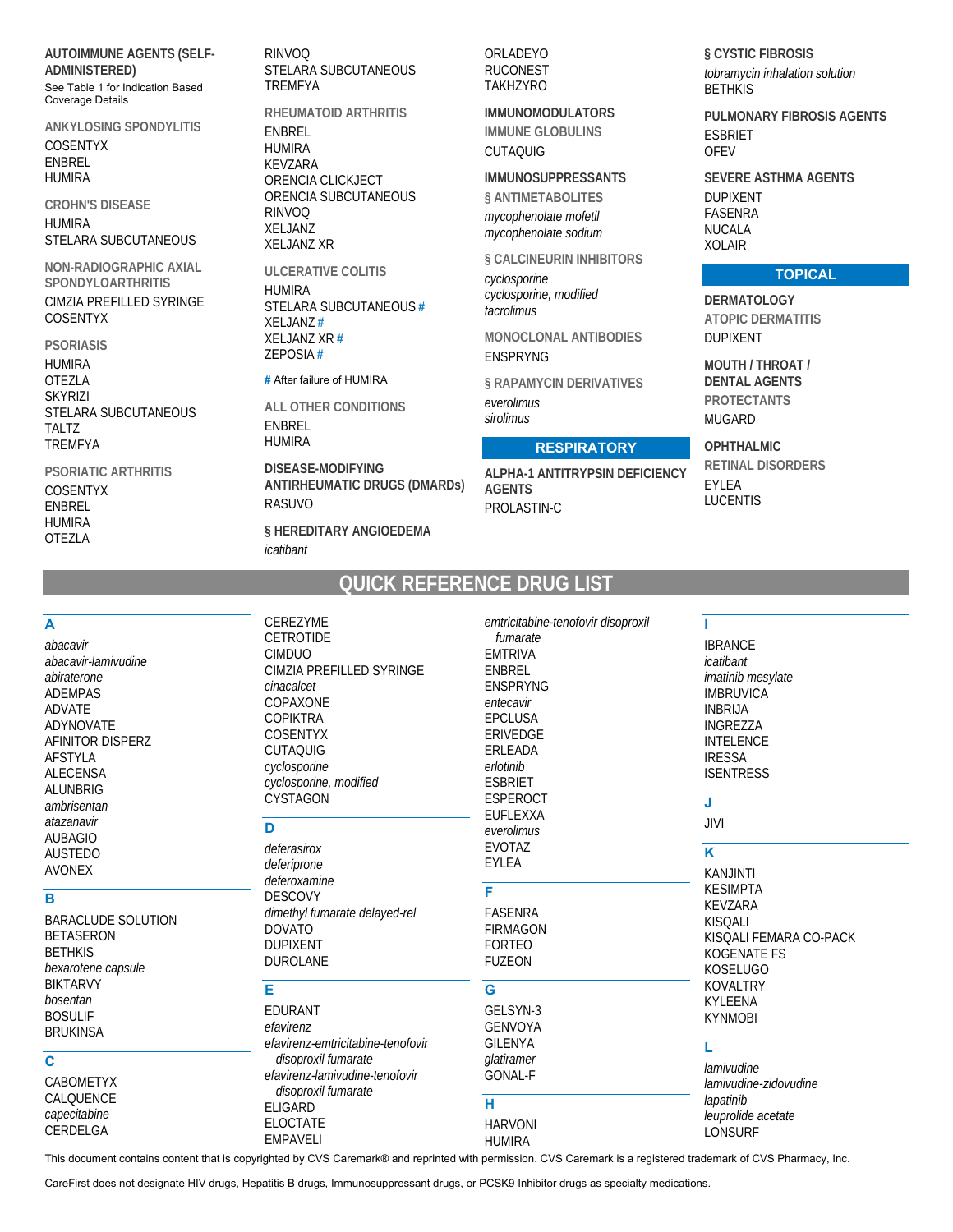lopinavir-ritonavir **LUCENTIS** LUPRON DEPOT-PED LYNPARZA LYSODREN

### M

**MATULANE** MAYZENT **MIRENA MUGARD** mycophenolate mofetil mycophenolate sodium

### N

nevirapine nevirapine ext-rel **NINLARO NIVESTYM NORDITROPIN NORVIR NOVOEIGHT** NOVOSEVEN RT NUBEQA **NUCALA NUWIQ** 

### $\mathbf{o}$

**OCREVUS ODEFSEY** ODOMZO **OFEV OPSUMIT** ORALAIR ORENCIA CLICKJECT ORENCIA SUBCUTANEOUS ORENITRAM **ORFADIN** 

ORLADEYO **OTEZLA** OVIDREL

## P

penicillamine PERJETA **PHESGO PRALUENT PREZCOBIX** PREZISTA PROLASTIN-C **PROLIA** 

# PROMACTA

 $\overline{\mathsf{R}}$ **RASUVO REBIF REBINYN REMICADE RETACRIT REVLIMID** ribavirin **RINVOQ ROZLYTREK RUBRACA RUCONEST RUXIENCE RYDAPT** 

## $\mathbf{s}$ sapropterin SEVENFACT sildenafil

**SIMPONI ARIA** sirolimus **SKYLA SKYRIZI** 

### sodium phenylbutyrate SOMATULINE DEPOT SPRYCEL stavudine STELARA INTRAVENOUS STELARA SUBCUTANEOUS **STIVARGA** sunitinib **SUPARTZ FX SUPPRELIN LA SYMTUZA** T. tacrolimus tadalafil **TAGRISSO TAKHZYRO TALTZ TAVALISSE**

**TEGSEDI TEMIXYS** temozolomide tenofovir disoproxil fumarate tetrabenazine **THALOMID** tiopronin **TIVICAY** tobramycin inhalation solution **TRAZIMERA TREMFYA** treprostinil trientine **TRIPTODUR TRIUMEQ TYMLOS** 

### $\overline{u}$ **UPTRAVI**

 $\overline{\mathbf{v}}$ 

VELCADE **VEMLIDY** vigabatrin VISTOGARD **VITRAKVI** VOSEVI<sup>1</sup> **VOTRIENT VUMERITY** 

### W

 $\overline{\mathbf{x}}$ 

**WAKIX** 

XELJANZ **XELJANZ XR XOLAIR XOSPATA XTANDI XYWAV** 

## $\overline{\mathsf{Y}}$

**YONSA** 

### $\overline{z}$ **7F IIII A 7FPOSIA** zidovudine ZIEXTENZO ZIRABEV ZOLINZA

ZYKADIA

PREFERRED OPTIONS FOR EXCLUDED SPECIALTY MEDICATIONS<sup>2</sup>

**TYSABRI** 

| <b>DRUG NAME(S)</b>     | <b>PREFERRED OPTION(S)t</b>                                                                                                                                            | <b>DRUG NAME(S)</b>                          | <b>PREFERRED OPTION(S)<sup>†</sup></b>                                                            |  |
|-------------------------|------------------------------------------------------------------------------------------------------------------------------------------------------------------------|----------------------------------------------|---------------------------------------------------------------------------------------------------|--|
| <b>ACTEMRA</b>          | REMICADE, SIMPONI ARIA                                                                                                                                                 | <b>BERINERT</b>                              | icatibant, RUCONEST                                                                               |  |
| <b>INTRAVENOUS</b>      |                                                                                                                                                                        | <b>BORTEZOMIB</b>                            | NINLARO, VELCADE                                                                                  |  |
| <b>ADCIRCA</b>          | sildenafil, tadalafil                                                                                                                                                  | <b>BOTOX</b>                                 | Consult doctor                                                                                    |  |
| AFINITOR                | everolimus, AFINITOR DISPERZ                                                                                                                                           | <b>BUPHENYL</b>                              | sodium phenylbutyrate                                                                             |  |
| <b>ALIQOPA</b>          | <b>COPIKTRA</b>                                                                                                                                                        | <b>CELLCEPT</b>                              | mycophenolate mofetil, mycophenolate sodium                                                       |  |
| <b>ALPROLIX</b>         | Consult doctor                                                                                                                                                         | <b>CHORIONIC</b><br><b>GONADOTROPIN</b>      | OVIDREL                                                                                           |  |
| <b>APOKYN</b>           | <b>INBRIJA, KYNMOBI</b>                                                                                                                                                | CIMZIA LYOPHILIZED                           | REMICADE, SIMPONI ARIA, STELARA INTRAVENOUS                                                       |  |
| <b>APTIVUS</b>          | Consult doctor                                                                                                                                                         | <b>POWDER</b>                                |                                                                                                   |  |
| <b>ARALAST NP</b>       | PROLASTIN-C                                                                                                                                                            | <b>CINRYZE</b>                               | ORLADEYO, TAKHZYRO                                                                                |  |
| ARANESP                 | <b>RETACRIT</b>                                                                                                                                                        | COMPLERA                                     | efavirenz-emtricitabine-tenofovir disoproxil fumarate, efavirenz-                                 |  |
| <b>ASTAGRAF XL</b>      | tacrolimus                                                                                                                                                             |                                              | lamivudine-tenofovir disoproxil fumarate, BIKTARVY, DOVATO,<br>GENVOYA, ODEFSEY, SYMTUZA, TRIUMEQ |  |
| <b>ATRIPLA</b>          | efavirenz-emtricitabine-tenofovir disoproxil fumarate, efavirenz-<br>lamivudine-tenofovir disoproxil fumarate, BIKTARVY, DOVATO,<br>GENVOYA, ODEFSEY, SYMTUZA, TRIUMEQ | <b>CUPRIMINE</b>                             | penicillamine                                                                                     |  |
|                         |                                                                                                                                                                        | <b>DESFERAL</b>                              | deferasirox, deferiprone, deferoxamine                                                            |  |
| <b>AVASTIN</b>          | ZIRABEV                                                                                                                                                                | <b>ELELYSO</b>                               | CERDELGA, CEREZYME                                                                                |  |
| <b>AVSOLA</b>           | REMICADE, SIMPONI ARIA, STELARA INTRAVENOUS                                                                                                                            | <b>ENTYVIO (For Crohn's</b><br>Disease Only) | REMICADE, STELARA INTRAVENOUS                                                                     |  |
| <b>BARACLUDE TABLET</b> | entecavir, lamivudine, tenofovir disoproxil fumarate,<br>BARACLUDE SOLUTION, VEMLIDY                                                                                   |                                              |                                                                                                   |  |
|                         |                                                                                                                                                                        | <b>ENVARSUS XR</b>                           | tacrolimus                                                                                        |  |

This document contains content that is copyrighted by CVS Caremark® and reprinted with permission. CVS Caremark is a registered trademark of CVS Pharmacy, Inc.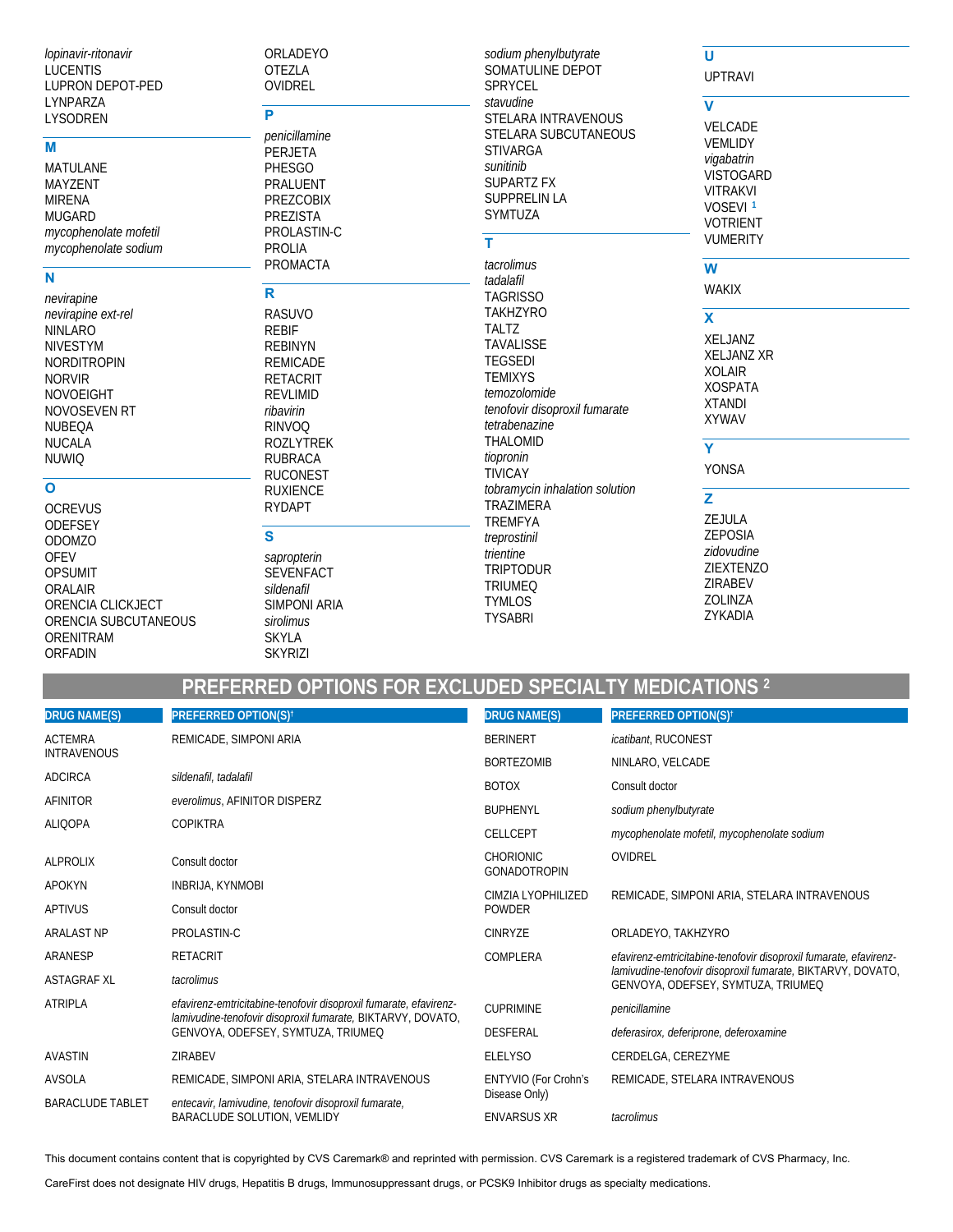| <b>DRUG NAME(S)</b>             | <b>PREFERRED OPTION(S)<sup>t</sup></b>                                                                                                                        | <b>DRUG NAME(S)</b>     | <b>PREFERRED OPTION(S)<sup>†</sup></b>                                                                               |
|---------------------------------|---------------------------------------------------------------------------------------------------------------------------------------------------------------|-------------------------|----------------------------------------------------------------------------------------------------------------------|
| <b>EPIVIR HBV</b>               | entecavir, lamivudine, tenofovir disoproxil fumarate,                                                                                                         | <b>INTRAVENOUS</b>      |                                                                                                                      |
|                                 | BARACLUDE SOLUTION, VEMLIDY                                                                                                                                   | ORTHOVISC               | DUROLANE, EUFLEXXA, GELSYN-3, SUPARTZ FX                                                                             |
| EPOGEN                          | RETACRIT                                                                                                                                                      | <b>OTREXUP</b>          | RASUVO                                                                                                               |
| <b>EXJADE</b><br><b>EXTAVIA</b> | deferasirox, deferiprone, deferoxamine                                                                                                                        | PEGASYS                 | Consult doctor                                                                                                       |
|                                 | dimethyl fumarate delayed-rel, glatiramer, AUBAGIO, AVONEX,<br>BETASERON, COPAXONE, GILENYA, KESIMPTA, MAYZENT,<br>OCREVUS, REBIF, TYSABRI, VUMERITY, ZEPOSIA | PREGNYL                 | OVIDREL                                                                                                              |
| FEIBA                           | NOVOSEVEN RT, SEVENFACT                                                                                                                                       | <b>PROCRIT</b>          | RETACRIT                                                                                                             |
| <b>FERRIPROX</b>                | deferasirox, deferiprone, deferoxamine                                                                                                                        | <b>PROCYSBI</b>         | CYSTAGON                                                                                                             |
|                                 | GONAL-F                                                                                                                                                       | PROGRAF                 | tacrolimus                                                                                                           |
| FOLLISTIM AQ                    |                                                                                                                                                               | RAPAMUNE                | everolimus, sirolimus                                                                                                |
| <b>FULPHILA</b>                 | ZIEXTENZO                                                                                                                                                     | <b>RAVICTI</b>          | sodium phenylbutyrate                                                                                                |
| <b>GEL-ONE</b>                  | DUROLANE, EUFLEXXA, GELSYN-3, SUPARTZ FX                                                                                                                      | REMODULIN               | treprostinil                                                                                                         |
| <b>GENOTROPIN</b>               | <b>NORDITROPIN</b>                                                                                                                                            | RENFLEXIS               | REMICADE, SIMPONI ARIA, STELARA INTRAVENOUS                                                                          |
| <b>GLASSIA</b>                  | PROLASTIN-C                                                                                                                                                   | REPATHA                 | PRALUENT                                                                                                             |
| <b>GLEEVEC</b>                  | imatinib mesylate, BOSULIF, SPRYCEL                                                                                                                           | <b>REVATIO</b>          | sildenafil, tadalafil                                                                                                |
| <b>GRANIX</b>                   | <b>NIVESTYM</b>                                                                                                                                               | <b>RIABNI</b>           | <b>RUXIENCE</b>                                                                                                      |
| <b>HEPSERA</b>                  | entecavir, lamivudine, tenofovir disoproxil fumarate,<br>BARACLUDE SOLUTION, VEMLIDY                                                                          | RITUXAN                 | <b>RUXIENCE</b>                                                                                                      |
| HERCEPTIN,                      | KANJINTI, TRAZIMERA                                                                                                                                           | <b>SABRIL</b>           | vigabatrin                                                                                                           |
| <b>HERCEPTIN HYLECTA</b>        |                                                                                                                                                               | SAIZEN                  | NORDITROPIN                                                                                                          |
| <b>HUMATROPE</b>                | <b>NORDITROPIN</b>                                                                                                                                            | SANDOSTATIN LAR         | SOMATULINE DEPOT                                                                                                     |
| HYALGAN                         | DUROLANE, EUFLEXXA, GELSYN-3, SUPARTZ FX                                                                                                                      | SIGNIFOR LAR            | SOMATULINE DEPOT                                                                                                     |
| <b>ICLUSIG</b>                  | imatinib mesylate, BOSULIF, SPRYCEL                                                                                                                           | SOMAVERT                | SOMATULINE DEPOT                                                                                                     |
| ILUMYA                          | REMICADE                                                                                                                                                      | STRIBILD                | efavirenz-emtricitabine-tenofovir disoproxil fumarate, efavirenz-                                                    |
| <b>INFLECTRA</b>                | REMICADE, SIMPONI ARIA, STELARA INTRAVENOUS                                                                                                                   |                         | lamivudine-tenofovir disoproxil fumarate, BIKTARVY, DOVATO,<br>GENVOYA, ODEFSEY, SYMTUZA, TRIUMEQ                    |
| <b>INVIRASE</b>                 | atazanavir, lopinavir-ritonavir, EVOTAZ, PREZCOBIX,<br>PREZISTA                                                                                               | SYNVISC,<br>SYNVISC-ONE | DUROLANE, EUFLEXXA, GELSYN-3, SUPARTZ FX                                                                             |
| JADENU                          | deferasirox, deferiprone, deferoxamine                                                                                                                        | <b>SYPRINE</b>          | trientine                                                                                                            |
| KUVAN                           | sapropterin                                                                                                                                                   | <b>TASIGNA</b>          | imatinib mesylate, BOSULIF, SPRYCEL                                                                                  |
| <b>KYPROLIS</b>                 | NINLARO, VELCADE                                                                                                                                              | <b>TECFIDERA</b>        | dimethyl fumarate delayed-rel, glatiramer, AUBAGIO, AVONEX,                                                          |
| <b>LETAIRIS</b>                 | ambrisentan, bosentan, OPSUMIT                                                                                                                                |                         | BETASERON, COPAXONE, GILENYA, KESIMPTA, MAYZENT,<br>OCREVUS, REBIF, TYSABRI, VUMERITY, ZEPOSIA                       |
| LEUKINE                         | <b>NIVESTYM</b>                                                                                                                                               | THIOLA, THIOLA EC       | tiopronin                                                                                                            |
| LEXIVA                          | atazanavir, lopinavir-ritonavir, EVOTAZ, PREZCOBIX,                                                                                                           | TOBI, TOBI PODHALER     | tobramycin inhalation solution, BETHKIS                                                                              |
|                                 | PREZISTA                                                                                                                                                      | TRACLEER                | ambrisentan, bosentan, OPSUMIT                                                                                       |
| LILETTA                         | KYLEENA, MIRENA, SKYLA                                                                                                                                        | <b>TRELSTAR MIXJECT</b> | ELIGARD, FIRMAGON                                                                                                    |
| <b>LUPRON DEPOT</b>             | ELIGARD, FIRMAGON, MYFEMBREE, ORIAHNN, ORILISSA                                                                                                               |                         |                                                                                                                      |
| <b>MAVYRET</b>                  | EPCLUSA (genotypes 1, 2, 3, 4, 5, 6),<br>HARVONI (genotypes 1, 4, 5, 6), VOSEVI 2                                                                             | TRUVADA                 | abacavir-lamivudine, emtricitabine-tenofovir disoproxil fumarate,<br>lamivudine-zidovudine, CIMDUO, DESCOVY, TEMIXYS |
| MONOVISC                        | DUROLANE, EUFLEXXA, GELSYN-3, SUPARTZ FX                                                                                                                      | <b>TRUXIMA</b>          | <b>RUXIENCE</b>                                                                                                      |
| MULPLETA                        | Consult doctor                                                                                                                                                | <b>UDENYCA</b>          | ZIEXTENZO                                                                                                            |
| <b>MYFORTIC</b>                 | mycophenolate mofetil, mycophenolate sodium                                                                                                                   | <b>VIEKIRA PAK</b>      | EPCLUSA (genotypes 1, 2, 3, 4, 5, 6),<br>HARVONI (genotypes 1, 4, 5, 6)                                              |
| NEULASTA,<br>NEULASTA ONPRO     | ZIEXTENZO                                                                                                                                                     | <b>VIRACEPT</b>         | atazanavir, lopinavir-ritonavir, EVOTAZ, PREZCOBIX,<br>PREZISTA                                                      |
| NEUPOGEN                        | <b>NIVESTYM</b>                                                                                                                                               | VISCO-3                 | DUROLANE, EUFLEXXA, GELSYN-3, SUPARTZ FX                                                                             |
| NOVAREL                         | OVIDREL                                                                                                                                                       | XALKORI                 | ALECENSA, ALUNBRIG, ZYKADIA                                                                                          |
| <b>NPLATE</b>                   | PROMACTA, TAVALISSE                                                                                                                                           | XENAZINE                | tetrabenazine, AUSTEDO                                                                                               |
| NUTROPIN AQ                     | NORDITROPIN                                                                                                                                                   | ZARXIO                  | <b>NIVESTYM</b>                                                                                                      |
| <b>OMNITROPE</b>                | NORDITROPIN                                                                                                                                                   | ZEMAIRA                 | PROLASTIN-C                                                                                                          |
| ORENCIA                         | REMICADE, SIMPONI ARIA                                                                                                                                        |                         |                                                                                                                      |

This document contains content that is copyrighted by CVS Caremark® and reprinted with permission. CVS Caremark is a registered trademark of CVS Pharmacy, Inc.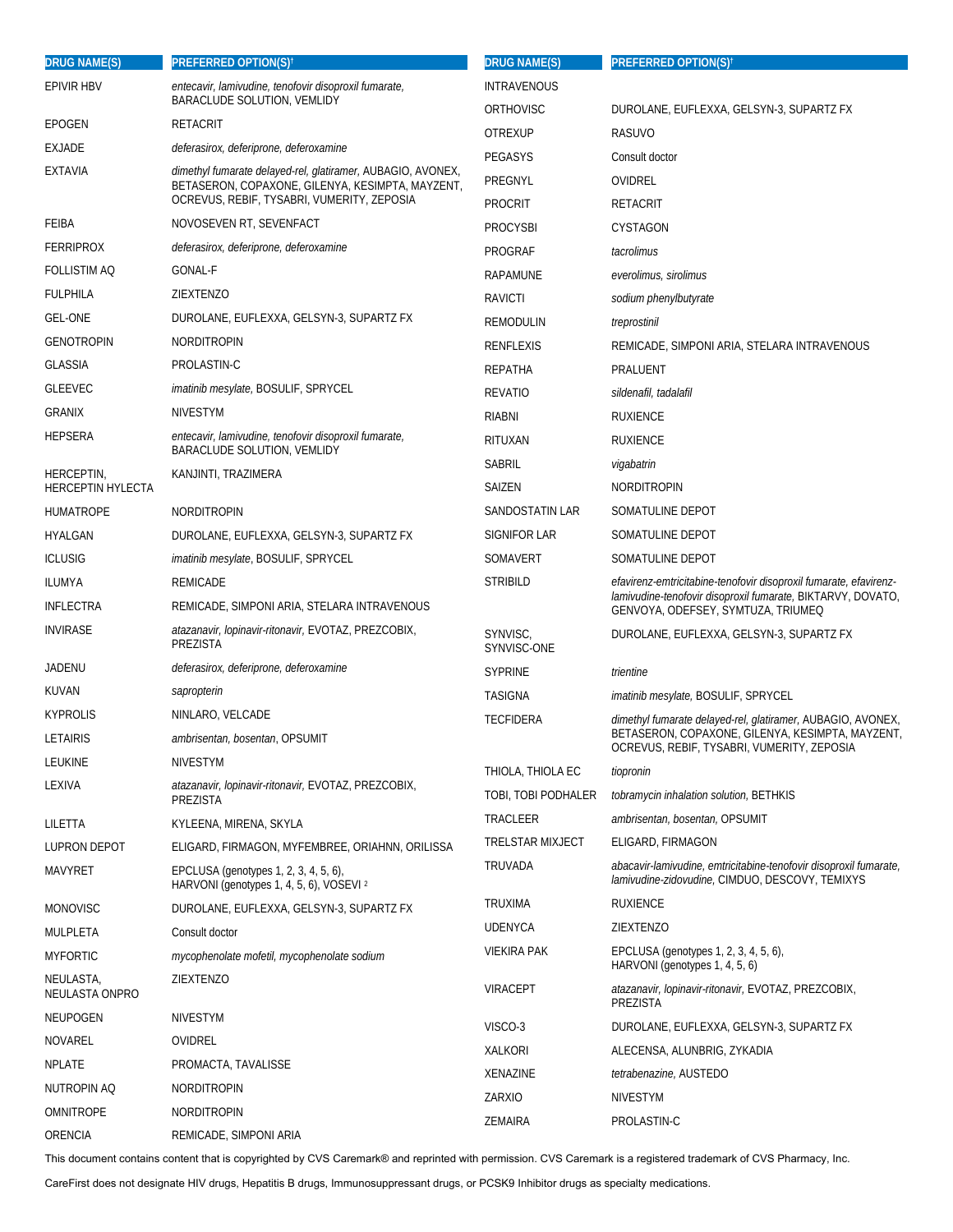| <b>DRUG NAME(S)</b> | <b>PREFERRED OPTION(S)<sup>t</sup></b>                                  | <b>DRUG NAME(S)</b> | <b>PREFERRED OPTION(S)<sup>t</sup></b>            |
|---------------------|-------------------------------------------------------------------------|---------------------|---------------------------------------------------|
| ZEPATIER            | EPCLUSA (genotypes 1, 2, 3, 4, 5, 6),<br>HARVONI (genotypes 1, 4, 5, 6) | <b>ZYDELIG</b>      | COPIKTRA                                          |
| ZOLADEX             | ELIGARD, FIRMAGON, ORILISSA                                             | ZYTIGA              | abiraterone, bicalutamide, ERLEADA, XTANDI, YONSA |
| <b>ZORTRESS</b>     | everolimus, sirolimus                                                   |                     |                                                   |

## **TABLE 1 - PREFERRED OPTIONS FOR INDICATION BASED SELF-ADMINISTERED AUTOIMMUNE EXCLUDED MEDICATIONS**

| <b>CONDITION</b>                                                    | <b>EXCLUDED DRUG</b><br><b>NAME(S)</b>                                                                                              | <b>PREFERRED OPTION(S)</b>                                                                                                                            |
|---------------------------------------------------------------------|-------------------------------------------------------------------------------------------------------------------------------------|-------------------------------------------------------------------------------------------------------------------------------------------------------|
| <b>ANKYLOSING</b><br><b>SPONDYLITIS</b>                             | <b>SIMPONI</b><br><b>TALTZ</b>                                                                                                      | <b>COSENTYX</b><br><b>ENBREL</b><br><b>HUMIRA</b>                                                                                                     |
| <b>CROHN'S DISEASE</b>                                              | None                                                                                                                                | <b>HUMIRA</b><br>STELARA SUBCUTANEOUS                                                                                                                 |
| <b>NON-RADIOGRAPHIC</b><br><b>AXIAL</b><br><b>SPONDYLOARTHRITIS</b> | <b>TALTZ</b>                                                                                                                        | CIMZIA PREFILLED SYRINGE<br><b>COSENTYX</b>                                                                                                           |
| <b>PSORIASIS</b>                                                    | <b>COSENTYX</b><br><b>ENBREL</b>                                                                                                    | <b>HUMIRA</b><br><b>OTEZLA</b><br><b>SKYRIZI</b><br>STELARA SUBCUTANEOUS<br><b>TALTZ</b><br><b>TREMFYA</b>                                            |
| <b>PSORIATIC ARTHRITIS</b>                                          | ORENCIA CLICKJECT<br><b>ORENCIA</b><br><b>SUBCUTANEOUS</b><br><b>SIMPONI</b><br><b>TALTZ</b><br><b>XELJANZ</b><br><b>XELJANZ XR</b> | <b>COSENTYX</b><br><b>ENBREL</b><br><b>HUMIRA</b><br><b>OTEZLA</b><br><b>RINVOQ</b><br>STELARA SUBCUTANEOUS<br><b>TREMFYA</b>                         |
| <b>RHEUMATOID</b><br><b>ARTHRITIS</b>                               | <b>ACTEMRA ACTPEN</b><br><b>ACTEMRA</b><br><b>SUBCUTANEOUS</b><br><b>KINERET</b><br><b>SIMPONI</b>                                  | <b>ENBREL</b><br><b>HUMIRA</b><br><b>KEVZARA</b><br>ORENCIA CLICKJECT<br>ORENCIA SUBCUTANEOUS<br><b>RINVOQ</b><br><b>XELJANZ</b><br><b>XELJANZ XR</b> |
| <b>ULCERATIVE COLITIS</b>                                           | <b>SIMPONI</b>                                                                                                                      | HUMIRA<br>STELARA SUBCUTANEOUS #<br><b>XELJANZ#</b><br>XELJANZ XR#<br>ZEPOSIA#                                                                        |

This document contains content that is copyrighted by CVS Caremark® and reprinted with permission. CVS Caremark is a registered trademark of CVS Pharmacy, Inc.